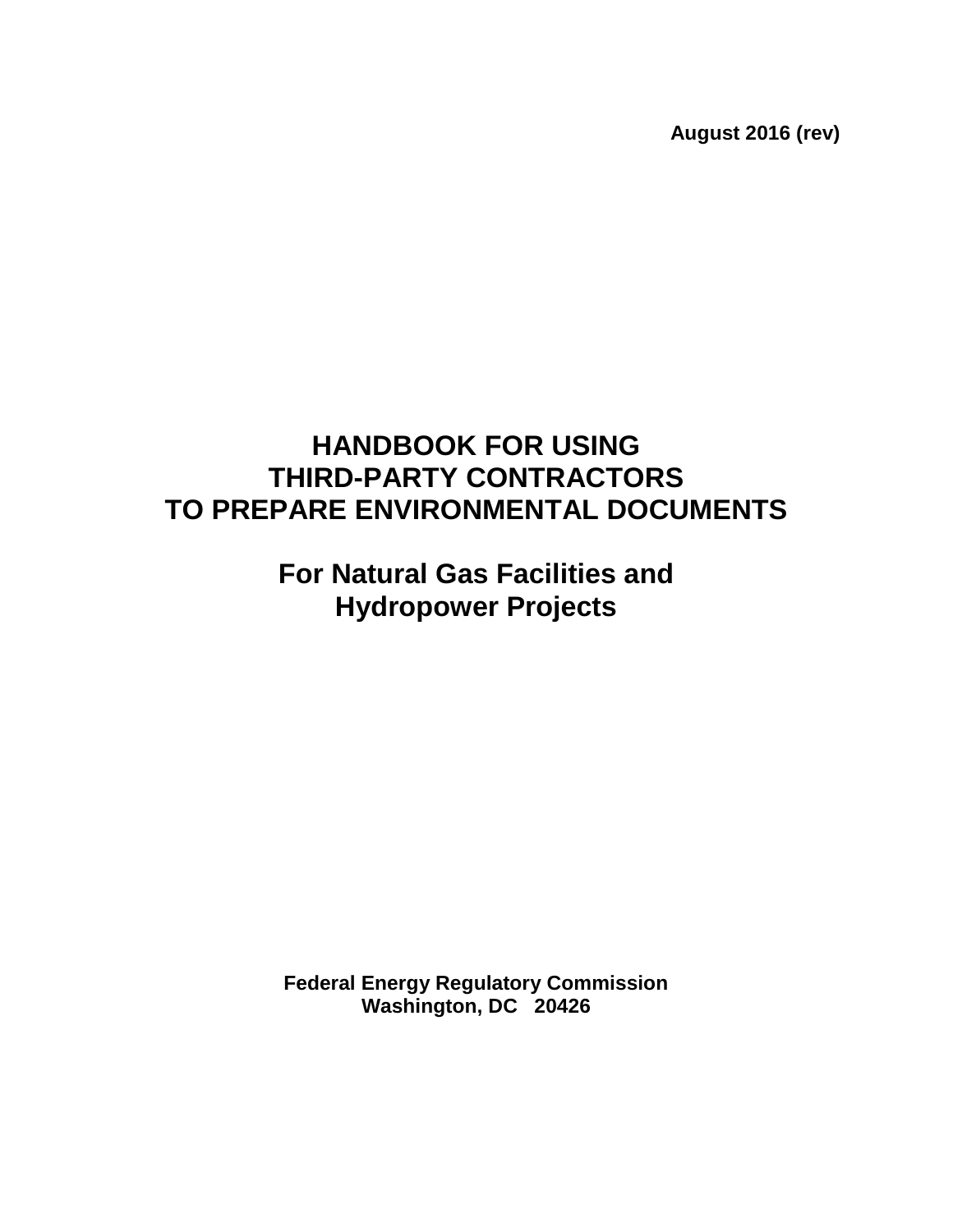# **TABLE OF CONTENTS**

|                                                                                                                          | PREPARATION OF THE ENVIRONMENTAL DOCUMENT  1-6               |  |  |
|--------------------------------------------------------------------------------------------------------------------------|--------------------------------------------------------------|--|--|
|                                                                                                                          |                                                              |  |  |
|                                                                                                                          | Chapter 2. SPECIFIC GUIDELINES FOR REQUEST FOR PROPOSALS 2-1 |  |  |
|                                                                                                                          |                                                              |  |  |
|                                                                                                                          | Sample RFP - Using the Commission's Pre-Filing Process 3-2   |  |  |
|                                                                                                                          |                                                              |  |  |
|                                                                                                                          |                                                              |  |  |
| 1.0                                                                                                                      | BACKGROUND, OVERVIEW, AND SCOPE 3-4                          |  |  |
| 2.0                                                                                                                      |                                                              |  |  |
| 3.0                                                                                                                      |                                                              |  |  |
| 4.0                                                                                                                      | PROPOSAL REQUIREMENTS AND PROCESS  3-15                      |  |  |
| 5.0                                                                                                                      |                                                              |  |  |
|                                                                                                                          |                                                              |  |  |
|                                                                                                                          |                                                              |  |  |
| 1.0                                                                                                                      |                                                              |  |  |
| 2.0                                                                                                                      |                                                              |  |  |
| 3.0                                                                                                                      |                                                              |  |  |
| 4.0                                                                                                                      |                                                              |  |  |
|                                                                                                                          |                                                              |  |  |
| Chapter 4. FERC's ORGANIZATIONAL CONFLICT OF INTEREST AND OFF-<br>THE-RECORD COMMUNICATIONS (EX PARTE) REQUIREMENTS  4-1 |                                                              |  |  |
|                                                                                                                          |                                                              |  |  |
|                                                                                                                          | Contractor's OCI Disclosure and Representations  4-3         |  |  |
|                                                                                                                          |                                                              |  |  |

## **APPENDICES:**

- **A – OCI Representation/Disclosure Statement**
- **B – OCI Questionnaire**
- **C – Contractor's CEII Non-Disclosure Agreement**
- **D – OCI Certification**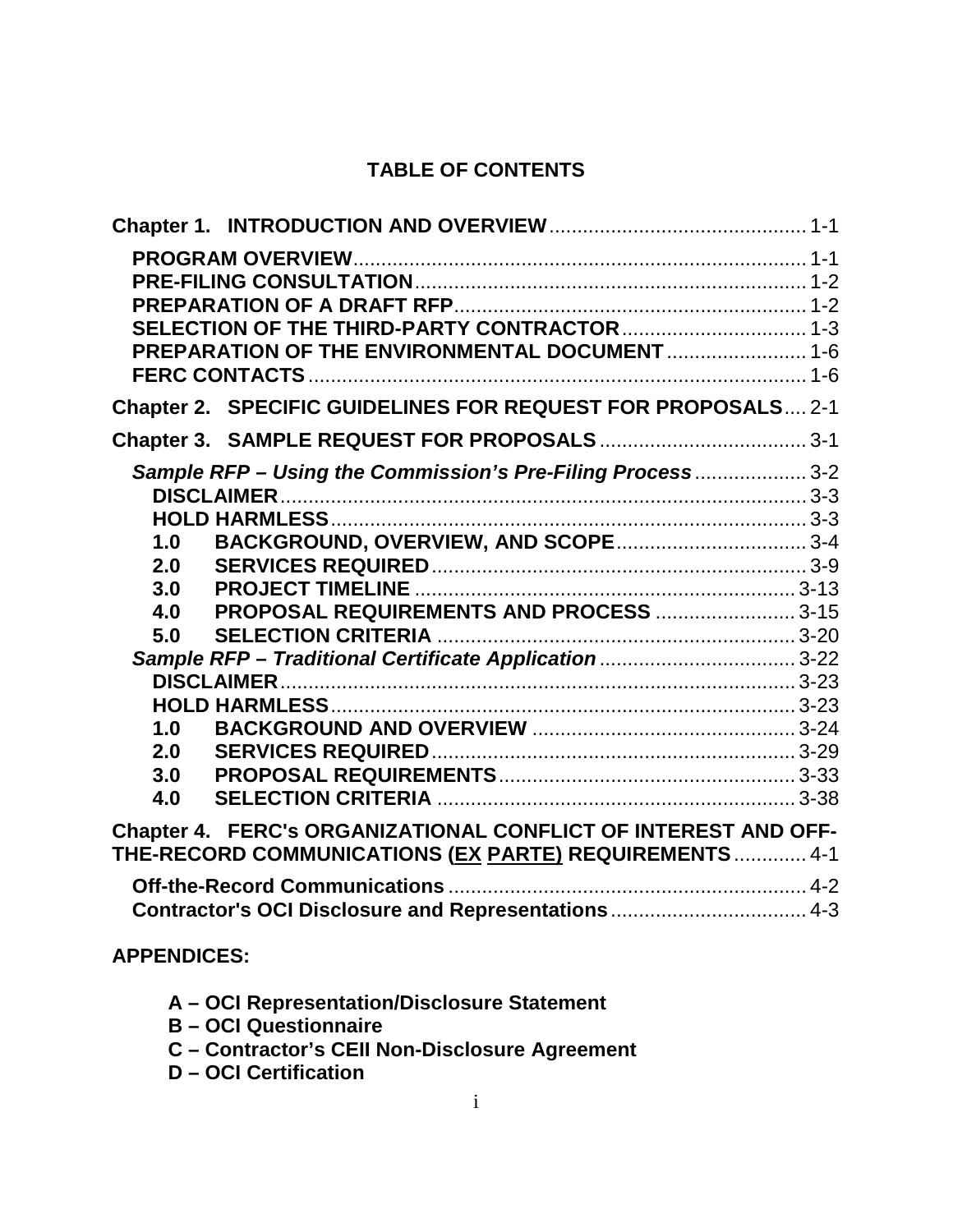- **E – Project Overview Map**
- **F – List of Available Background Documents**
- **G – Sample Memorandum of Understanding**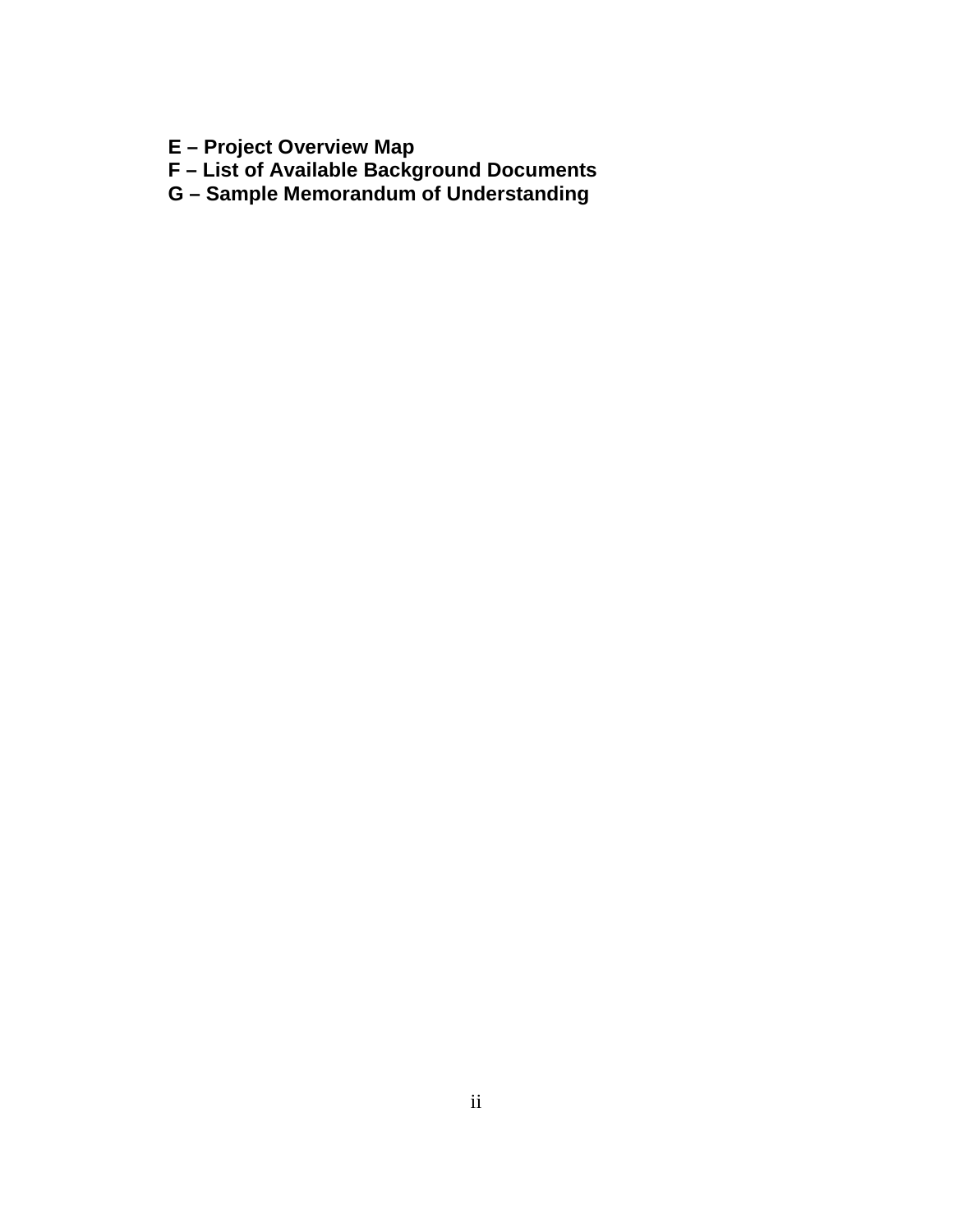## **Chapter 1. INTRODUCTION AND OVERVIEW**

The Federal Energy Regulatory Commission's (FERC or Commission) voluntary third-party contracting program enables applicants seeking certificates for natural gas facilities and licenses for hydropower projects to fund a third-party contractor (3PC) to assist the Commission staff in reviewing the environmental aspects of applications and preparing the environmental documents required by the National Environmental Policy Act of 1969 (NEPA). These environmental documents could be environmental assessments or environmental impact statements, depending upon the potential project impacts.

Congress provided authorities for the use of 3PCs on hydropower projects in the Energy Policy Act of  $1992$ <sup>1</sup>. The Commission formally extended this to pipeline projects in 1994 through a Commission notice<sup>2</sup> citing Council on Environmental Quality regulations on  $3PC$  use.<sup>3</sup> This handbook provides guidance on how the program works for natural gas and hydropower projects analyzed by the Commission's Office of Energy Projects (OEP).

#### **PROGRAM OVERVIEW**

 $\overline{a}$ 

In the context of the Commission's program, third-party contracting involves the use of an independent contractor to assist the FERC staff in its environmental analyses and review of a proposal. Under this voluntary program, the independent contractor is:

- $\triangleright$  selected by the Director of OEP and works solely under the direction of the OEP staff;
- $\triangleright$  responsible for conducting environmental analyses and preparing environmental documentation; and
- $\triangleright$  paid by the project applicant(s).

Third-party contracting provides OEP with additional flexibility in satisfying the Commission's NEPA responsibilities. It also complements other procedures presently in place for the environmental review of natural gas and hydropower projects, including the Commission's Pre-Filing Processes. For hydropower projects, such contracts have been used for applicants using the Commission's Alternative Licensing Process; however,

<sup>1</sup> See the Environmental Policy Act of 1992, P.L. No. 102-186 and 16 U.S.C. 797d.

<sup>2</sup> See News Release issued February 9, 1994. Subsequent announcements were published in the Commerce Business Daily (March 25, 1994) and the Federal Register (April 20, 1994).

<sup>3</sup> See Question 16 of NEPA's Forty Most Asked Questions at https://ceq.doe.gov/nepa/regs/40/40p3.htm.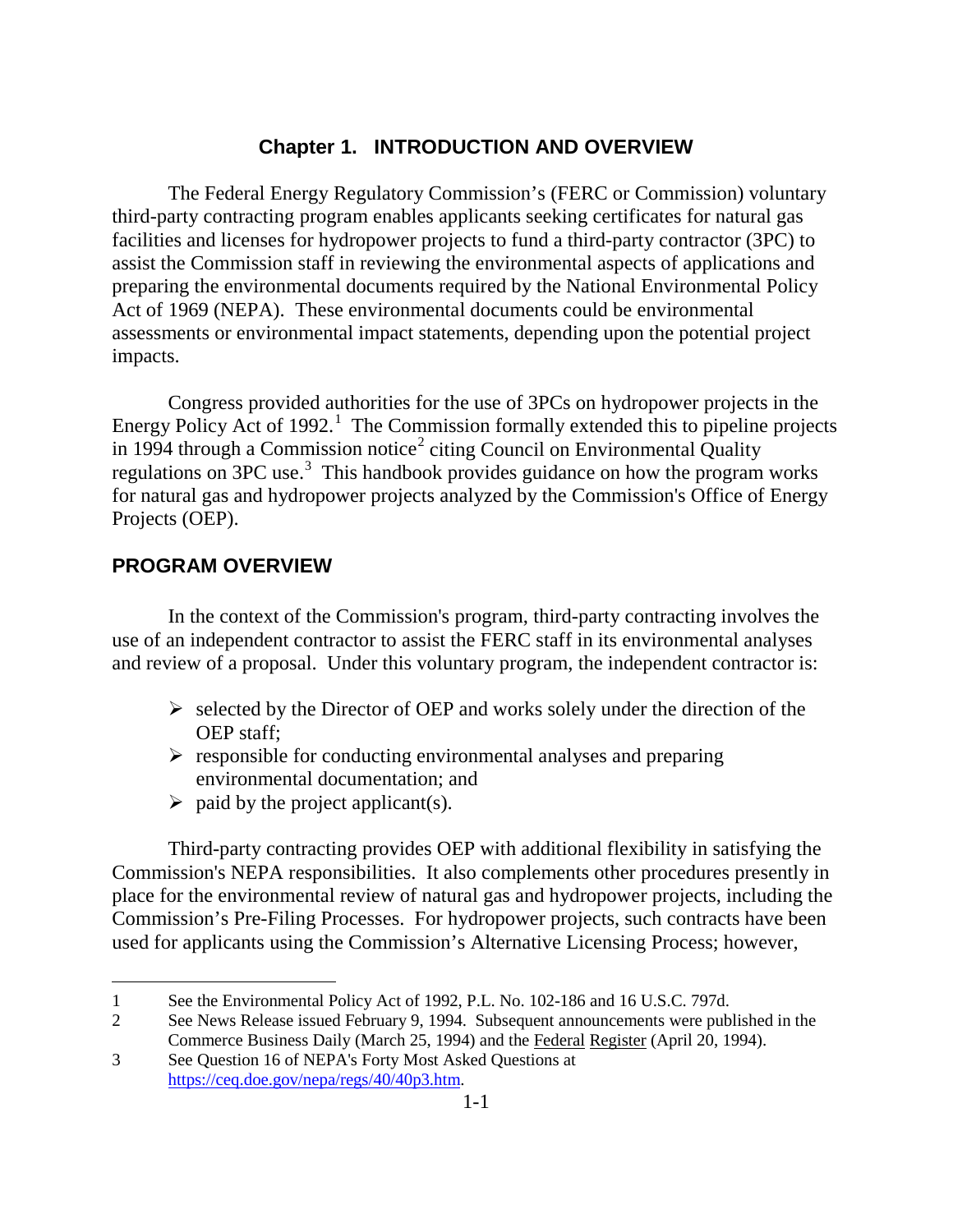there is the potential to use it for both the Integrated Licensing Process as well as the Traditional Licensing Process. To fully explore this potential, an applicant for a hydropower license or relicense should contact the OEP Hydropower Licensing Program staff identified at the end of this chapter.

#### **PRE-FILING CONSULTATION**

#### Traditional Applications

For traditional certificate application filings and those using the Traditional Licensing Process (i.e., those NOT involving the Commission's Pre-Filing Process), the applicant should plan to have the 3PC under contract concurrent with the filing of the application. As a result, the applicant should plan on meeting with FERC staff before completing the Request for Proposal (see the following section). Doing otherwise will delay the review of the application and preparation of the environmental document. Thus, we<sup>4</sup> strongly recommend that applicants meet with us to discuss their proposals, whether or not third-party contracting would fit their particular needs, and to answer any questions they might have relative to the program itself.

#### Pre-Filing Process

 $\overline{a}$ 

For certificate and license application filings where an applicant intends to use one of the Commission's Pre-Filing Processes that engage Commission staff in the application preparation phase, it is extremely important that the applicant meet with us well in advance of its planned date for asking us to approve the use of that program<sup>5</sup>. This will not only allow us to properly prepare for the request, it will help to ensure that the request will contain everything we need to make a decision.

#### **PREPARATION OF A DRAFT REQUEST FOR PROPOSAL**

Following a decision to use a 3PC and before an application is filed or a request for use of the Commission's Pre-Filing Process is submitted, the applicant will prepare a draft Request for Proposals (RFP). The draft RFP will be submitted for review and approval by the OEP staff before the RFP is issued by the applicant. The draft RFP

<sup>4</sup> "We", "us," and "our" refer to staff of the Office of Energy Projects

<sup>5</sup> In lieu of third-party contracting, applicants proposing natural gas or hydropower projects of small to moderate size as well as license amendments may want to consider using an applicantprepared draft EA. Contact OEP staff listed in this document regarding that process.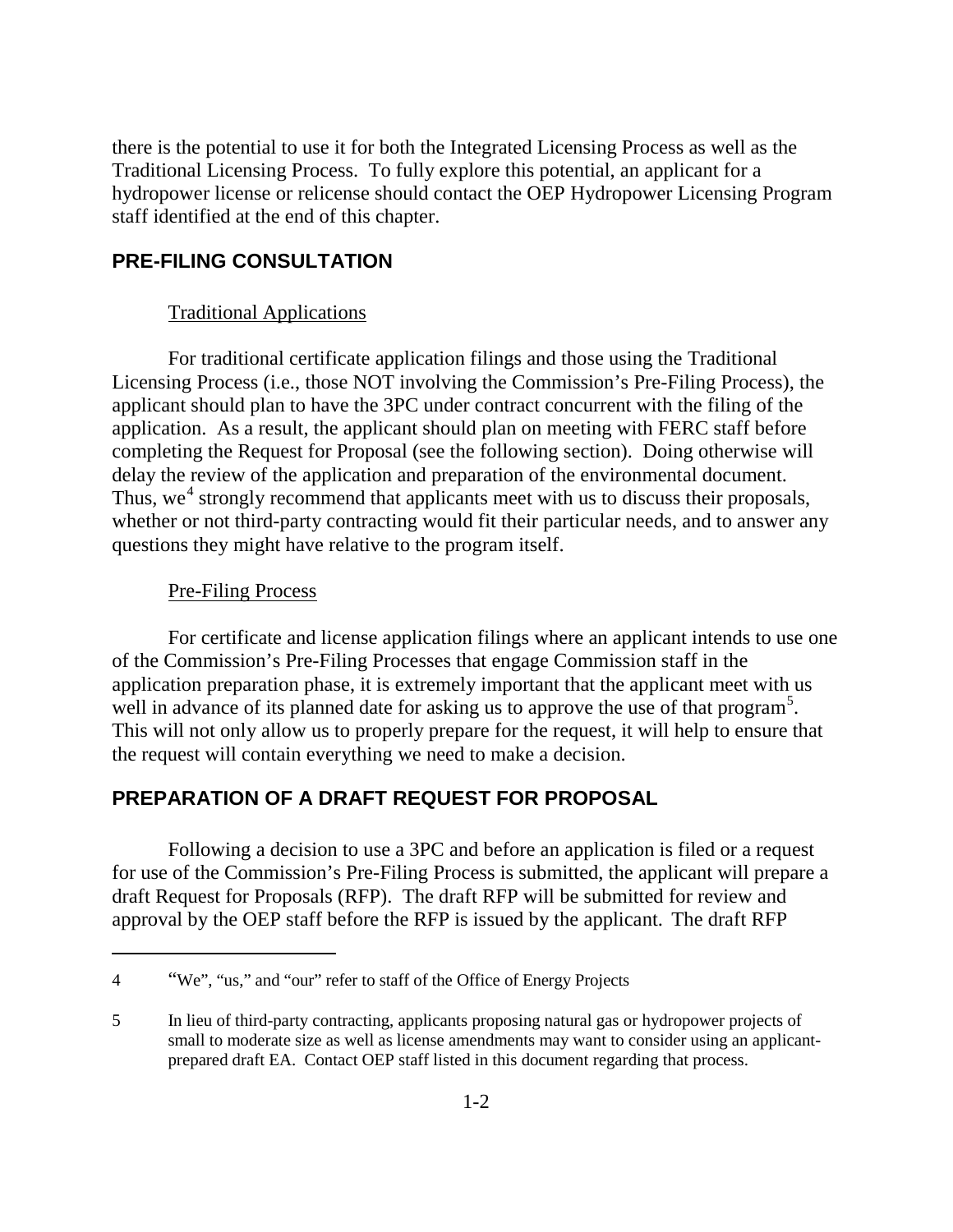should be submitted directly to the OEP staff, rather than formally filed with the Commission.

The draft RFP will include a distribution plan that identifies where the RFP will be advertised/posted. This information must demonstrate that the RFP will be widely distributed (e.g. posted to applicant's website, RFP databases/services, provided to professional associations, provided to a wide range of potential contractors).

To assist applicants in developing an RFP for selection of 3PCs, we have included specific guidelines for the content of RFPs in Chapter 2. **The elements presented in these guidelines must be incorporated into all draft RFPs.** In addition, Chapter 3 contains two sample RFPs (based on RFPs previously used) that show how the specific guidelines in Chapter 2 might translate into an actual RFP.

#### **SELECTION OF THE THIRD-PARTY CONTRACTOR**

Following OEP staff's review and approval of the draft RFP, the applicant will:

- 1. Issue the approved RFP per the distribution plan.
- 2. Screen all proposals received for Organizational Conflict of Interest (OCI).
- 3. File in the project docket (once a docket number is established) a certification that the RFP was widely distributed.
- 4. Submit to the OEP staff one electronic and one hardcopy of all proposals received in response to the RFP, including: technical proposals, cost proposals, OCI materials, and Critical Energy Infrastructure Information (CEII) nondisclosure agreements. All proposals must also be filed in the project docket in accordance with the Commission's instructions for filing of privileged material. For each proposal submitted, the applicant must review carefully all OCI materials to determine whether the candidate contractor, including any subcontractor(s), is capable of impartially performing the environmental services required under the third-party contract. The applicant must provide an OCI certification stating that it has reviewed the proposal for OCI and found it to be acceptable or an explanation if found unacceptable. The applicant may also provide an appraisal or ranking of the proposals and identify any proposal it considers unacceptable based on technical, cost, or other factors. Commission staff will consider this information in its independent evaluation of the proposals.
	- a) For projects proceeding under one of the Commission's traditional processes, i.e., NOT one of the Commission's Pre-Filing Processes, this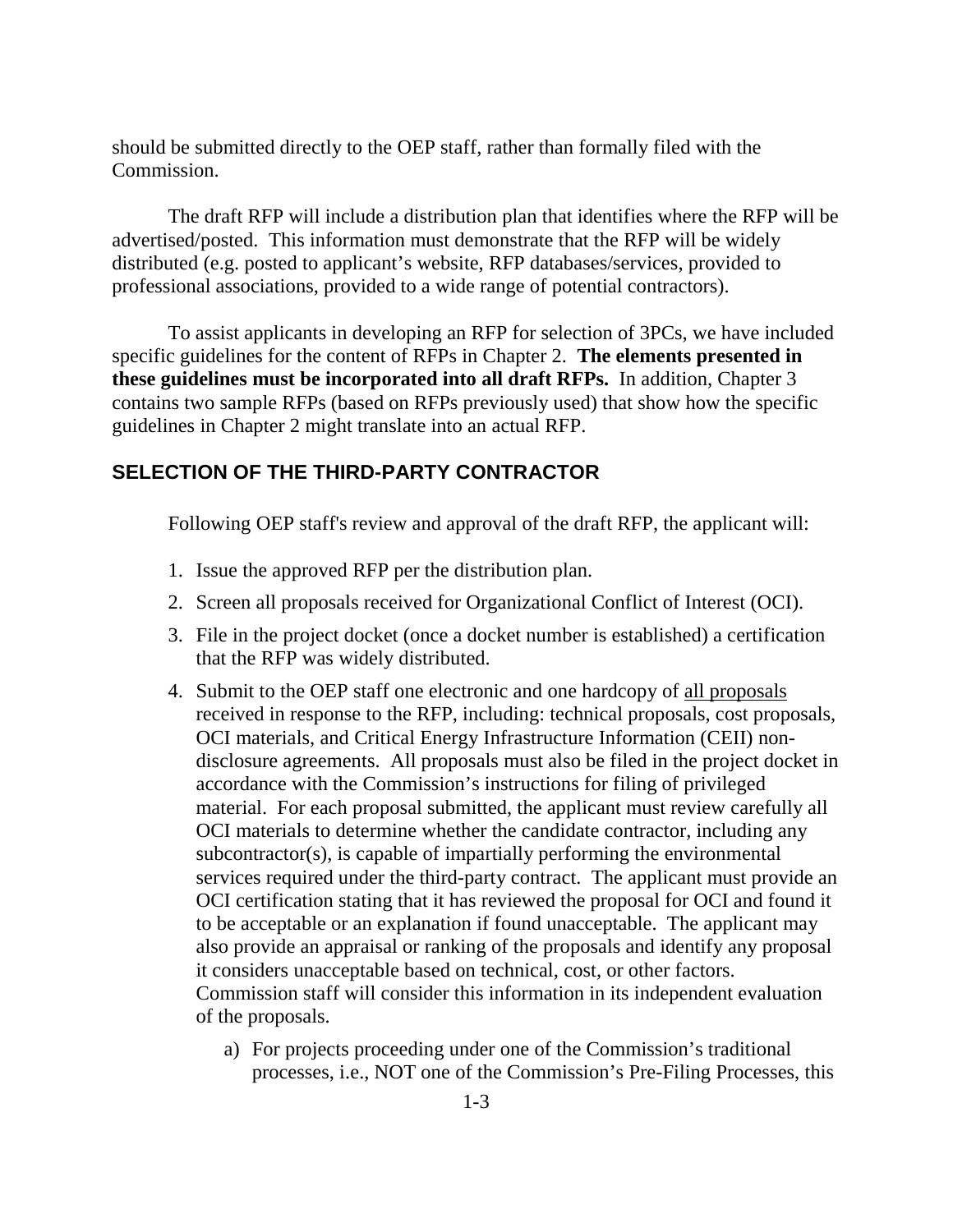material should be submitted directly to the OEP staff and filed *no later* than when the certificate or license application is filed.

b) For projects which ARE expected to proceed under one of the Commission's Pre-Filing Processes, the material listed above must be provided to the OEP staff and filed no later than the request for approval to use that process.

Lack of an OCI Statement, or the existence of an identifiable OCI that cannot be mitigated to the Commission staff's satisfaction, will be sufficient grounds for the Commission staff to reject the proposal. Guidance concerning the Commission's OCI requirements, including the format of an applicant's OCI certification, is presented in Chapter 4. Questions concerning OCI and CEII matters should be directed to the Commission's General and Administrative Law section of the Office of General Counsel (GAL). See the listing at the end of this chapter for the appropriate GAL contacts.

Under the direction of the Commission's Designated Agency Ethics Officials, GAL will perform an OCI review of the proposals by reviewing any relationships between the contractor and any business entity that could be affected by the proposed work done under the contract. This process is discussed in Chapter 4 below. Final contractor selection from those contractors cleared by GAL will be made by the Director of OEP, based on an independent evaluation by OEP staff of the technical, managerial, and personnel aspects of the qualified candidates' proposals. While bid fees and applicant rankings (if provided) will not be the controlling factor in the selection of the 3PC, OEP will take into consideration the applicant's appraisal of the proposals, including any proposals deemed unacceptable or recommended for rejection by the applicant due to cost or other factors.

OEP staff will evaluate and select the 3PC based on the following criteria:

- a. prior experience in preparing environmental documents for large natural gas facility or hydropower construction projects, or other similar projects, that have satisfied NEPA requirements;
- b. a demonstrated understanding of the project, potential issues, available data, and needed supplemental analyses;
- c. sufficient resources to meet the schedule requirements;
- d. ability to assign and commit key personnel to the project;
- e. past record in meeting performance and delivery requirements of similar contracts;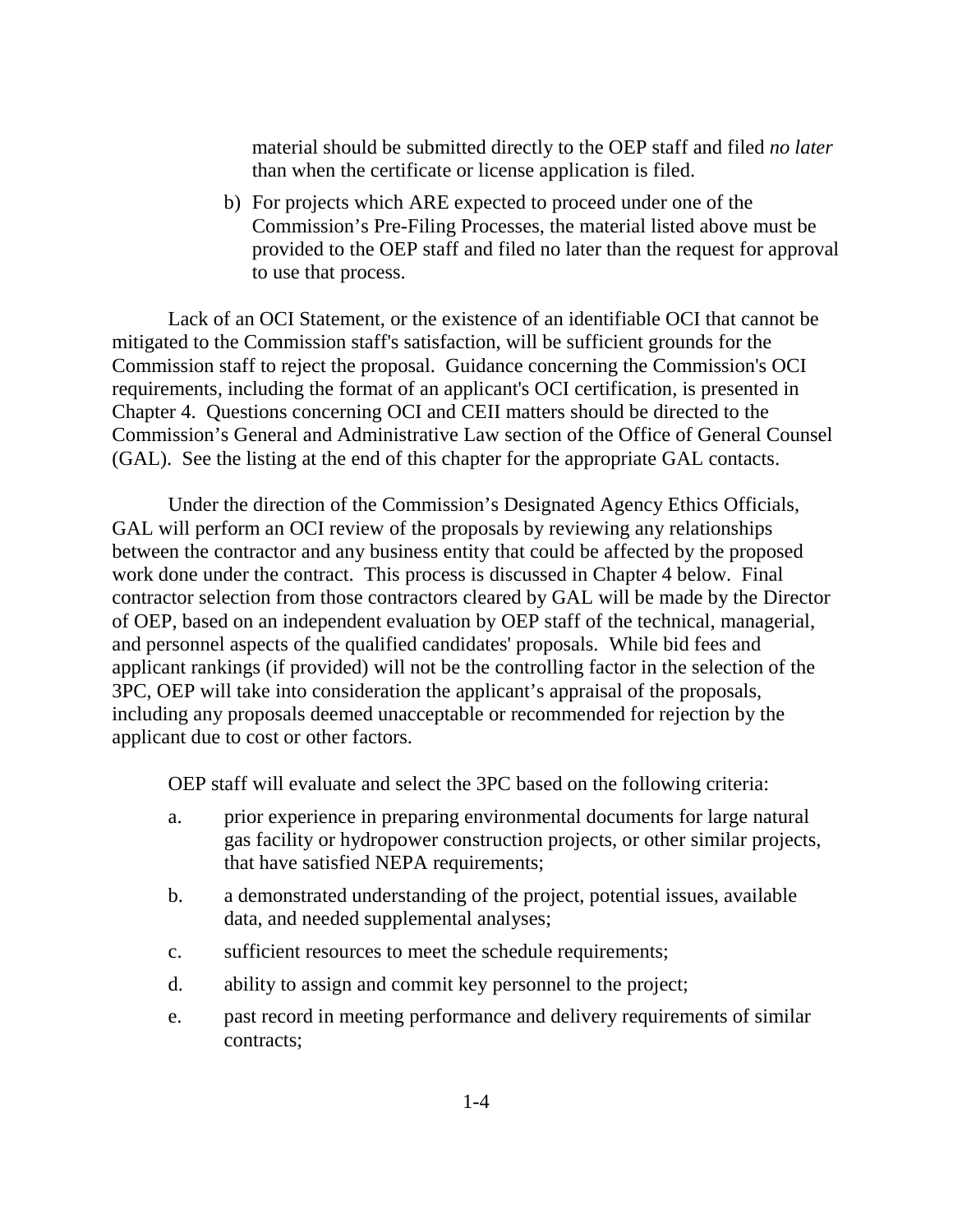- f. ability to satisfy the logistical requirements to effectively manage the project such as materials, transportation, document production, computer services, etc;
- g. the applicant's appraisal or ranking of the 3PC proposals (if provided); and
- h. total cost.

Following OEP's decision on a 3PC, an approval letter will be issued to the applicant. This letter will clarify any details and/or resolve any issues that remain outstanding following review of the selected contractor's proposal.

As soon as practical, the applicant, the OEP-selected 3PC, and the OEP staff will enter into a Memorandum of Understanding (MOU) that details the roles and responsibilities of each party (a sample MOU is provided in Appendix G). Although the applicant will pay for the 3PC's work, the MOU will stipulate that the applicant will have no control over the work done under the contract and will not be able to review the work product before its release to the public. 3PCs must update their OCI statements annually, at a minimum, and must self-report any changes in financial situation or business relationships that may affect its previously submitted OCI statement. In addition, the MOU must indicate that the applicant retains no right to the products of the contract. The OEP staff will:

- $\triangleright$  direct the scope, content, and quality of the contractor's work;
- $\triangleright$  independently evaluate the results of the contractor's work,
- $\triangleright$  have sole ownership of all documents (other than those related to financial aspects) produced under the contract, and
- $\triangleright$  have complete discretion over the schedule for completion of the 3PC's work.

The MOU will be signed prior to award of the contract and the MOU will be posted to the Commission's public docket for the proceeding. Within 14 days from the receipt of the Commission's approval letter, the applicant should award a contract, consistent with the roles and responsibilities defined in the MOU, and notify the Commission that the contract has been awarded.<sup>6</sup> The applicant and the 3PC will determine the appropriate form of agreement for payment of the 3PC by the applicant.

 $\overline{a}$ 

<sup>6</sup> See 18 CFR 157.21(f)(2)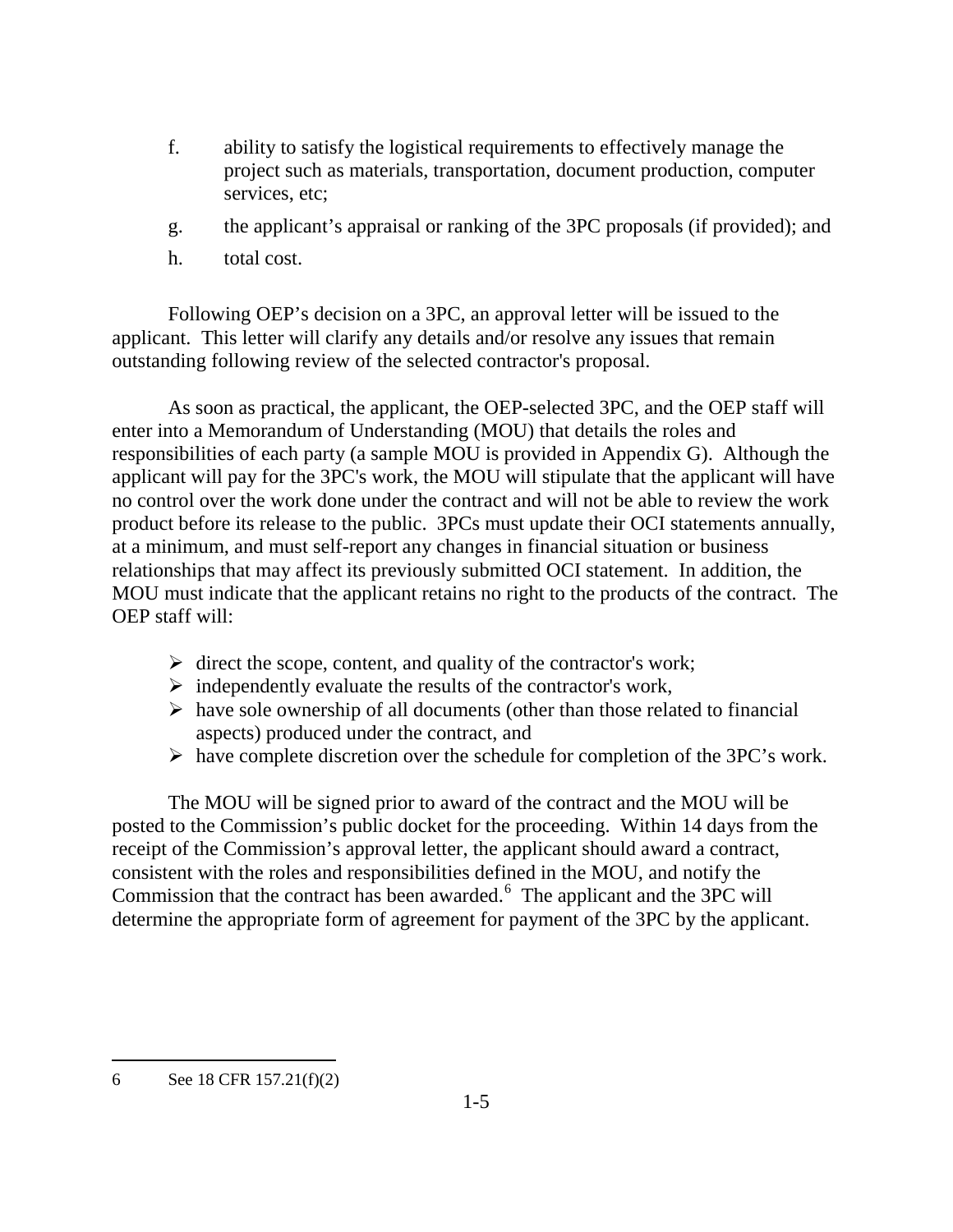#### **PREPARATION OF THE ENVIRONMENTAL DOCUMENT**

Once the selected 3PC is retained by the applicant, the 3PC will begin work for the Commission, under the sole direction of the OEP staff. The Commission, through its staff, will bear ultimate responsibility for full compliance with the requirements of NEPA.

If essential information critical to the integrity of OEP's environmental document is found missing from the applicant's environmental report and related documents, the 3PC will be directed by OEP staff to acquire the missing information in one of two ways. The OEP staff will instruct the 3PC to either:

- $\triangleright$  prepare a data request, which the OEP staff will review and forward to the applicant to obtain the information; or
- $\triangleright$  perform supplemental studies or data gathering needed to acquire the missing information.

Following public release of the environmental document, the 3PC will organize, analyze, and prepare draft responses to public comments (including those comments filed by the applicant). However, OEP staff will review and retain final responsibility for all the responses in the final document.

#### **FERC CONTACTS**

This handbook should provide a basic understanding of the Commission's voluntary program for the use of 3PCs to prepare environmental documents for natural gas-related projects and may be of general use for environmental documents related to hydropower facilities. However, the Commission encourages applicants with specific questions about the third-party contracting program or its applicability to a specific project to contact OEP directly to arrange a pre-filing conference. Additional information may also be obtained from the following Commission staff:

#### **General Inquiries:**

Rich McGuire, Acting Director OEP, Division of Gas - Environment and Engineering (PJ-11) rich.mcguire@ferc.gov Telephone: (202) 502-6177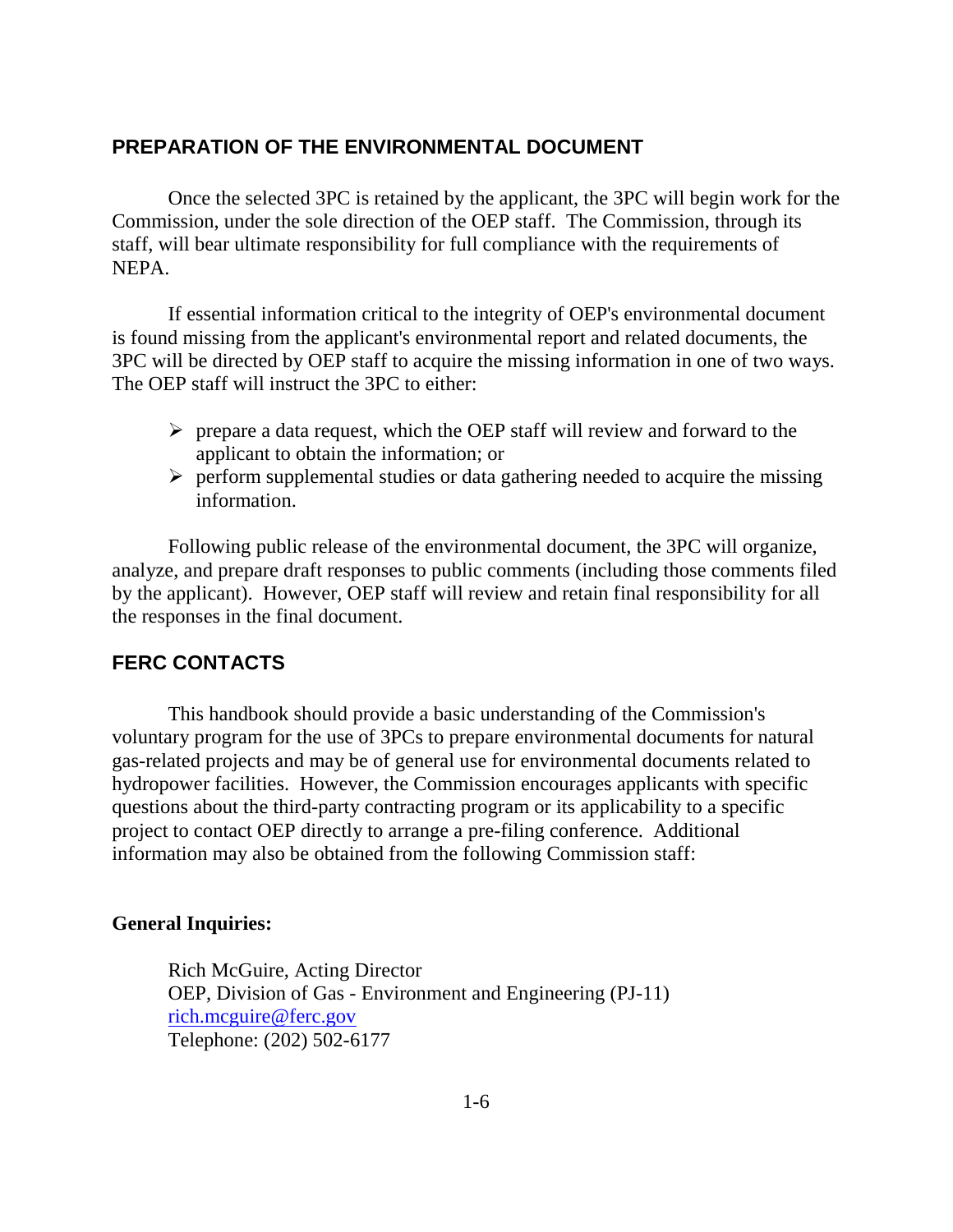#### **Hydropower Licensing program:**

Nick Jayjack, Deputy Director OEP, Division of Hydropower Licensing (PJ-12) nicholas.jayjack@ferc.gov Telephone: (202) 502-6073

#### **All inquiries regarding OCI, off-the-record communications or CEII:**

General and Administrative Law (GC-13) mailto:gal\_ethics@ferc.gov Telephone: (202) 502-6457

The mailing address for all Commission staff contacts listed in this handbook is:

(contact name and organization) Federal Energy Regulatory Commission 888 First Street, NE Washington, DC 20426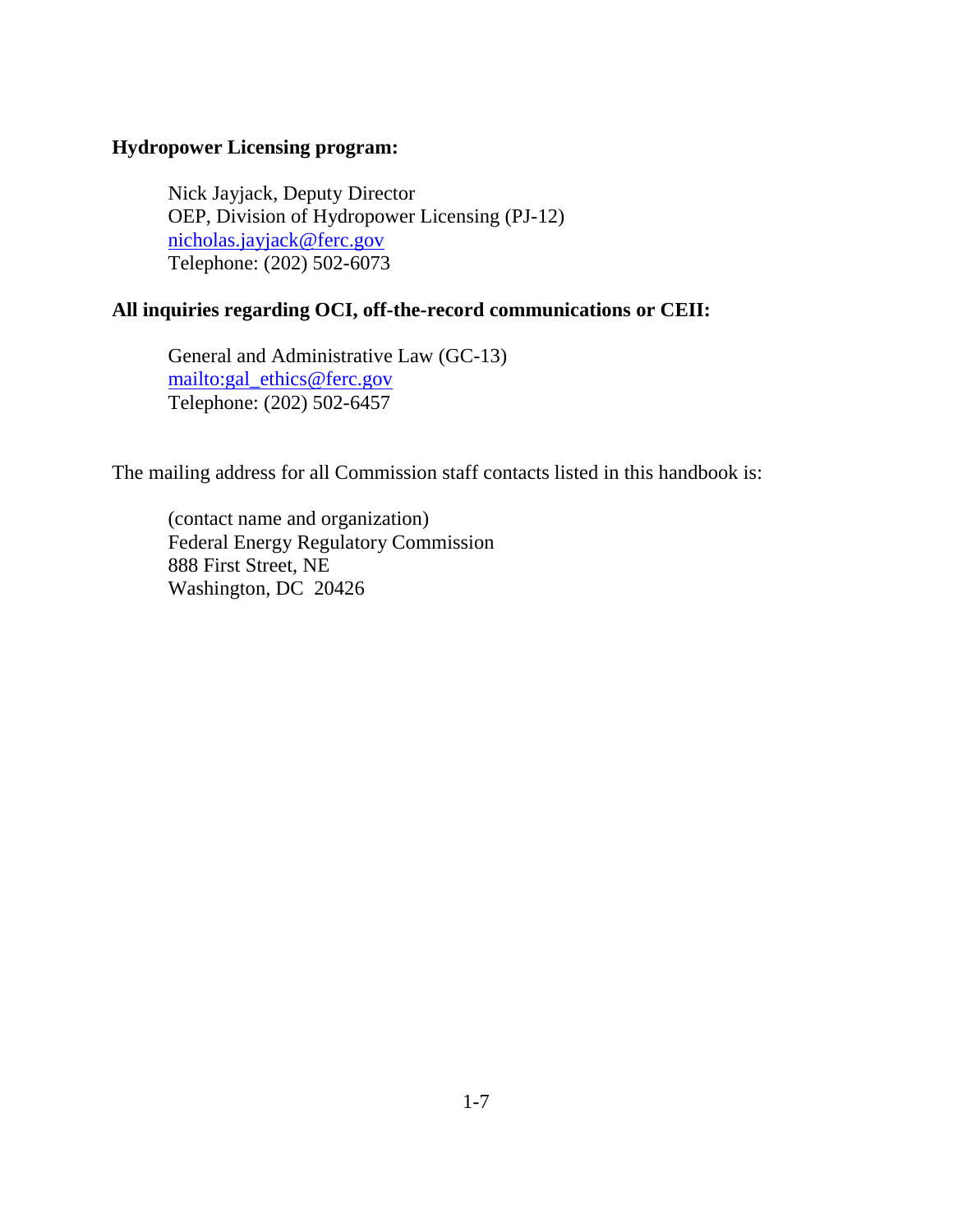# **Chapter 2. SPECIFIC GUIDELINES FOR REQUEST FOR PROPOSALS**

**At a minimum**, an applicant's RFP should include:

- 1. A cover page identifying that the RFP is not a federal procurement, and that the parties agree to hold harmless and indemnify the FERC and its staff. (See Disclaimer page in Chapter 3.)
- 2. A statement describing the third-party arrangement and establishing the roles and responsibilities of the applicant, 3PC, and FERC staff as follows:
	- a. The applicant widely distributes the RFP and screens all bid proposals for OCI. All responses to the RFP, and supporting material for their technical and cost proposals, will be submitted to the OEP staff and filed on the project docket in accordance with the Commission's instructions for filing of privileged material.
	- b. The OEP staff will review the proposals submitted and select a 3PC. The selected contractor must be found free of OCIs (or be able to mitigate any OCI to the satisfaction of the Commission staff).
	- c. The applicant, the selected 3PC, and the OEP staff will sign a MOU that details the roles and responsibilities of each party.
	- d. The applicant will finalize and award the contract to the 3PC selected by OEP.
	- e. The OEP staff will be solely responsible for the scope of the environmental document, the schedule for completion of the document, and for verifying the technical quality of the 3PC's work.
	- f. The 3PC will prepare the environmental document (and/or perform related tasks as may be specified in the RFP) under the technical direction of the OEP staff, although the financial contract is between the applicant and the contractor for payment.
	- g. The 3PC will provide special consultants and conduct special studies required by the OEP staff for analysis of the project even if not specifically identified in the RFP. The cost for any such requirements will be borne by the applicant.
	- h. The documents produced under the contract will be the sole property of the federal government.
- 3. An overview of the proposed project that contains: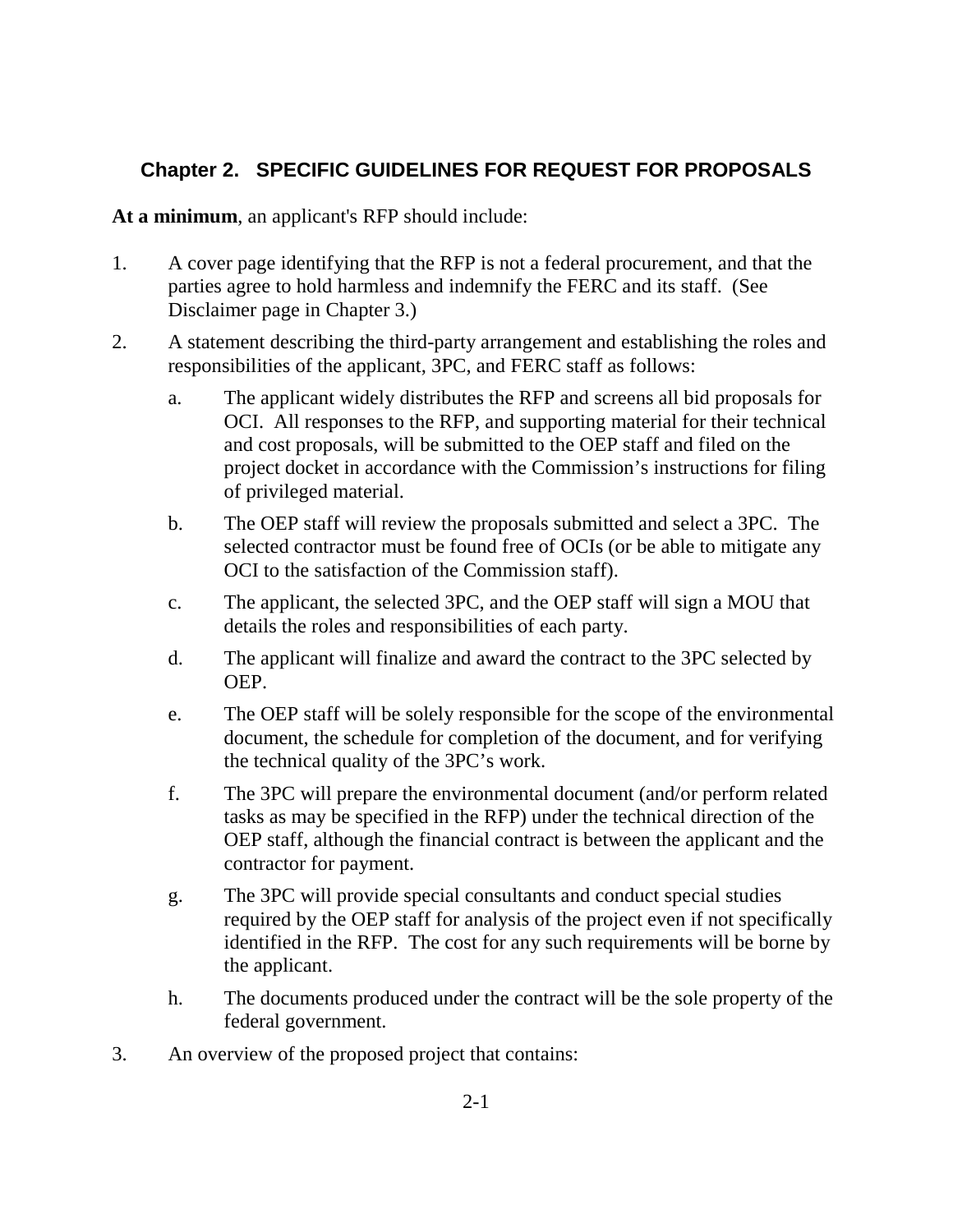- a. For a natural gas project the following information:
	- (i) the general purpose of the project;
	- (ii) a description of the project location by state, county, and pertinent landmarks;
	- (iii) the length, diameter, and capacity of all pipelines, including potential pipeline routes different from the proposed one;
	- (iv) the number and horsepower of all new and modified compressor stations;
	- (v) for liquefied natural gas (LNG) facilities, the number and size of LNG storage tanks, the number of berths for tankers, and the terminal size;
	- (vi) for storage facilities, the number of wells and type of storage;
	- (vii) the location and land requirements of all aboveground facilities, temporary work spaces, pipe storage yards, access roads, storage field boundaries, etc.; and
	- (viii) a complete list of available data pertinent to the project's environmental review.
- b. For a hydropower license proposal the following information:
	- (i) maps showing lands and waters within the existing or proposed project boundary that identify the state, county, river, river mile, and closest town and also showing the specific location of any federal and tribal lands and the location of existing and proposed project facilities, including water-retaining structures (including the physical composition, dimensions, and general configuration of any dams, spillways, penstocks, canals, tailraces, and other structures proposed to be included as part of the project or connected directly to it) power generating facilities, transmission lines, and any other appurtenant facilities;
	- (ii) the number, type, and minimum and maximum hydraulic capacity and installed (rated) capacity of any proposed turbines or generators to be included as part of the project and the normal maximum water surface area and normal maximum water surface elevation (mean sea level), and gross storage capacity of any existing or proposed impoundments;
	- (iii) the number, length, voltage, and interconnections of any primary transmission lines proposed to be included as part of the project,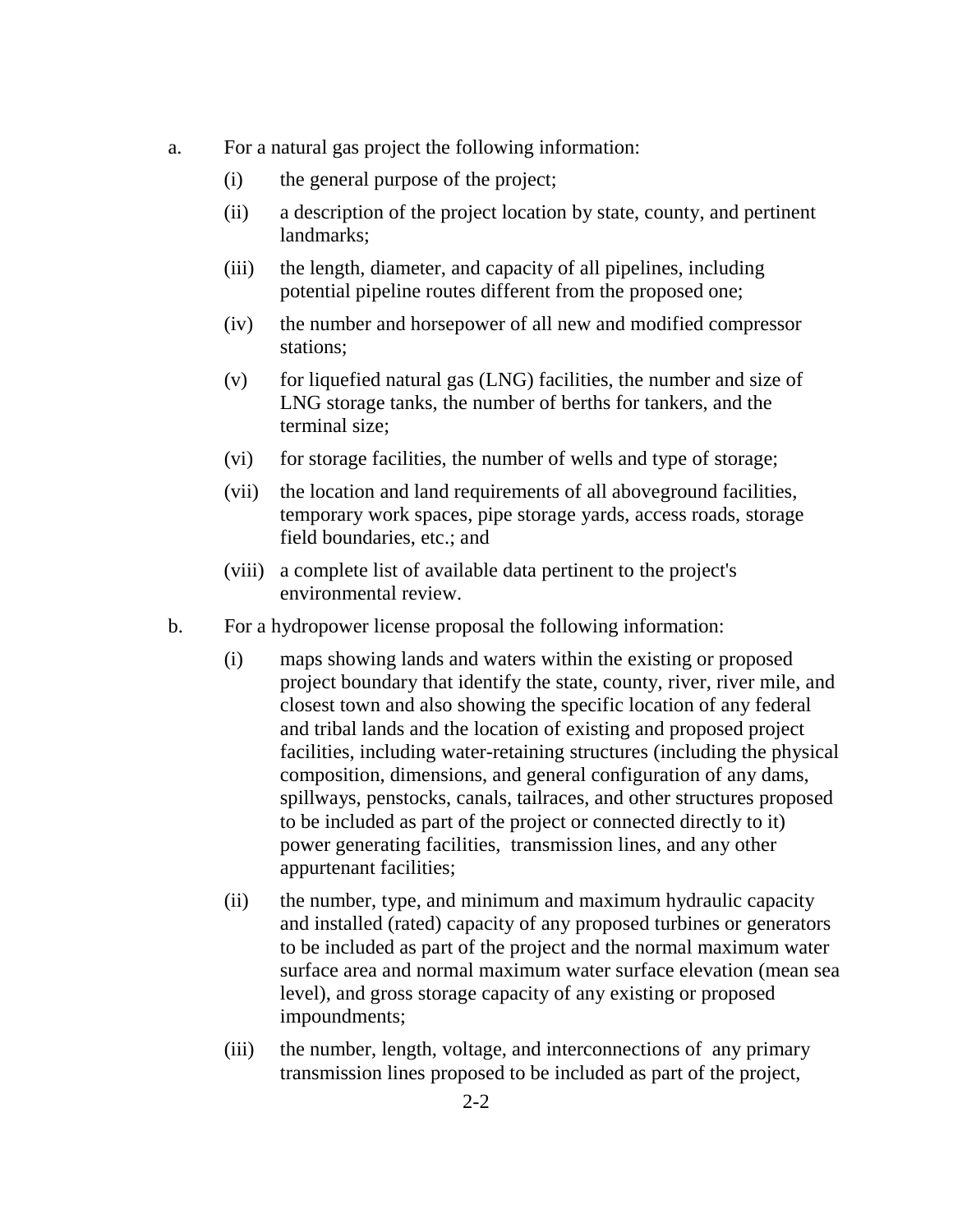including a single-line diagram showing the transfer of electricity from the project to the transmission grid or point of use;

- (iv) a description of the current (if applicable) and proposed operation of the project, including any daily or seasonal ramping rates, flushing flows, reservoir operations, and flood control operations;
- (v) a description of the existing environment and of any known or potential adverse impacts and issues associated with the construction, operation or maintenance of the proposed project; and
- (vi) a complete list of available data pertinent to the project's environmental review.
- c. Projects involving facilities *other* than natural gas pipelines or hydropower projects (e.g., natural gas storage facilities or LNG import/export terminals) should provide a detailed description of the specific facilities known or under consideration for the proposal. To the extent that some information may NOT be available, it should be specifically highlighted as unavailable in the project overview section of the RFP.
- 4. A detailed description of the services required of the 3PC, including:
	- a. Preparing all project-related documents, reports, and notices. In addition to paper copies, all materials must be provided to the OEP staff in Microsoft (MS) Word 2010 format, or as otherwise agreed to by the OEP Environmental Project Manager. Any required databases (such as mailing lists) must be MS Excel or MS Access compatible.
	- b. Arranging for and participating in public and/or interagency meetings, and preparing reports that summarize the results of the meetings.
	- c. Developing and maintaining a computerized (sortable database) mailing list of interested parties.
	- d. Facilitating issue identification and resolution, and during the Commission's Pre-Filing Process reviewing draft Environmental Reports or Environmental Resource Reports (RRs) for the FERC application.
	- e. Preparing an environmental document to meet the requirements of NEPA, the National Historic Preservation Act, federal and relevant state Endangered Species Act(s), and any additional requirements of the OEP staff. The document shall include:
		- (i) characterizations of and impact assessments for all resource areas having the potential to be significantly affected by the proposed facilities' construction, operation, maintenance and abandonment;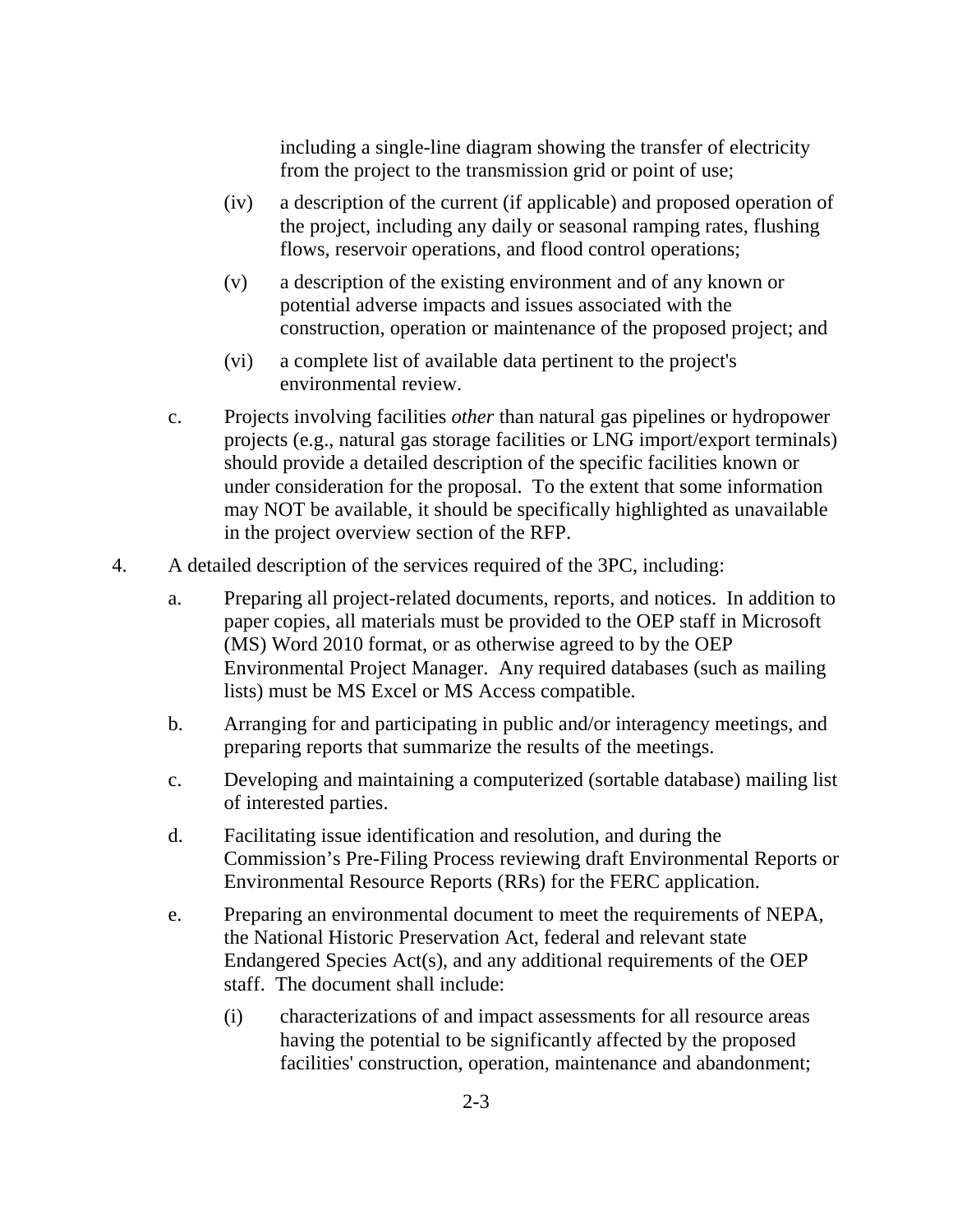- (ii) analysis of appropriate alternatives;
- (iii) discussion of proposed mitigation as well as 3PC and Commission staff recommended mitigation measures designed to reduce impact to acceptable levels;
- (iv) consideration of all issues raised during scoping; and
- (v) detailed maps showing the location of all project facilities and alternative routes or locations under consideration, related areas of disturbance, and pertinent resource data. The scale of the supporting maps should be appropriate to the project scope and the complexity/sensitivity of the resources potentially affected, but never less detailed than 1:250,000.
- f. Providing the camera-ready documents in hard copy and/or email, as well as electronically on CDs as .pdf files, or as otherwise instructed by the OEP Environmental Project Manager.
- g. Maintaining an ongoing review of potential issues and an assessment of adequacy of the overall scope of the environmental analysis, for the purpose of immediately advising the OEP staff of any potential data gaps or analysis shortcomings.
- h. Arranging for site inspections and, as appropriate, right-of-way inspections (including overflights) for 3PC personnel and OEP staff. The applicant may be consulted for logistical information.
- i. Analyzing and preparing draft responses to comments on the draft and final environmental documents.
- j. Preparing a Biological Assessment and/or Essential Fish Habitat Assessment, if appropriate.
- 5. The applicant's proposed schedule with dates for the following key milestones:
	- a. RFP issued to contractors;
	- b. Proposals submitted to OEP;
	- c. 3PC selected by OEP;
	- d. Federal Register Notice of Intent and mailing list submitted to OEP;
	- e. Preliminary administrative draft environmental document submitted to OEP;
	- f. Administrative draft environmental document distributed to OEP and cooperating agencies;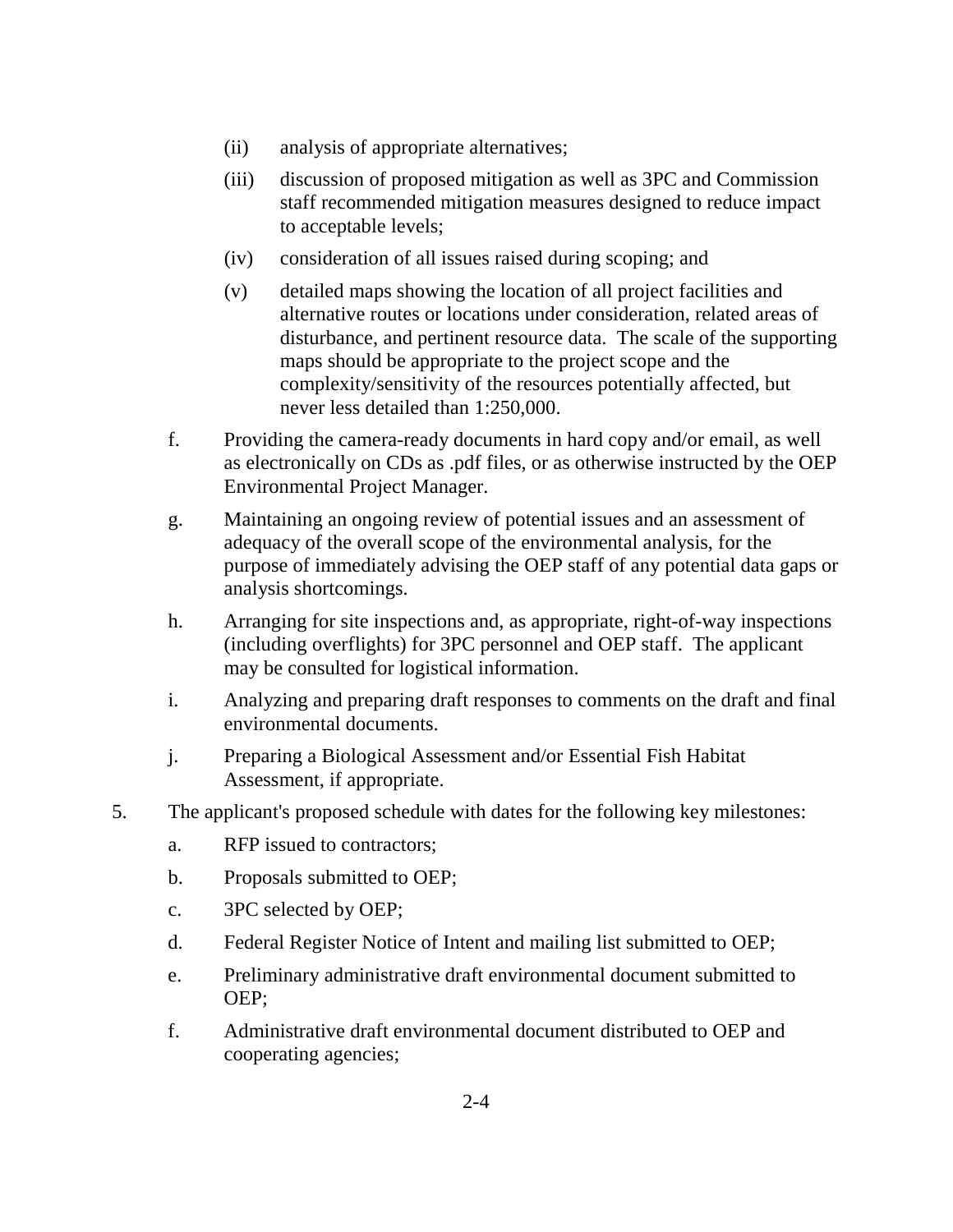- g. Federal Register Notice of Availability submitted to OEP;
- h. Camera-ready draft environmental document submitted to OEP;
- i. Preliminary final environmental document submitted to OEP;
- j. Federal Register Notice of Availability submitted to OEP; and
- k. Camera-ready final environmental document submitted to OEP.
- 6. A requirement that each bid address OCI by including:
	- a. Either an OCI Representation Statement or an OCI Disclosure Statement, indicating that the contractor has no financial or other conflicting interest in the outcome of the project;
	- b. An OCI Questionnaire; and
	- c. An abstract, listing all FERC-regulated entities that the 3PC and any subcontractors have had either an ongoing or previous business relationship with and whether that relationship results in either no conflict, or a real or perceived conflict.

Detailed information concerning the Commission's OCI disclosure requirements is presented in Chapter 4.

- 7. A requirement that each bid include a CEII non-disclosure agreement signed by the contractor submitting the bid and any subcontractors proposed for use. (A format for this agreement is included as Appendix C.)
- 8. A list of the information the 3PC proposals must contain, including:
	- a. A description of the 3PC's technical approach for preparing the environmental document and a management plan for the project. Any proposed subcontractors should be identified.
	- b. A description of the qualifications and experience of both the 3PC and the key personnel (including subcontractors).
	- c. A proposed schedule for completing major work tasks (which highlights any differences from the applicant's proposed schedule as presented in the RFP). Any changes to the schedule presented in the RFP must be fully justified.
	- d. A statement disclosing any potential OCI, and any proposed mitigation.
- 9. An itemized estimate of cost.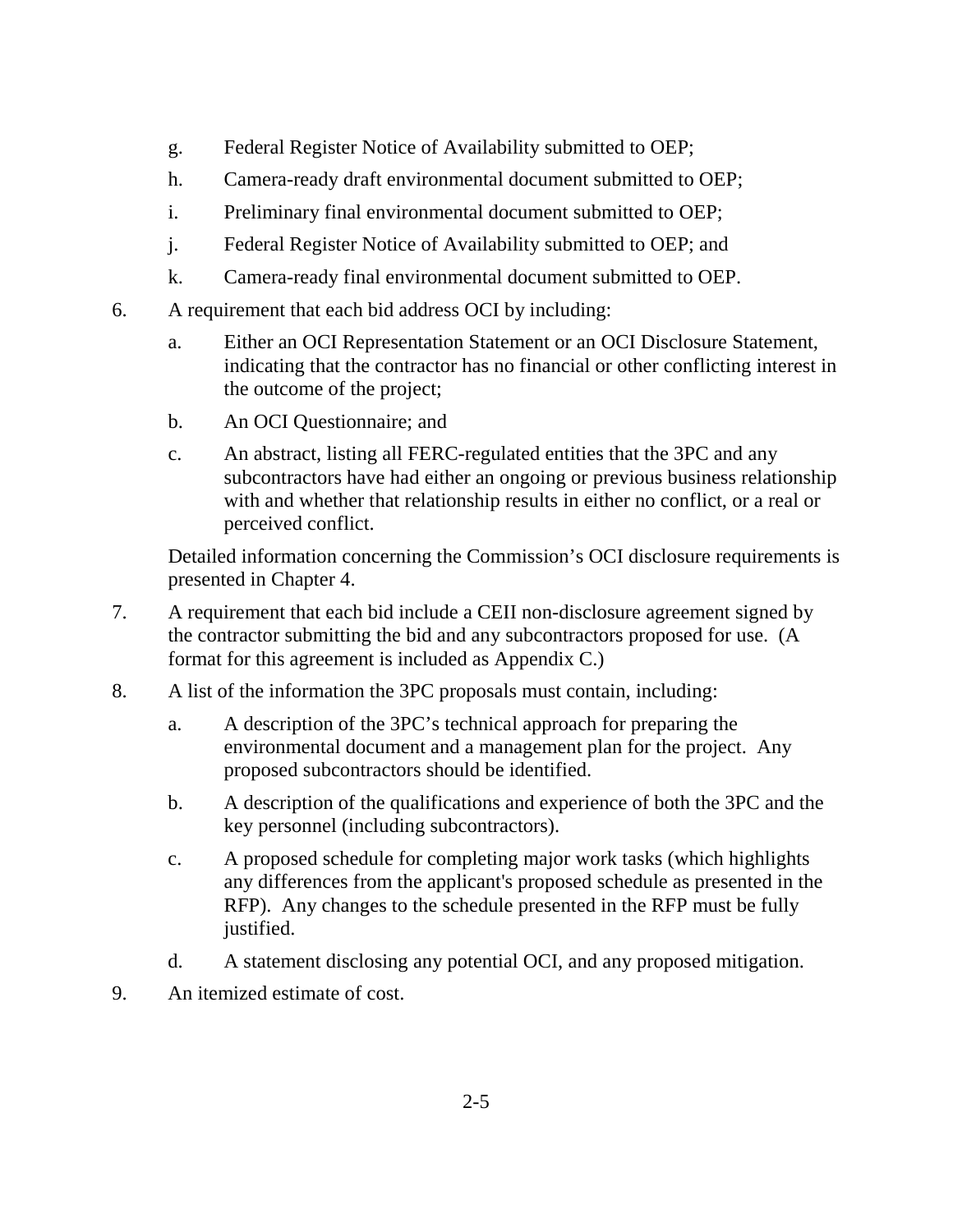## **Chapter 3. SAMPLE REQUEST FOR PROPOSALS**

The following section presents two sample RFPs. The RFPs are generic documents that illustrate how the guidelines presented in Chapter 2 can be adapted for application to a wide variety of proposals and situations.

The first sample RFP shows how the Chapter 2 guidelines might translate for the Commission's Pre-Filing Process for a new natural gas facility. The second sample RFP shows how the guidelines could be used for a traditional certificate application. **Note that handbook Appendices A through G should be included as appendices to all RFPs**.

*The sample RFPs include the seven appendices at the end of this manual.*

*A. OCI Representation and Disclosure Statements B. OCI Questionnaire C. Contractor CEII Non-Disclosure Agreement D. OCI Certification E. Project Overview Map F. List of Available Background Documents G. Sample MOU*

Italicized items in parentheses represent information to be inserted by the user, supply guidance, or have been included for illustrative purposes.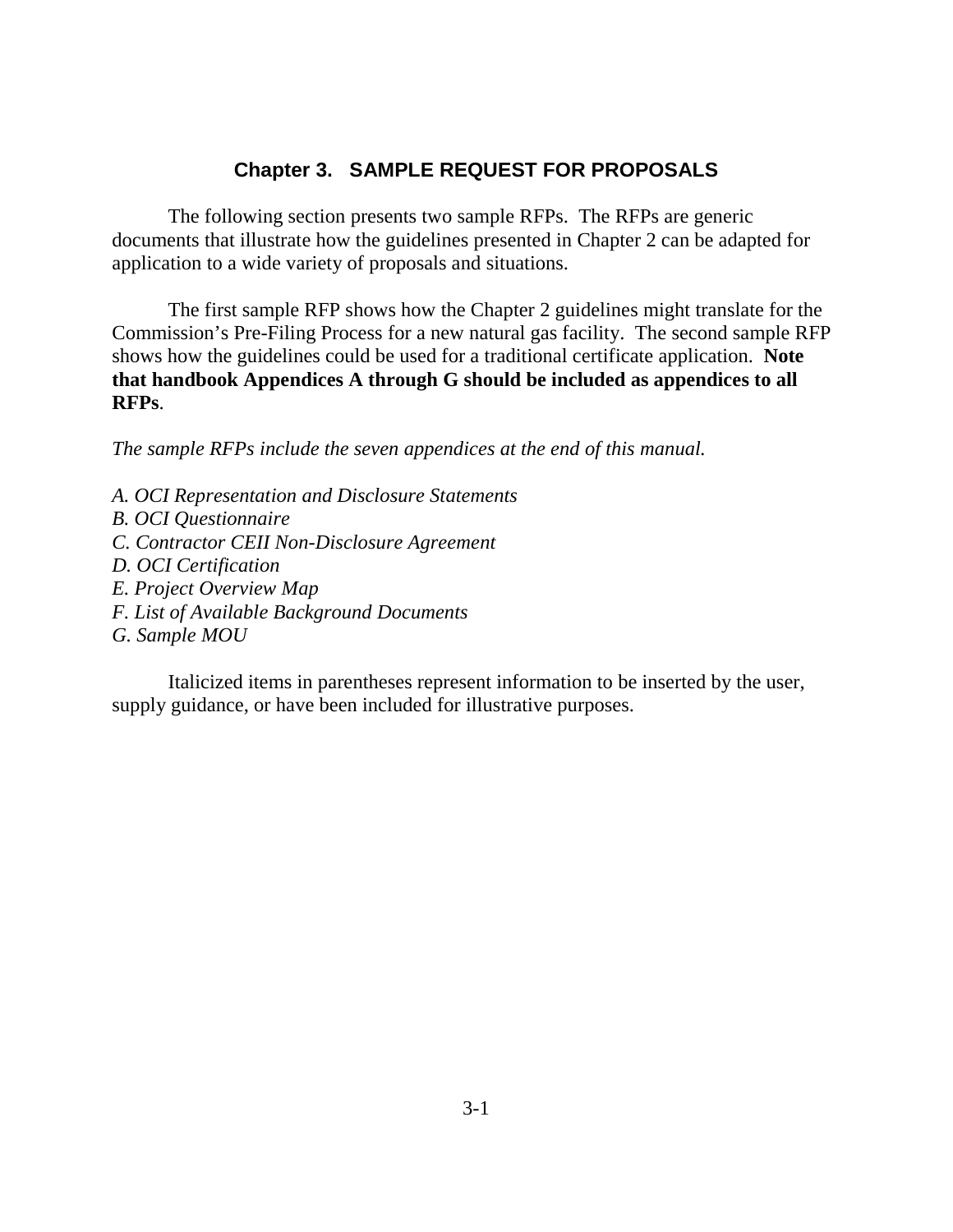**Sample RFP – Using the Commission's Pre-Filing Process**

# **Request for Proposal for Preparation of Third-Party**

# **Environmental Impact Statement**

*(applicant name)*

*(date)*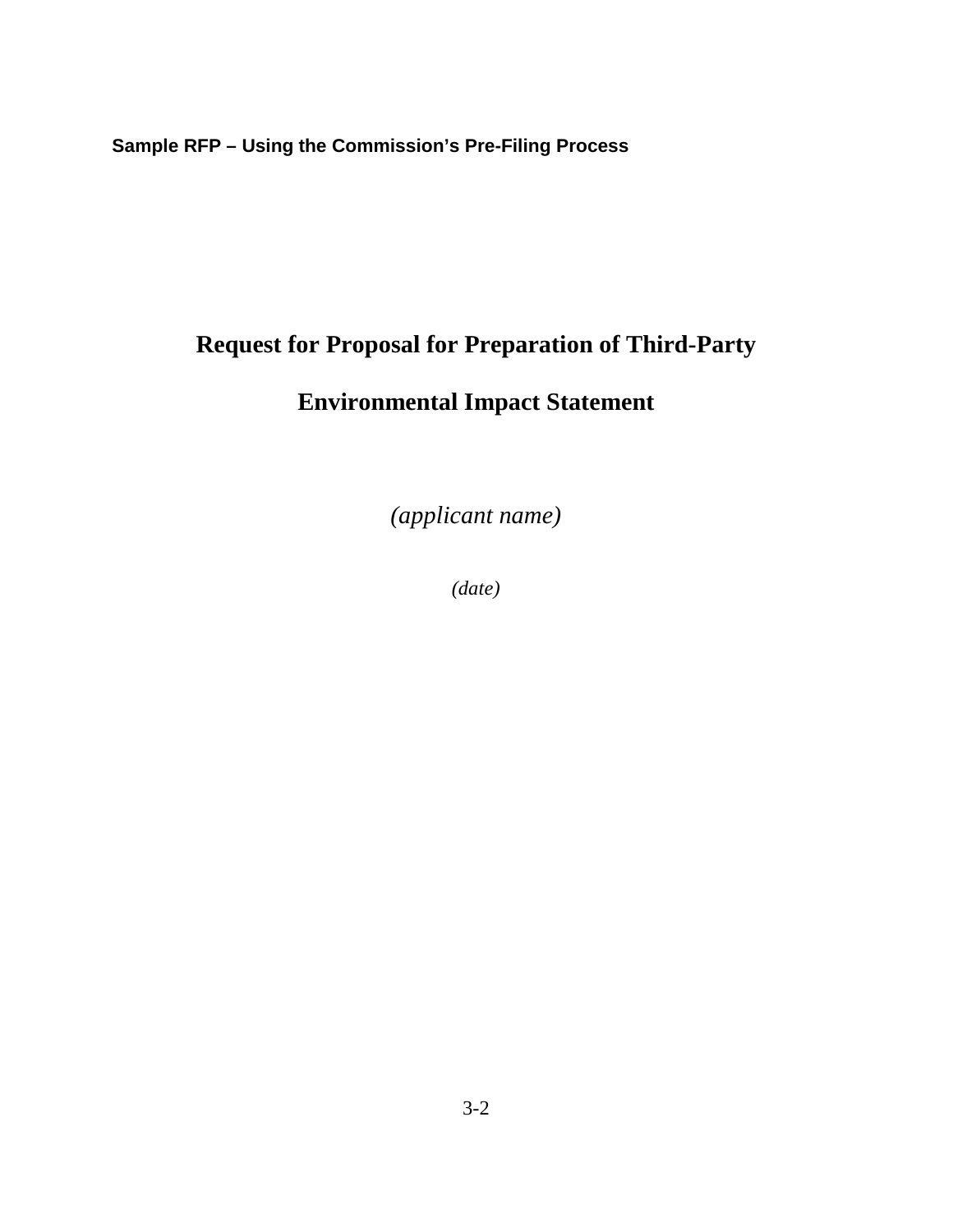#### **DISCLAIMER**

THIS IS NOT A FEDERAL PROCUREMENT.

THE FOLLOWING REQUEST FOR PROPOSALS (RFP) WILL RESULT IN A PRIVATE CONTRACT BETWEEN (*applicant name*) AND A CONTRACTOR, AND WILL BE GOVERNED BY THE LAWS OF THE STATE OF (*state name*). NEITHER THE PROCUREMENT NOR ADMINISTRATION OF THE RESULTING CONTRACT IS SUBJECT TO FEDERAL PROCUREMENT LAWS, REGULATIONS, OR PROTEST PROCEDURES. ANY DISPUTES NOT SETTLED BY THE PARTIES THEMSELVES MUST BE RESOLVED BY A COURT OF COMPETENT JURISDICTION, OR THROUGH ALTERNATIVE DISPUTE RESOLUTION PROCEDURES TO BE DETERMINED BY THE PARTIES AND DESCRIBED IN THE CONTRACT.

QUESTIONS CONCERNING THIS PROCUREMENT SHOULD BE DIRECTED ONLY TO (*applicant name*). (*Applicant name*) MUST PROVIDE INFORMATION SUPPLIED TO ANY INDIVIDUAL CONTRACTOR TO ALL CONTRACTORS SUBMITTING A LETTER OF INTENT TO RESPOND TO THE RFP.

THE FEDERAL ENERGY REGULATORY COMMISSION STAFF SHOULD NOT BE CONTACTED AND WILL NOT RESPOND TO ANY QUESTIONS CONCERNING THE PROCUREMENT PROCESS.

#### **HOLD HARMLESS**

The parties agree that the Federal Energy Regulatory Commission and its employees are not liable for any costs or judgments arising from the conduct of this procurement, and administration or supervision of the contract for the environmental services described herein.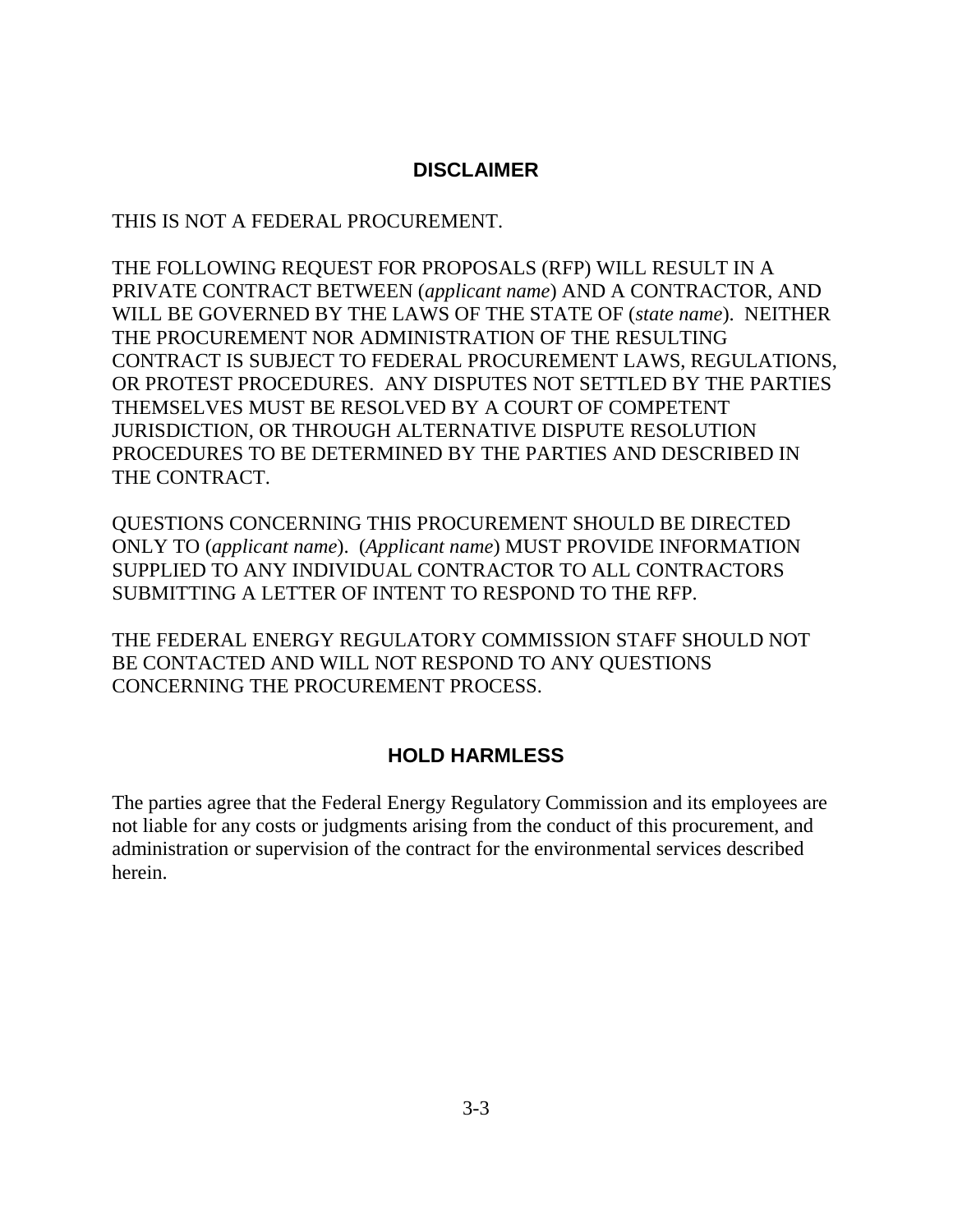## (*Applicant Letterhead*)

| TO:          | (name of potential contractor)                            |
|--------------|-----------------------------------------------------------|
| <b>FROM:</b> | (name and title of applicant contact)<br>(applicant name) |
| DATE:        | <i>(issuance date)</i>                                    |

**SUBJECT**: Request for Proposals (RFP) to Prepare an Environmental Impact Statement (EIS) for the (*project name*) Project

(Proposal Due Date: (*due date & time*))

#### **1.0 BACKGROUND, OVERVIEW, AND SCOPE**

#### **1.1 Background**

(*Applicant name*) proposes to construct (*an LNG import terminal and related natural gas facilities*) at (*location and state*) to be known as the (*project name*) Project. (*A (length)-mile-long natural gas pipeline would also be required to connect the terminal with (company name)'s system at (location of interconnection)).* (*Applicant name*) is soliciting proposals for the consultation and coordination of the development of an Environmental Impact Statement (EIS) and alternatives, early identification and resolution of issues, and preparation of related documents to address the proposed (*project name*) Project as more specifically described in Section 1.2. The EIS will be prepared under a third-party contractor arrangement with (*applicant name*) as the Applicant and the Federal Energy Regulatory Commission (FERC or Commission) as the lead federal agency for the National Environmental Policy Act (NEPA) process. (*Applicant name*) intends to request FERC to begin the NEPA review prior to filing its application, in accordance with the Commission's pre-filing process detailed in section 157.21 of the Commission's regulations.<sup>7</sup> The FERC's Office of Energy Projects (OEP) will be responsible for providing technical direction to the thirdparty contractor throughout the NEPA review process. A contract will be executed pursuant to the third-party contracting procedures set forth in 40 CFR

 $\overline{a}$ 

<sup>8</sup> For Natural Gas Act-related projects.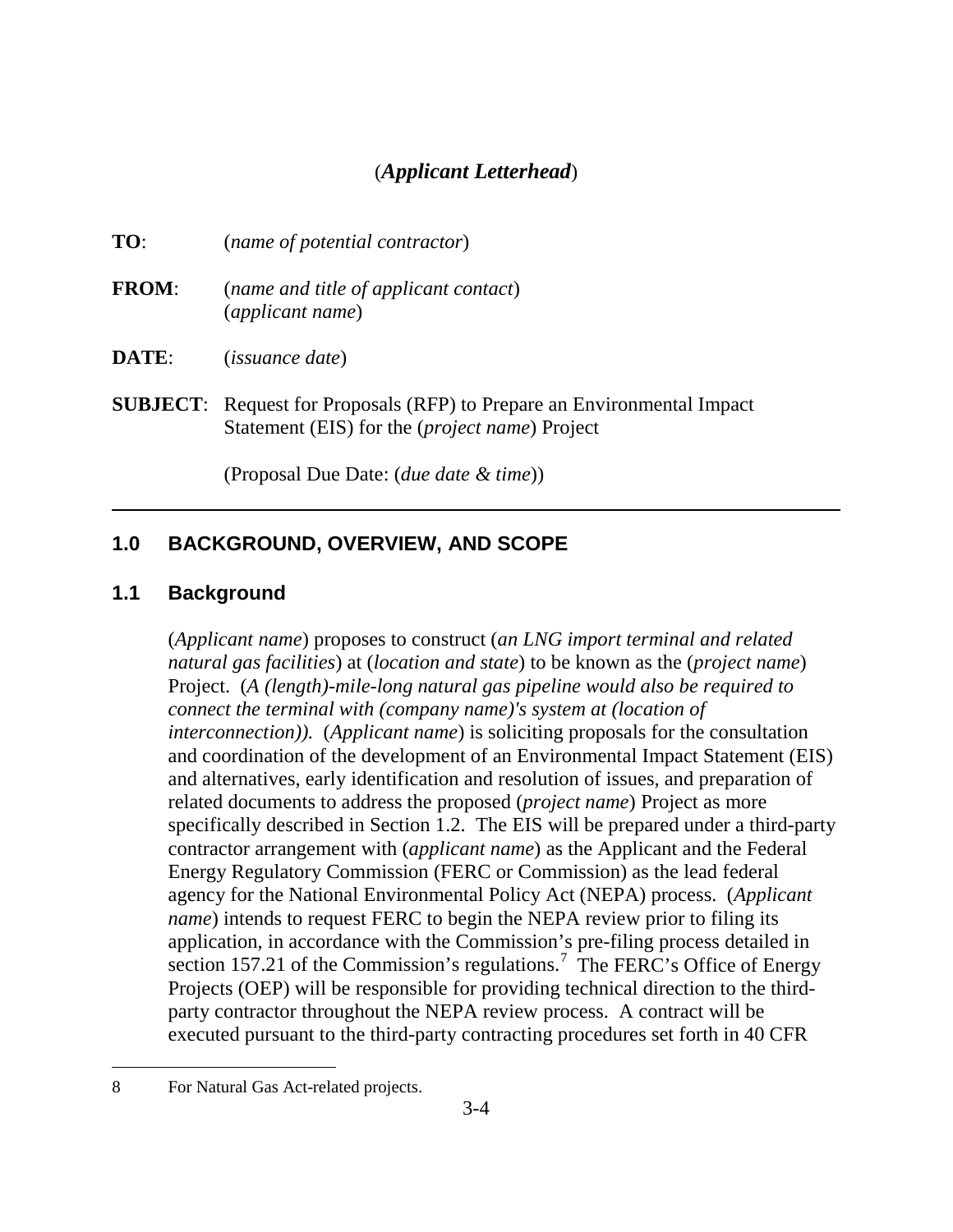1506.5(c) and as referenced in the FERC third-party contracting program announced on February 4 and 9, 1994.

As the Applicant, (*applicant name*) is soliciting proposals through this RFP for a third-party contractor to provide the services described in sections 1.3 and 1.4. The technical and cost proposals will be initially reviewed and evaluated by (*applicant name*) who will then submit all the proposals to the OEP staff and file the proposals in the FERC project docket as privileged. The OEP staff will make the final selection of the third-party contractor, based on its independent review of the technical, managerial, personnel, and Organizational Conflict of Interest (OCI) aspects of each proposal. Upon selection, the third-party contractor, (*applicant name*), and the Director of OEP will sign a Memorandum of Understanding (MOU) that details the roles and responsibilities of each party (A sample MOU is provided in Appendix G). (*Applicant name*) will finalize a contract with and fund the successful contractor for the scoped activities.

Once a third-party contractor is selected, the OEP staff will direct the activities of the contractor in the consultation, reviews, and preparation and processing of documents within the scope identified herein. (*Applicant name*) will have no control over nor direct the activities of the contractor. Other federal agencies participating in the NEPA process may include *(identify potential federal cooperators).* Appropriate regulatory agencies in (*state where facilities would be located*) will also be encouraged to participate in the NEPA process and may be cooperating agencies, as defined by the Council on Environmental Quality regulations at 40 CFR 1501.6.

(*Applicant name*) has selected a site for the (*specify the general facilities*) and has secured the services of (*consultant name*), (*applicant name*)'s environmental consultant to assist in the development and preparation of the Environmental Resource Reports (RRs) required for the application to be filed with the FERC.

#### **1.2 Overview of the Project**

*(Summarize the general purpose of the project. Provide a detailed description of all proposed facilities, and potential routes, sites including alternatives. Tailor details to project specifics. Any locational or other project information that is not available should be specifically highlighted.* 

*For LNG facilities identify and describe LNG storage tanks; the LNG tanker size and expected number of tanker arrivals per week; berth and unloading facilities; LNG vaporization or liquefaction facilities; and any associated facilities for*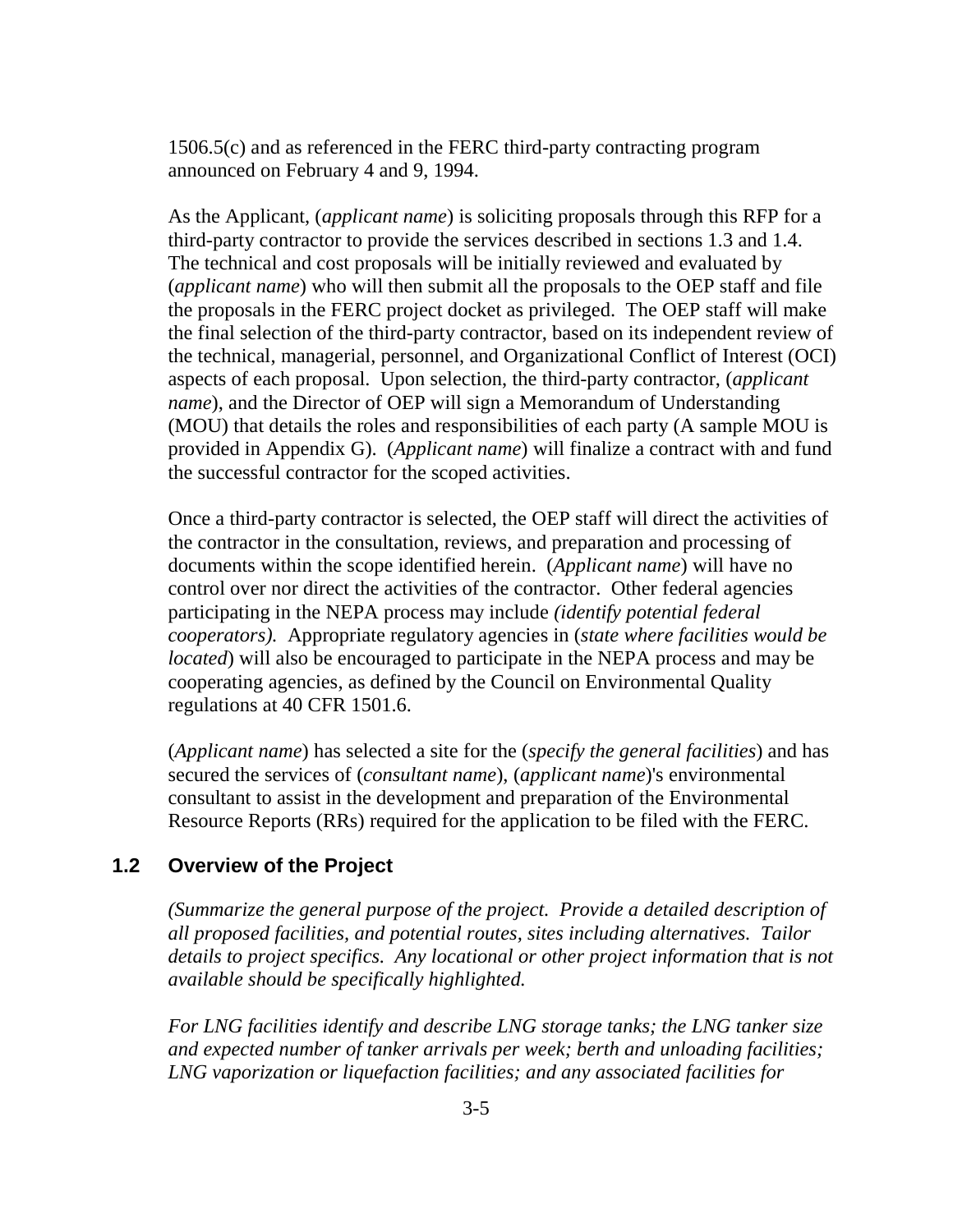*refrigerant storage, gas processing, or natural gas liquids removal. In addition, identify and describe any related facilities necessary to deliver gas to or send gas from the LNG facility (e.g., pipelines, trucks, barges).*

*For storage fields, describe the geologic structure and proposed use of the storage field, the wells, storage field pipelines, compressor station, and interconnecting pipelines.* 

*For pipelines related to any type of project: provide details such as the length, outside diameter, initial design capacity, pipeline system the gas will be delivered to, number and location of new or upgraded compressor stations, and total horsepower. Identify any potential alternative routes. Describe other aboveground facilities such as mainline valves, meter stations, interconnects, and pig launchers/receivers as well as significant other construction areas such as pipe and contractor yards. Identify any potential alternative sites. Identify the land requirements and location of all aboveground facilities. Include the size [horsepower] and location of any new compressor stations, and details of any other project-related activities that would occur at existing stations. Indicate the width of the construction right-of-way, the number of perennial waterbodies and major highways crossed, and the extent to which the pipeline would parallel other existing rights-of-way.)*

Maps of the proposed (*project name*) Project are included as Appendix E. (*Applicant name*) will identify any nonjurisdictional facilities associated with its proposal for possible inclusion in the scope of the review as soon as possible.

#### **1.3 Scope**

#### **1.3.1 Pre-Filing Activities**

In an effort to resolve issues early and to obtain stakeholder concurrence that the best facility site *(e.g., LNG terminal and interconnecting pipeline route)* has been selected, (*applicant name*) has requested FERC staff to begin its NEPA review process prior to receipt of (*applicant name*)'s application. Accordingly, (*applicant name*) has provided as much information as is currently available about project scope at this time in the process.

It is (*applicant name*)'s intention to hire a third-party contractor, under the direction of the OEP staff, to:

1. verify, update, and maintain mailing lists;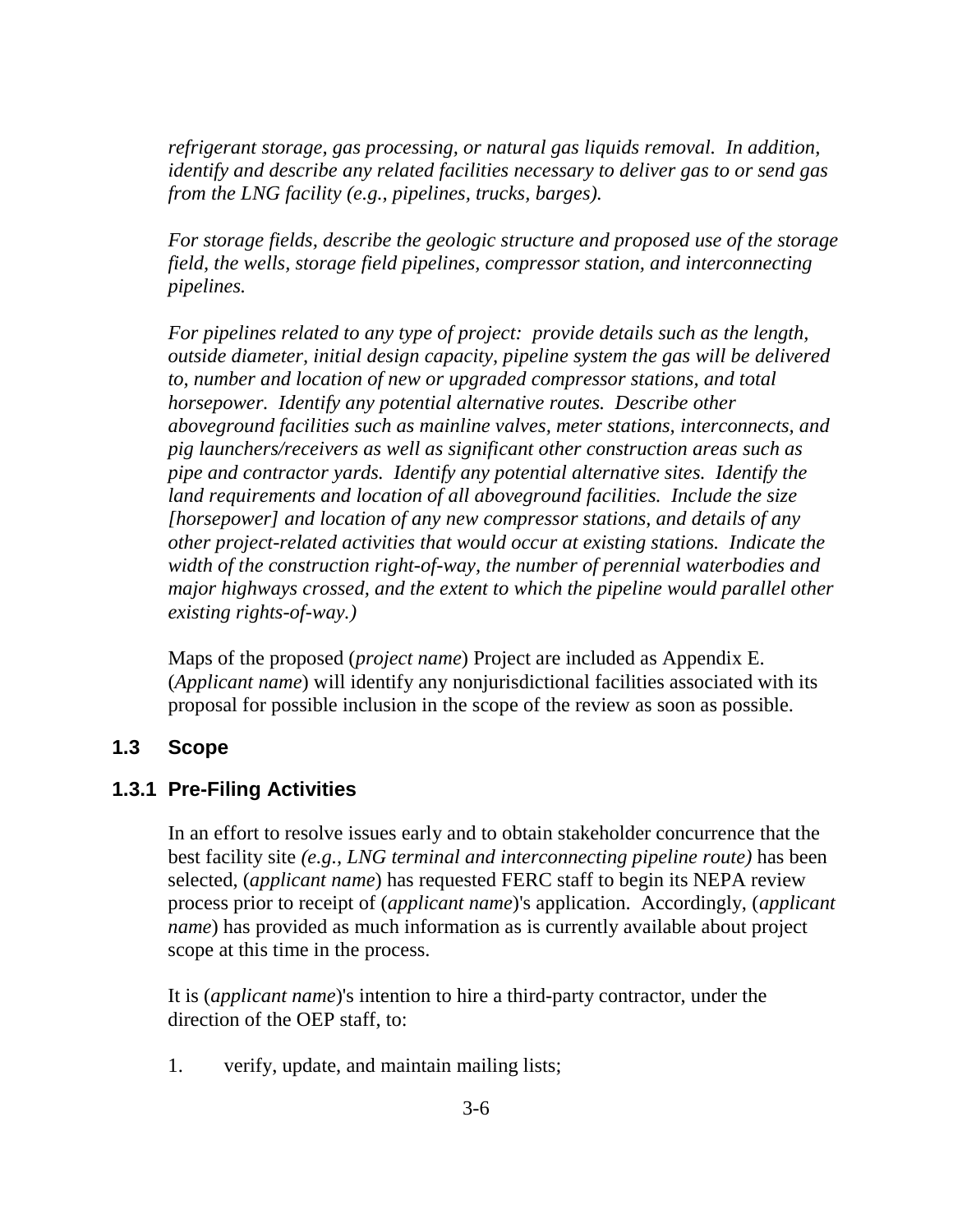- 2. coordinate and attend scoping meetings and other meetings and site visits, as required by the OEP staff;
- 3. identify and summarize concerns raised by regulatory agencies and other stakeholders;
- 4. prepare meeting minutes for all attended meetings;
- 5. attend (*applicant name*)'s open house/public meetings;
- 6. work with OEP staff to identify additional concerns of affected/adjacent landowners, landowner organizations, environmental groups, and federal, state and local agencies;
- 7. communicate with and assess information from those concerned parties and advise (*applicant name*)'s environmental consultant and (*applicant name*)'s staff in the collection of data and the suggestions of alternative sites *(/routes)* and mitigations to respond to these concerns;
- 8. prepare periodic draft project update tri-folds;
- 9. prepare a draft Notice of Intent for public scoping, and coordinate and participate in public scoping meetings;
- 10. review and comment on field surveys conducted by (*applicant name*)'s environmental consultant, e.g.,
	- $\triangleright$  review information that will be the basis of both the RRs and the EIS;
	- $\triangleright$  anticipate the OEP staff's questions, or communicate directly with the OEP staff to determine possible environmental questions so that the appropriate answers may be developed while conducting environmental surveys; and
	- $\triangleright$  identify potential alternatives for further review.

The third-party contractor will also review and comment on the background data developed by (*applicant name*)'s environmental consultant to support the RRs. The contractor awarded this contract should request additional data through the OEP staff, where needed for the development of the EIS and anticipate the OEP staff's questions with the goal of minimizing environmental data requests after the filing of the application. This review may include the following items:

- $\triangleright$  maps and alignment sheets;
- $\triangleright$  work required to comply with the Endangered Species Act, including field surveys;
- $\triangleright$  work required to comply with the National Historic Preservation Act;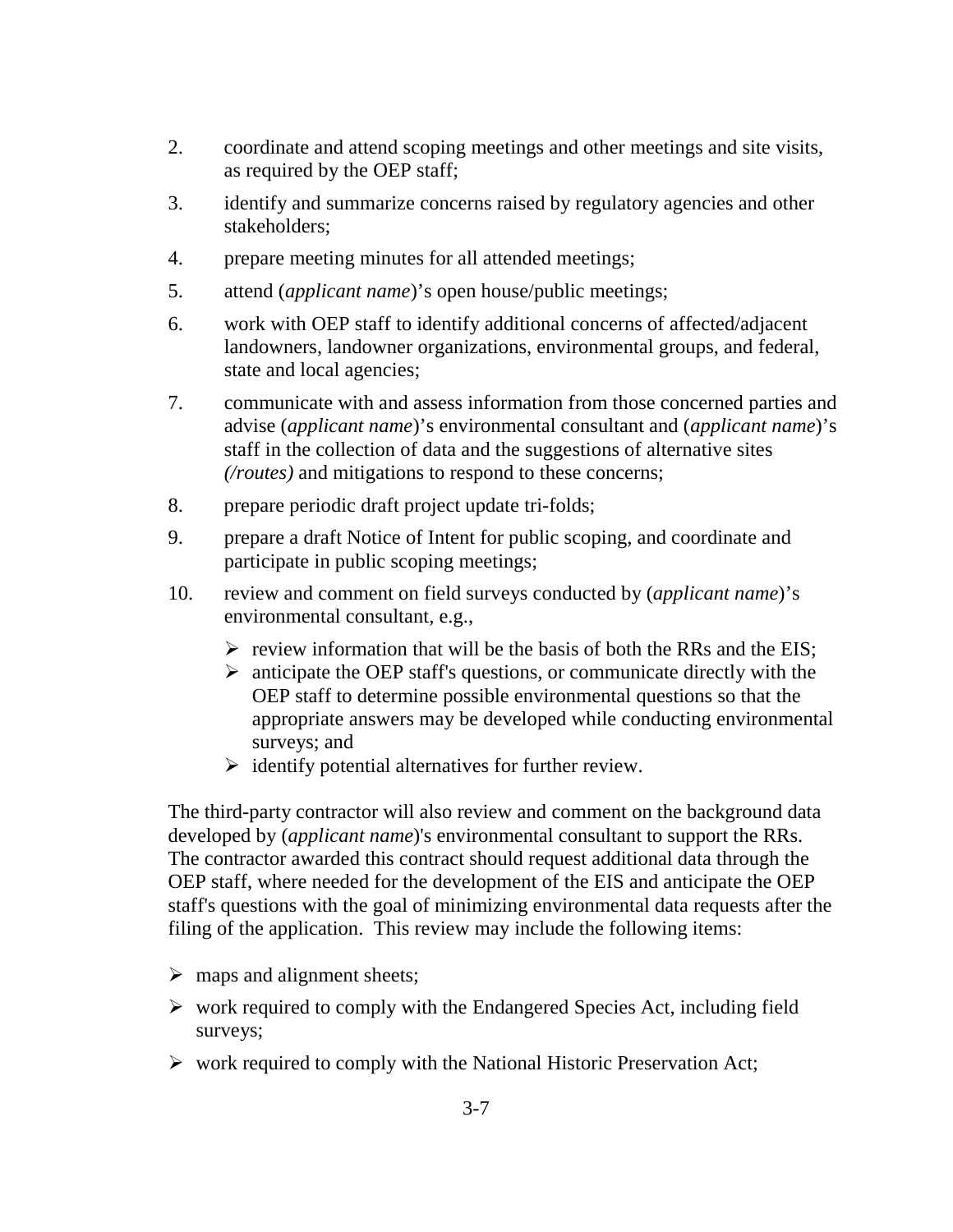- $\triangleright$  work required to delineate waters of the U.S. and wetlands that will be subject to the federal permitting requirements; and
- $\triangleright$  work required to comply with the Coastal Zone Management Act and the Magnuson-Stevens Fishery Conservation and Management Act.

(*Applicant name*)'s environmental consultant will prepare the RRs for filing with (*applicant name*)'s application, in compliance with FERC's regulations. The content of each of the thirteen RRs is listed in the FERC's regulations at 18 CFR  $380.12.^8$ 

The third-party contractor will also be expected to prepare a preliminary administrative draft EIS (PADEIS) that can be submitted to the OEP staff for review before or soon after (*applicant name*) files the application with FERC. See Section 2 of this RFP.

## **1.3.2 Post-Filing Activities**

Once (*applicant name*) has filed its application with the FERC, in addition to performing the functions listed in section 1.3.1 above, the selected third-party contractor will:

- $\triangleright$  prepare and submit a PADEIS to the OEP staff;
- $\triangleright$  incorporate comments from OEP staff into an administrative DEIS (ADEIS);
- $\triangleright$  submit the ADEIS to OEP staff and the cooperating agencies;
- $\triangleright$  incorporate/resolve comments on the ADEIS from OEP staff and the cooperating agencies;
- $\triangleright$  prepare and submit a DEIS to OEP staff;
- $\triangleright$  assist the OEP staff in preparing responses to public comments on the DEIS;
- $\triangleright$  prepare and submit an administrative final EIS (AFEIS) to OEP staff and the cooperating agencies, as necessary;
- $\triangleright$  prepare and submit a FEIS to the OEP staff;
- $\triangleright$  Prepare periodic draft project update tri-folds, as necessary; and
- $\triangleright$  Assist OEP staff, as necessary, with project-related tasks between the issuance of the NEPA document and the Commission Order. Examples of such tasks include support in responding to comments on the EIS.

 $\overline{a}$ 

<sup>8</sup> For Natural Gas Act-related projects.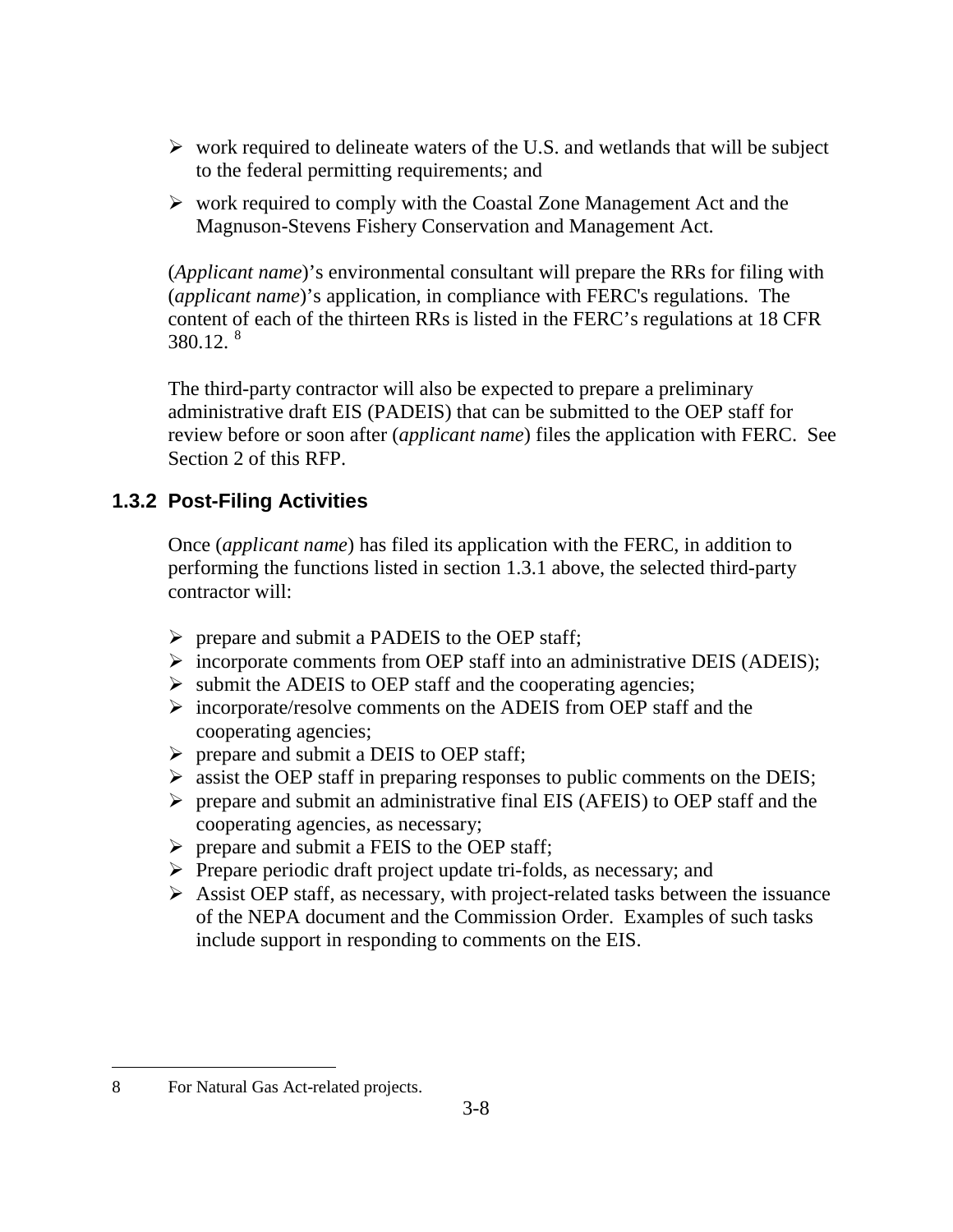## **2.0 SERVICES REQUIRED**

The selected third-party contractor will be responsible for working along with the OEP staff and the various stakeholders while (*applicant name*)'s RRs are being developed. The selected third-party contractor will keep the OEP staff apprised of issues as they arise, and, when the OEP staff determines it is appropriate, participate in stakeholder meetings and site visits to identify and possibly help resolve issues.

The selected third-party contractor will also be responsible for assisting the OEP staff in conducting the NEPA review, preparing an EIS, and completing related work within the agreed-upon schedule and approved budget. It will be the contractor's responsibility to notify (*applicant name*) if the work effort ultimately required by the OEP staff exceeds the work effort on which the bid was based, or the approved budget.

The third-party contractor will be responsible for satisfactory completion of the following tasks:

- **2.1** Preparation of all project-related documents, reports, and notices required by OEP staff. In addition to paper copies, all materials must be provided to the OEP staff on compact disks, in Microsoft Word 2010 format, or as otherwise agreed to by the OEP Environmental Project Manager. Any required databases (such as mailing lists) must be Excel or Access 2010 compatible. The camera-ready EA or DEIS and FEIS will be provided as pdf files as specified by the OEP staff in addition to hard copy.
- **2.2** Preparation of notices and presentation materials for public scoping meetings and public comment meetings on the DEIS. This task will require close coordination with the OEP Environmental Project Manager. Required work will include researching venues, preparing notices, developing materials for meetings, participating in meetings, and preparing reports summarizing the results of the scoping meetings/process and public meetings on the DEIS. The contractor will prepare a summary of agency scoping comments/issues for subsequent agency review and concurrence. Assume at least (*number*) scoping meetings and public comment meetings will be conducted. Potential locations for these meetings will be (*list the locations*).
- **2.3** Preparation and maintenance of a computerized (sortable database) mailing list of agencies, officials, community/environmental groups, concerned citizens, affected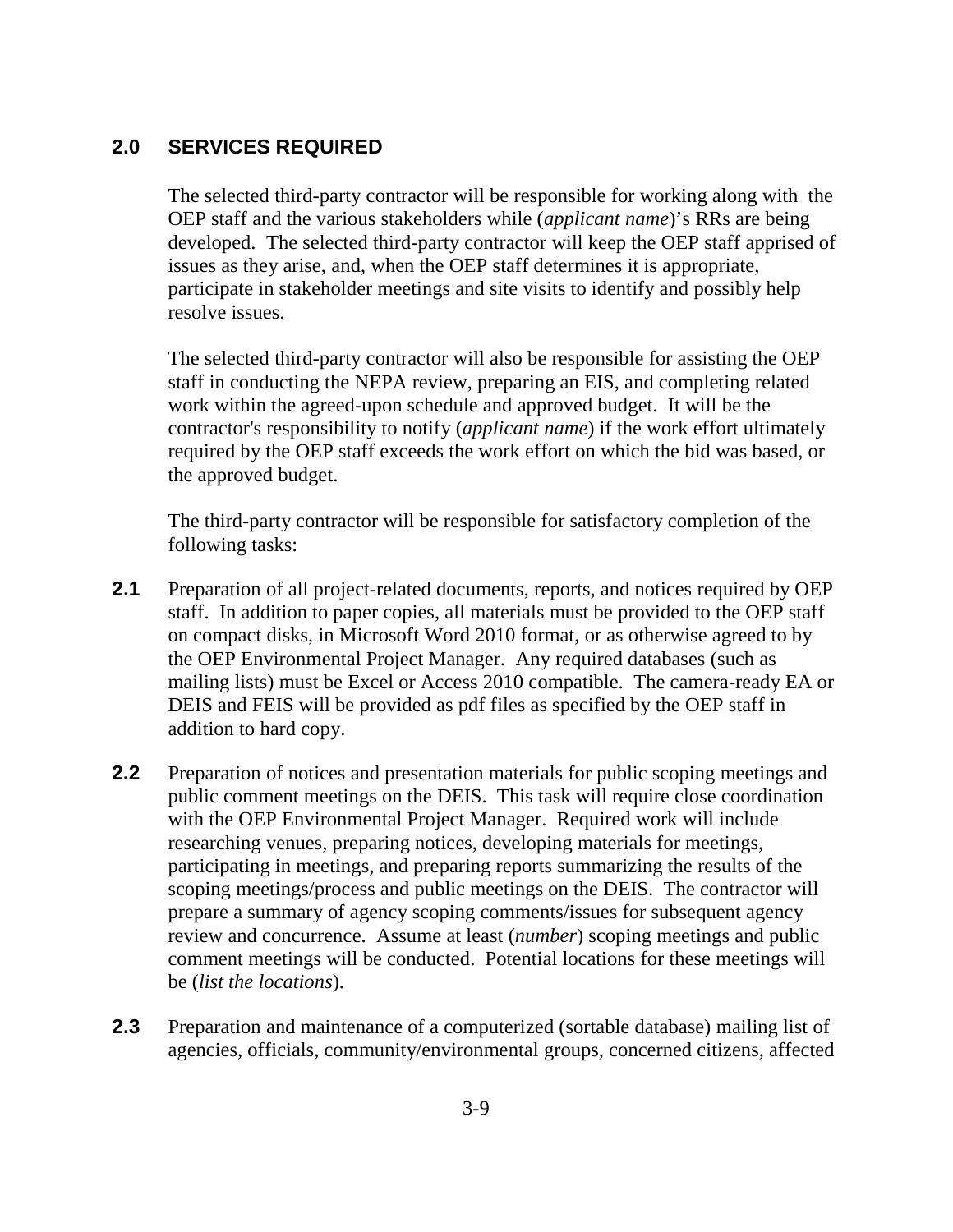property owners and other interested parties. (*Applicant name*) will provide initial agency and affected property owner lists.

- **2.4** Characterization of existing environmental conditions, incorporation of issues identified during scoping, assessment of the significance of the potential environmental effects of the proposed project, identification of potential site, route, and facility location alternatives (both locally and regionally), and determination of mitigation necessary to avoid or reduce impacts to acceptable levels for the environmental topics listed in section 2.5 (below). Studies shall take into account both direct and indirect effects of project facility construction, operation and maintenance, upset conditions, and abandonment for all proposed and alternative project facilities. Special expertise may be needed for areas of non-routine environmental sensitivity (such as marine environments). The RRs contained in other major applications, if any, and other already available technical data shall be used to the maximum extent practicable.
- **2.5** Preparation of the EIS to meet the requirements of NEPA, the National Historic Preservation Act, Endangered Species Act, other applicable laws and regulations, any additional requirements of the OEP staff, and to address any scoping and public meeting issues.

The EIS shall include, but not necessarily be limited to, the following sections: <sup>9</sup>

- 1. Cover Sheet
- 2. Executive Summary (including Impact Summary Table)
- 3. Introduction
- 4. Description of Proposed Project
- 5. Alternatives
- 6. Affected Environment
- 7. Environmental Consequences (including Cumulative Impacts)
- 8. Conclusions (including summary of unavoidable significant adverse effect) and Recommendations (mitigation measures, including mitigation monitoring plan)
- 9. Agencies and Sources Consulted
- 10. List of Preparers and Contributors
- 11. References
- 12. EIS Distribution List
- 13. Index
- 14. Comments and Responses (FEIS only)

 $\overline{a}$ 9 See 18 CFR 380.7 and 40 CFR 1502.10 for additional guidance.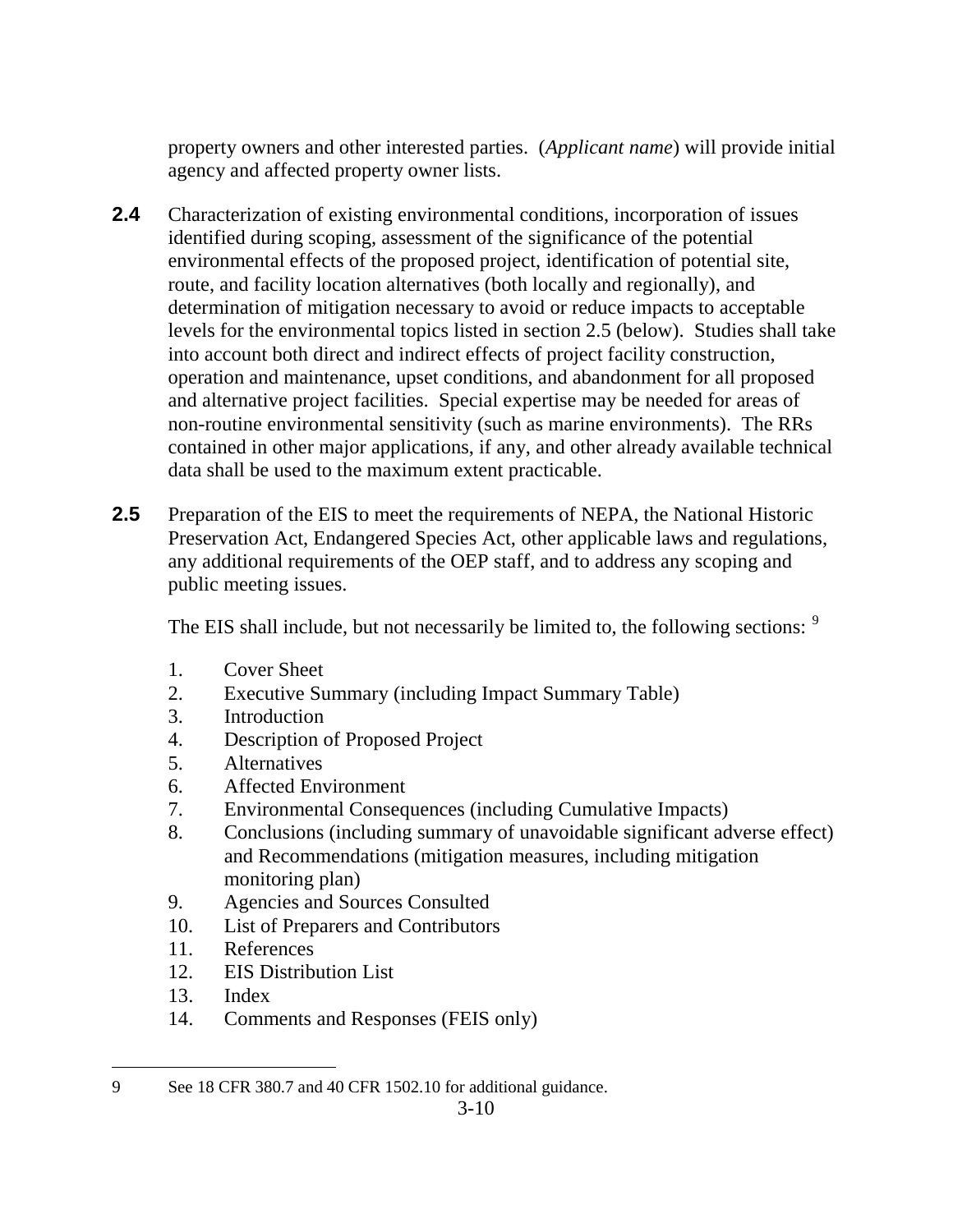15. Appendices and Technical Reports (including Essential Fish Habitat Assessment, if appropriate)

In conjunction with the OEP staff, the third-party contractor will be responsible for identifying and assessing potential alternatives to the proposed project that are capable of meeting the project's goals and are sufficient to meet the requirements of NEPA, including reducing potentially significant effects associated with the proposed project and fostering informed decision-making. Potential alternatives to the (*project name*) Project identified by (*applicant's name*) will be identified in Resource Report #10 of the RRs. Any project alternatives identified by the OEP staff will also be addressed.

The Description of the Proposed Project and Alternatives should include, at a minimum, the following subsections:

- 1. Purpose and Need for the Project
- 2. Approvals to be Sought through Use of the EIS
- 3. LNG Terminal, Storage Field and Compression Facilities, and Pipeline Route Description, as appropriate
- 4. Ancillary Facilities
- 5. General Design Parameters
- 6. Construction Methods, (*for Terminal, LNG Storage, Compressor Stations, Storage Field Facilities and Pipeline, as applicable*) including Applicant-Proposed Mitigation Measures
- 7. Construction Schedule and Work Force
- 8. Operation and Maintenance Procedures
- 9. Abandonment Procedures
- 10. Interrelationships with Other Planned Projects and Nonjurisdictional **Facilities**
- 11. Alternatives (including No Action)

The majority of this information will be available in the RRs. The third-party contractor shall review the RRs for accuracy and adequacy to meet the needs of NEPA for the preparation of an EIS, and shall prepare a data request(s) to (*applicant name*) (routed through the OEP staff) requesting any other data that may be needed. The EIS shall fully address the following resource topics (as applicable):

- 1. Geology (including mineral resources and geologic hazards)
- 2. Soils (including erosion control and restoration/revegetation)
- 3. Water Resources (surface water and groundwater hydrology and quality)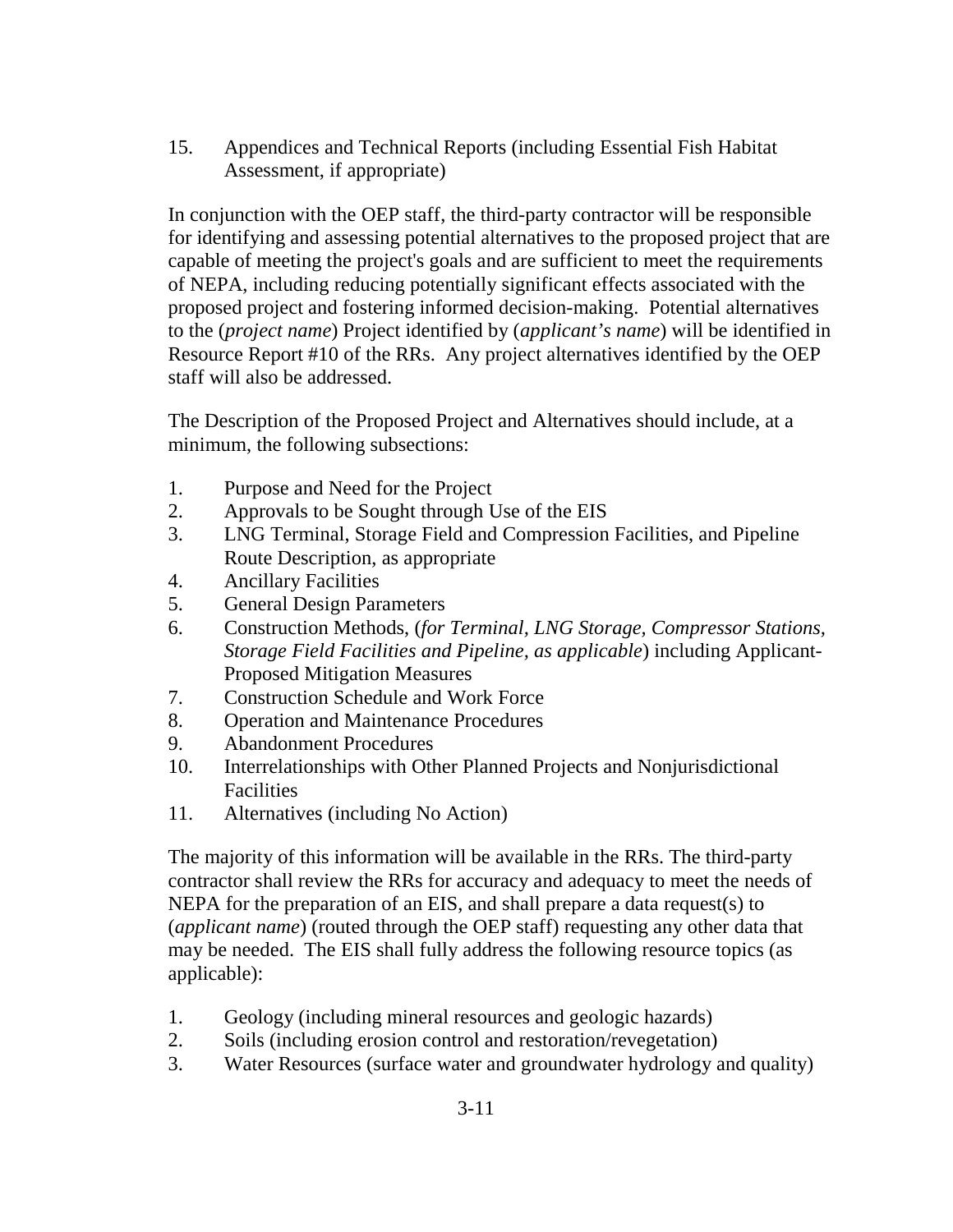- 4. Biological Resources (including wildlife, vegetation, wetlands, aquatic biology, essential fish habitat, and threatened and endangered species)
- 5. Land Use and Recreation
- 6. Socioeconomics
- 7. Visual Resources/Aesthetics
- 8. Air Quality
- 9. Noise
- 10. Cultural and Paleontological Resources
- 11. Public Safety
- 12. Cumulative Impacts
- **2.6** Prepare supporting maps showing the location of all project facilities and related areas of disturbance, and pertinent resource data. (*Applicant name*) will be responsible for developing most maps requested by the third-party contractor. The scale of the supporting maps will normally range from 1:24,000 to (*identify larger scale*), depending on the complexity/sensitivity of the resources potentially affected and project specifics.
- **2.7** Maintain ongoing review of potential environmental issues and assessment of adequacy of overall scope of the environmental analysis. The OEP staff shall be advised immediately of any potential data gaps or analysis shortcomings.
- **2.8** Arrange with (*applicant name*) to participate in inspections of the proposed facility locations (including overflight, as appropriate) with the OEP staff. This may occur in conjunction with open houses or the scoping meetings. (The FERC will reimburse [*applicant name*] for all costs associated with OEP staff participation in overflights.)
- **2.9** Analyze comments and prepare draft responses to comments on the PADEIS, ADEIS, DEIS, and FEIS, and related documents.
- **2.10** Prepare camera-ready copies of the DEIS and FEIS and any required notices for submission to the FERC staff for printing and mailing. For purposes of proposal preparation, assume that the contractor will print and distribute at least (*25*) copies of the preliminary documents (ADEIS, etc.) to cooperating agencies. (The actual number of preliminary documents needed will be determined based on consideration of cooperating agencies' needs.)
- **2.11** Develop and maintain a formal project management system to allow for weekly or biweekly, as mutually agreed, tracking of schedule and budget status for the prime contractor and any subcontractors.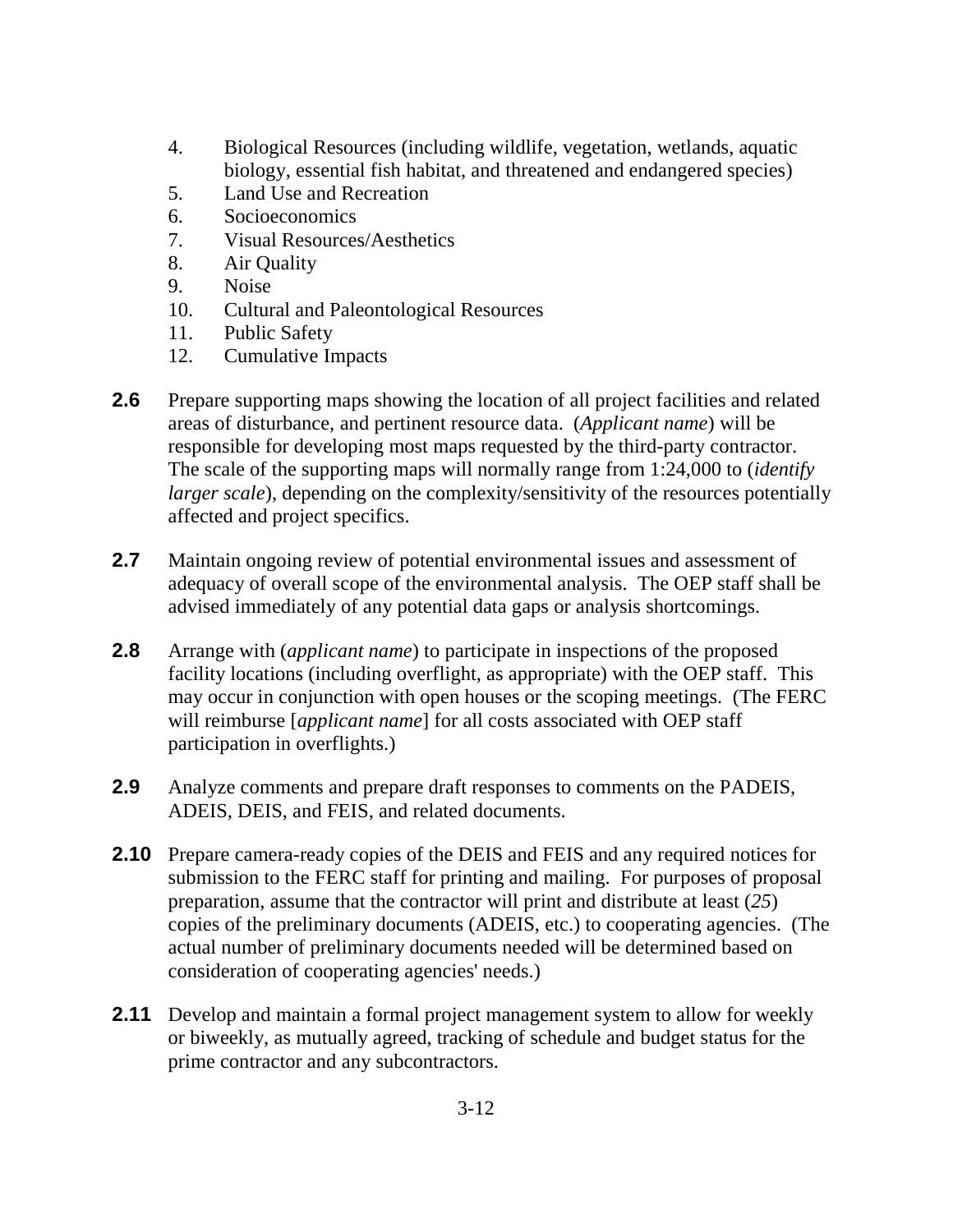- **2.12** Prepare a Biological Assessment, if appropriate.
- **2.13** Prepare an Essential Fish Habitat Assessment, if appropriate.

# **3.0 PROJECT TIMELINE**

Proposals submitted in response to this RFP should identify any perceived need for specific supplemental studies to fully comply with NEPA and the FERC's implementing regulations.

Assuming (*applicant name*) responds expeditiously to data requests, the major milestones of the project schedule are summarized below, however, it should be understood that the ultimate schedule for NEPA will be determined by the OEP staff, not the applicant.

# **3.1 Third-Party Contractor Selection**

- 1. (*Applicant name*) sends out RFP to contractors.
- 2. Hold contractors' (*tele*)conference.
- 3. Submit proposals to (*applicant name*) by 5:00 p.m. on:
- 4. Hold contractors' oral presentations (if required).
- 5. Submit proposals to OEP staff.
- 6. OEP selects third-party contractor,
- 7. Complete contract negotiations with (*applicant name*).
- 8. Third-party contractor begins work.

# **3.2 (***Applicant name***)'s Certificate Application Development Work**

- 1. Conduct open houses/public meetings.
- 2. Begin environmental surveys.
- 3. Completion of civil and design survey.
- 4. Completion of environmental surveys.
- 5. Submission of draft RRs to OEP Staff.
- 6. Submission of FERC application and RRs.
- 7. Receive FERC authorization.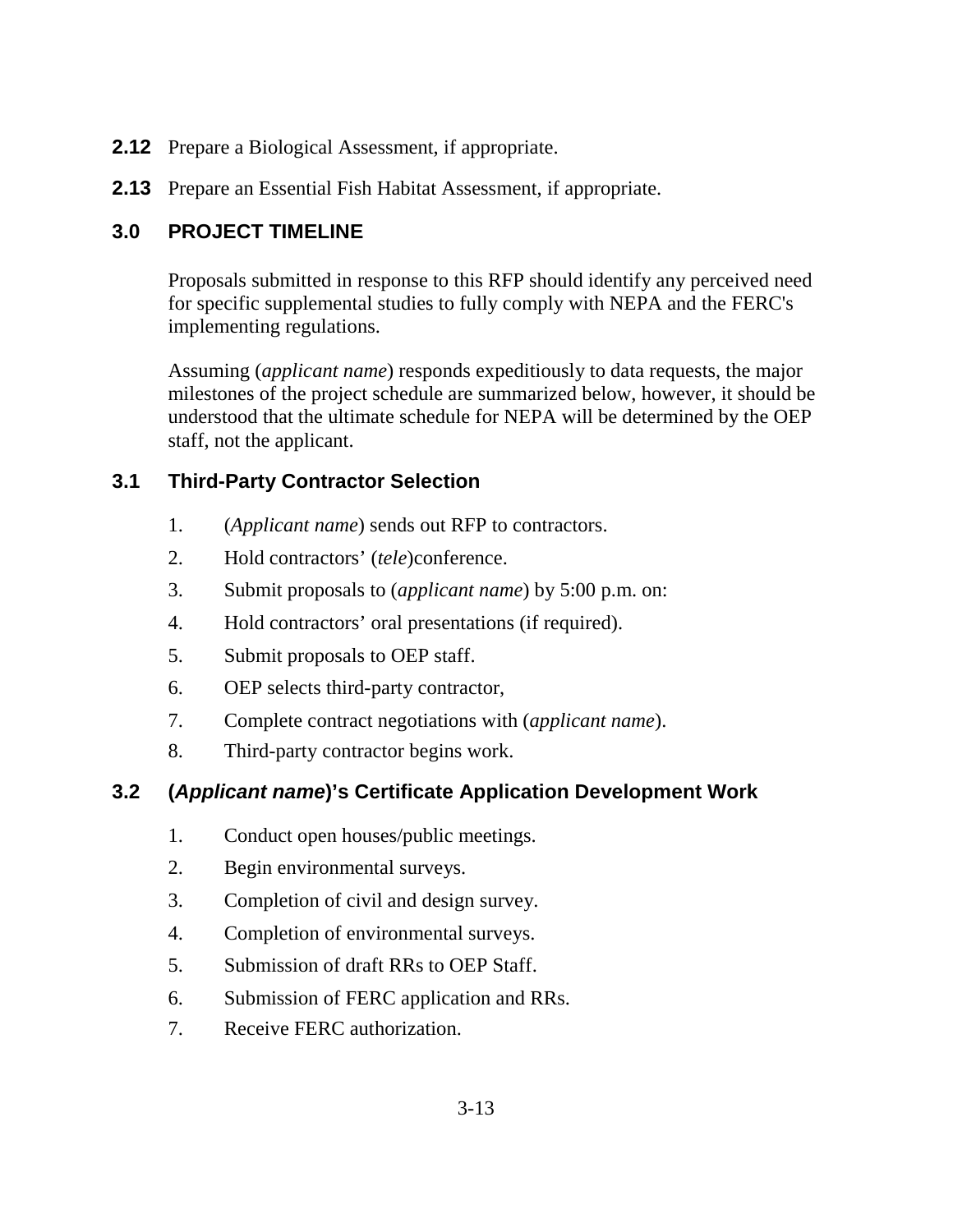# **3.3 (***Applicant name***) Project Schedule Milestones**<sup>10</sup>

The following EIS review tasks will be conducted by the third-party contractor and/or OEP staff:

## **3.3.1 Pre-Filing**

- 1. Study (*facility location, LNG terminal engineering, and pipeline route*) plans, attend open house/public meeting(s)
- 2. Coordinate agency scoping meetings
- 3. Issue Notice of Intent, hold EIS scoping meeting(s)
- 4. Conduct site visit(s) (*, route investigations,*) and alternative site(*/route*) analysis
- 5. Review draft RRs
- 6. Begin preparation of PADEIS

## **3.3.2 Post-Filing**

(File FERC application on day 0)

- 1. Contractor delivers PADEIS to OEP staff: day
- 2. Comments on PADEIS returned to contractor: day
- 3. Contractor delivers ADEIS to OEP staff and Cooperating Agencies: day
- 4. Comments on ADEIS returned to contractor: day
- 5. Contractor delivers camera-ready DEIS to OEP staff: day
- 6. OEP mails DEIS: day
- 7. Hold public meetings to receive comments: day
- 8. Contractor delivers preliminary FEIS to OEP staff and Cooperating Agencies: day
- 9. Comments on preliminary FEIS returned to contractor: day
- 10. Contractor delivers camera-ready FEIS to OEP staff: day
- 11. OEP mails FEIS: day

 $\overline{a}$ 10 Note that for Natural Gas Act-related projects section 157.21 of the Commission's regulations specifies some general timelines that must be met.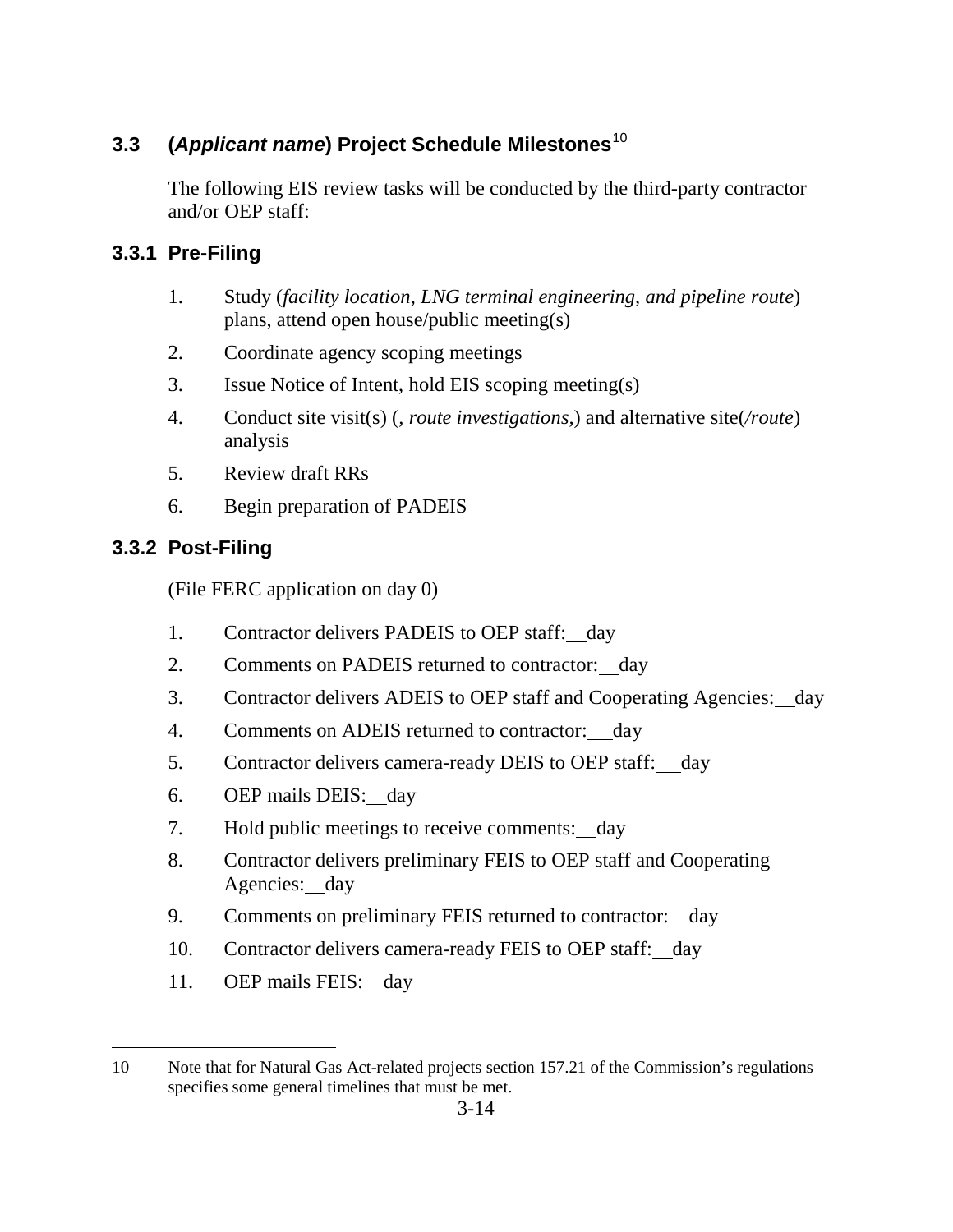# **4.0 PROPOSAL REQUIREMENTS AND PROCESS**

(*Applicant may elect to use a Letter-of-Intent and Contractors' (Tele)Conference approach, e.g., …*

## **4.1 Letter of Intent**

*Third-party contractors shall submit a Letter of Intent before the Contractors' (Tele)Conference to offer a proposal to (applicant name) at the e-mail address or the regular address listed in section 4.3.12. Those submitting a Letter of Intent will receive amendments to this RFP, if any, and copies of any written material from the (tele)conference as described in section 4.2. This letter will facilitate the distribution of written information but does not obligate the contractor to submit a proposal.*

## **4.2 Contractors' (Tele)Conference**

*A Contractors' (Tele)Conference will be held by (applicant name) on (conference date) beginning at (time). At the conference, questions will be answered by (applicant name). Contractors who submit a Letter of Intent and who do not attend the (tele)conference will be notified of any modifications and receive a copy of the minutes of the meeting within two (2) days of the meeting if an e-mail address or telephone facsimile number is provided. Otherwise, minutes of the meeting will be sent via regular mail.*

*The purpose of this (tele)conference will be to:*

- *answer contractors' questions about the RFP;*
- *discuss any other information to be used in the submission of a proposal;*
- *discuss software that will be used by (applicant name)'s environmental consultant and engineering consultant in the development of documents for the FERC certificate application; and*
- *entertain requests for other background documents, which may be available for use during the preparation of the proposal but were not sent to contractors.*

*All third-party contractors are strongly encouraged to participate in this Contractors' (Tele)Conference since this is the only opportunity to receive responses to questions. Individual telephone calls are not permitted; no questions related to this RFP will be answered in any forum other than at the Contractors' (Tele)Conference. All questions must be answered while the conference is in open session so that all participants have equal access to the responses*.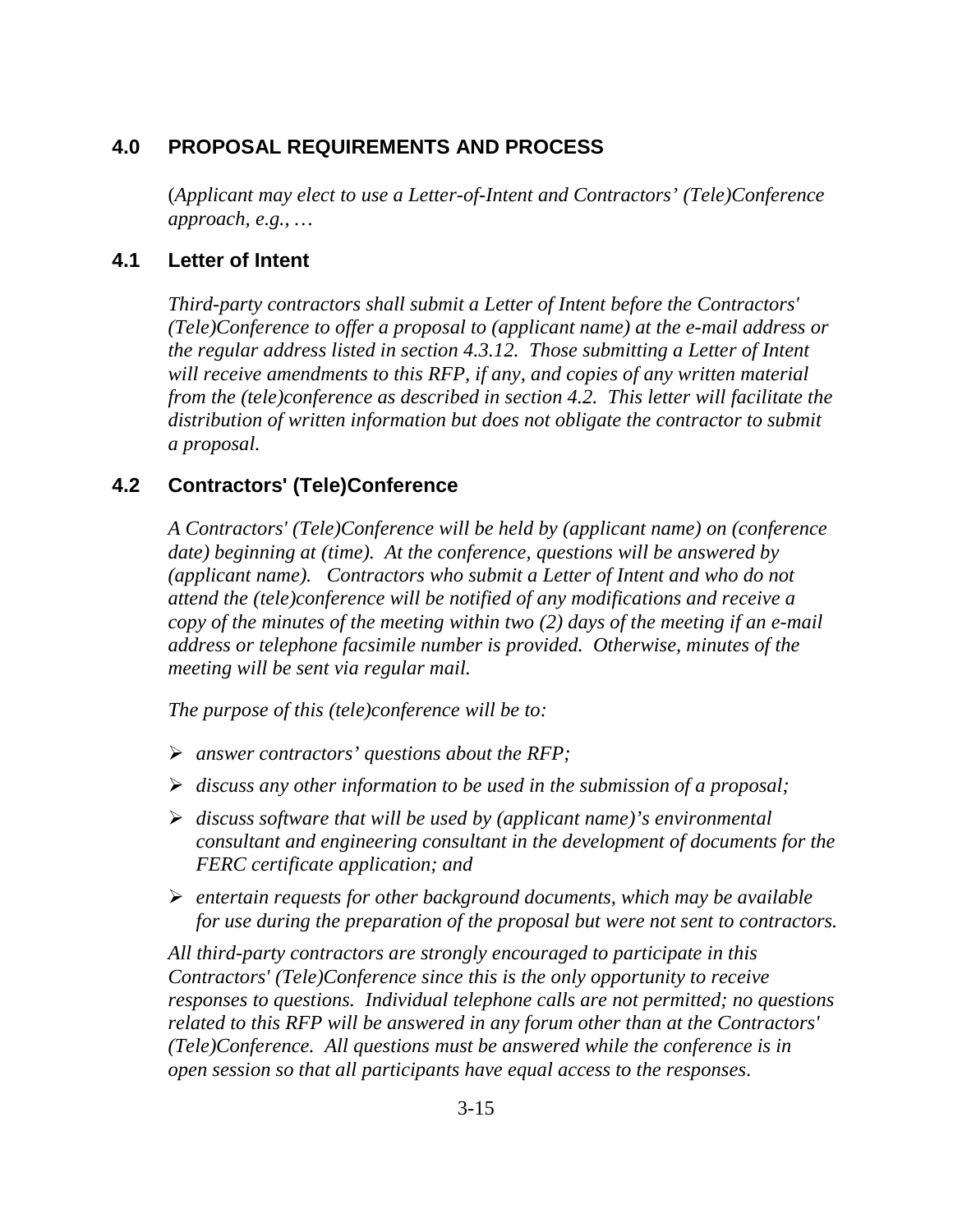## **4.3 Proposal Requirements**

If a contractor provides a Letter of Intent to bid on the RFP, and subsequently does not intend to submit a proposal, the contractor shall notify (*applicant name*) as soon as possible, but in any event no later than (*number*) of days prior to the proposal due date. Contractors shall also return all material to (*applicant name*).

Contractors must provide *(number)* copies of the technical proposal and cost estimate; (*applicant name*) will coordinate distribution, and ultimately provide the OEP staff with one hardcopy and one electronic copy of the proposals. Cost estimates must be submitted in separate sealed envelopes labeled "COST ESTIMATE." The proposal is limited to (*50*) pages (single-sided, space and a half). All materials should be easily readable. The proposal should be concise, well organized and contain the following information in the order presented below:

## **4.3.1 Introduction**

Explain the contractor's understanding of the project and a summary of the contractor's qualifications for this project in one or two pages. Because the project is located in (*identify state(s)*), qualifications for assessing impacts to the environment of this region of the country should be highlighted.

## **4.3.2 Technical Approach**

Present both an overall technical approach for the preparation of the EIS and the approach proposed for individual technical areas and tasks. Include any recommendations to improve the scope (including rationale) and reflect those recommendations in the cost estimate.

## **4.3.3 Project Organization and Management Approach**

Describe the proposed project organization, with an organization chart including positions, responsibilities and reporting relationships. The project manager, deputy project manager, environmental specialists with responsibility for each resource area, administrative support personnel, and any subcontractor(s) must be identified and their location specified. These key personnel shall not be reassigned within the project or to other projects without prior consultation with the OEP staff.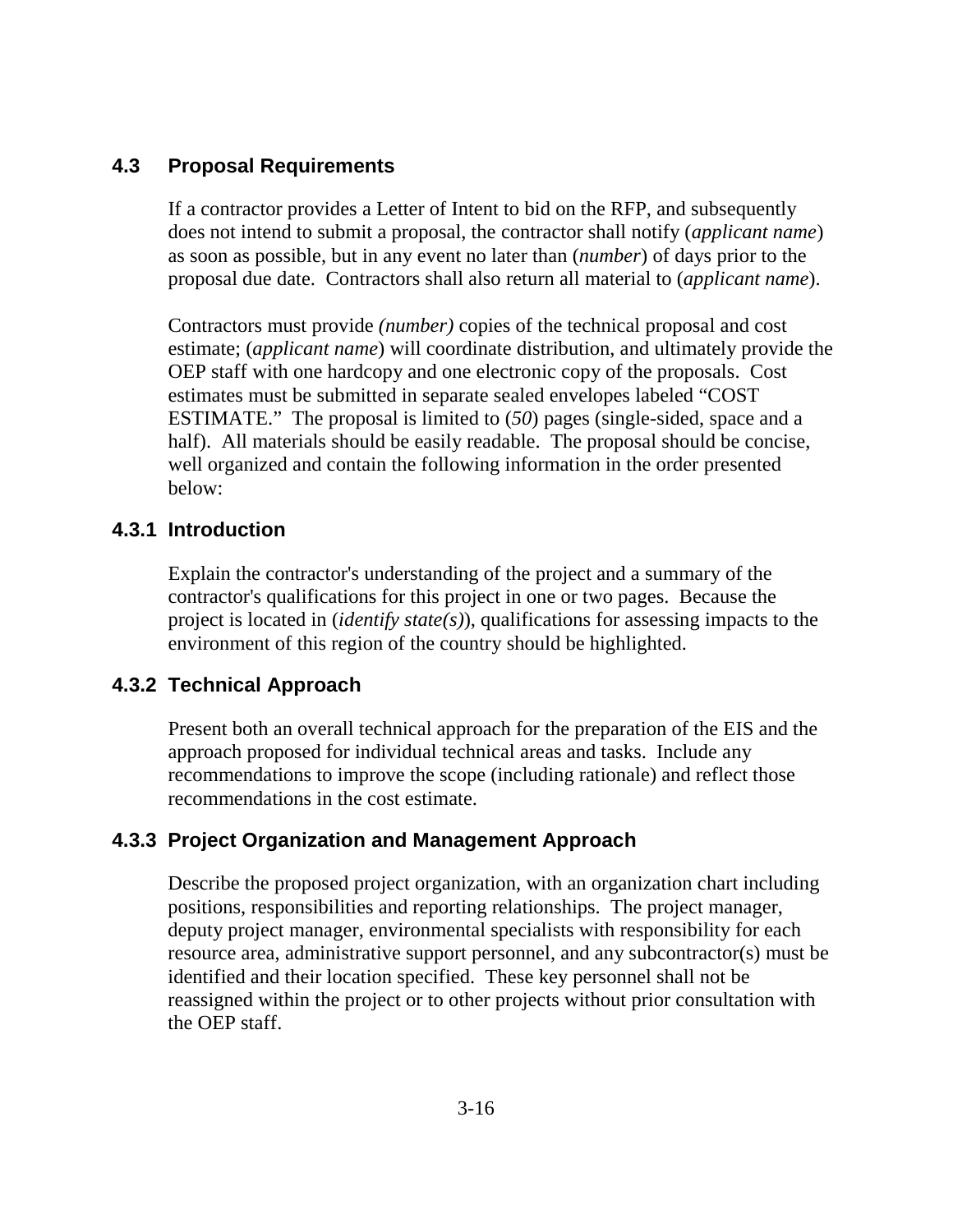Describe the proposed management scheme for the project, with a discussion of where the work will be done and where each key person and subcontractor presently resides. Provide the proposed mechanisms for communication, reporting, technical direction and control, cost control, schedule control, quality control, quality assurance and control of subcontractors.

## **4.3.4 Qualifications and Experience**

Describe qualifications and prior experience in completing similar NEPA projects, particularly pipeline construction projects or other linear facility projects, and, as applicable, marine terminal projects. Emphasize prior work experience with the FERC for natural gas-related projects, (*identify affected state(s)*) state agencies, major relevant construction projects, and the geographical areas of study. Discuss the contractor's familiarity with the specialized issues and requirements of proposed facility construction. Discuss the contractor's understanding of the FERC environmental requirements for projects under the Natural Gas Act as reflected in FERC's regulations and current policies. Describe the contractor's past record in meeting performance and delivery requirements for similar contracts.

Statements of education, qualifications, and prior experience should be provided not only for the contractor but also for the key personnel and subcontractors that will be assigned to the project, along with their **specific experience with the type of project under consideration**.

The past, current, and proposed use of small and small disadvantaged owned business enterprises by the contractor should be described.

## **4.3.5 Project Schedule**

Submit a proposed schedule delineating dates for completion of the major work tasks specified in section 3 of this RFP. Any suggested modifications to the schedule must be presented with reasons for the changes.**Note, however, that the ultimate schedule will be determined by the OEP staff, not the applicant.**

It is important that contractors demonstrate to (*applicant name*) and the OEP staff that ample resources exist to meet the project schedule. If a contractor has multiple EIS obligations underway concurrently, it must clearly show separate resources or provide convincing evidence that it can meet the schedule.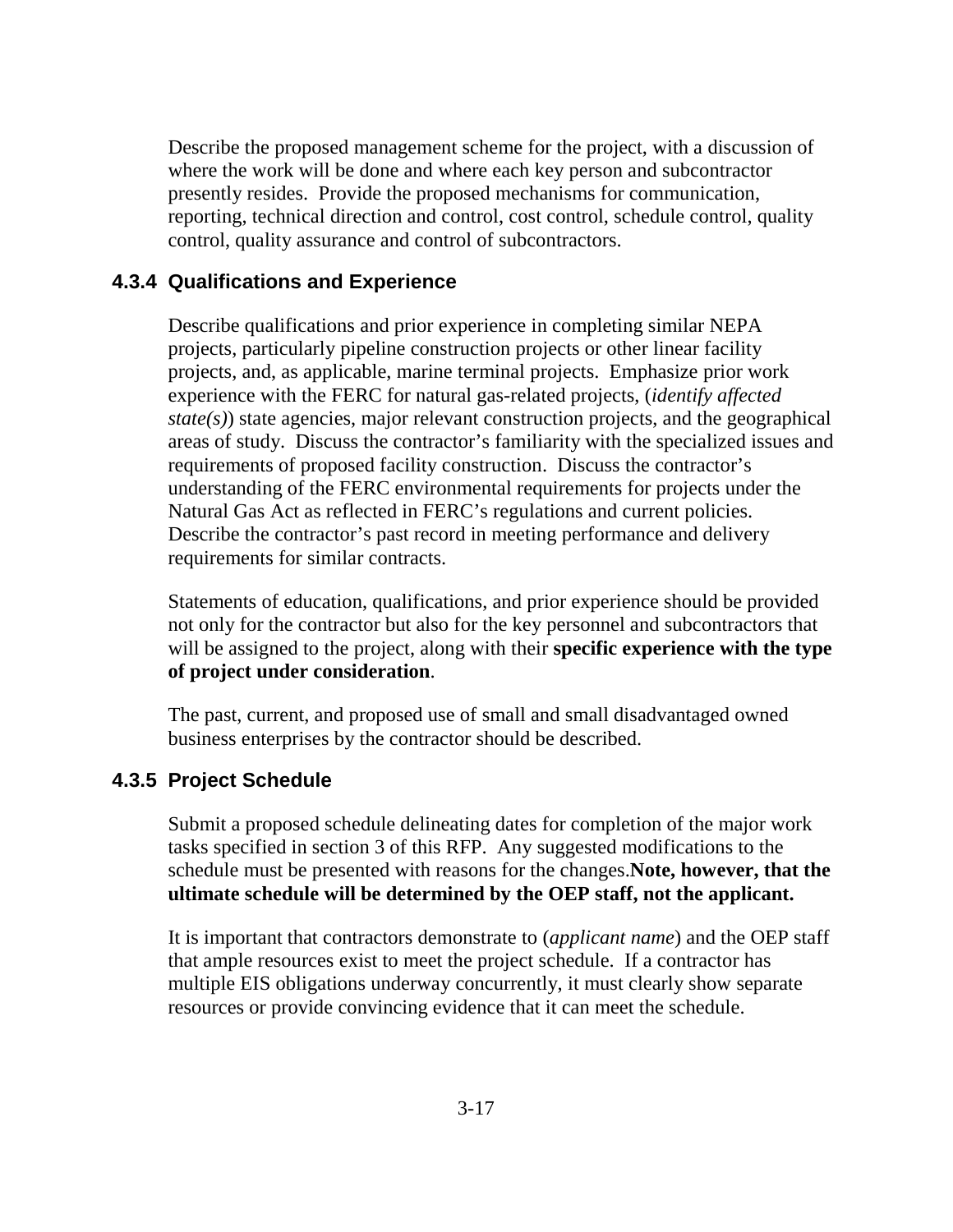## **4.3.6 References**

List and describe three successfully completed or in-progress projects of a similar nature with the name and phone number of the client's project manager. Additionally, list three client references specifically for the proposed project manager.

## **4.3.7 Conflicts of Interest and Critical Energy Infrastructure Information**

Identify possible conflicts of interest that may require investigation by the FERC staff. Include a discussion of all work completed by the contractor for similar work on natural gas-related projects within the last 3 years. Pursuant to 40 CFR 1506.5(c), contractor selection is based on ability and absence of conflicts of interest. The contractor must also submit a Critical Energy Infrastructure Information (CEII) Non-Disclosure Agreement for itself and each subcontractor used.

All proposals must include the following items:

- $\triangleright$  Either the FERC's (a) Organizational Conflict of Interest (OCI) representation statement, or (b) OCI Disclosure Statement, prepared by a responsible official attesting the contractor and its subcontractor(s) have no financial or other conflicting interest in the outcome of the project, or proposing a mitigation plan if an actual or potential OCI exists. (See Appendix A.)
- The FERC's OCI Questionnaire. (See Appendix B.)
- A Contractor CEII Non-Disclosure Agreement. (See Appendix C.)

*(Applicant name)* will complete an OCI Certification. (See Appendix D.)

## **4.3.8 Resumes**

Resumes may be submitted as an attachment to the proposal or as a separate volume. All resumes should be limited to two pages and must include the institution and date of graduation for all academic degrees as well as a summary of relevant work experience and the specific dates of performance.

## **4.3.9 Cost Estimate**

(*The applicant should identify the type of contract, such as time and materials, cost plus, etc., and provide additional guidance on how the cost of the contact is to be estimated.*)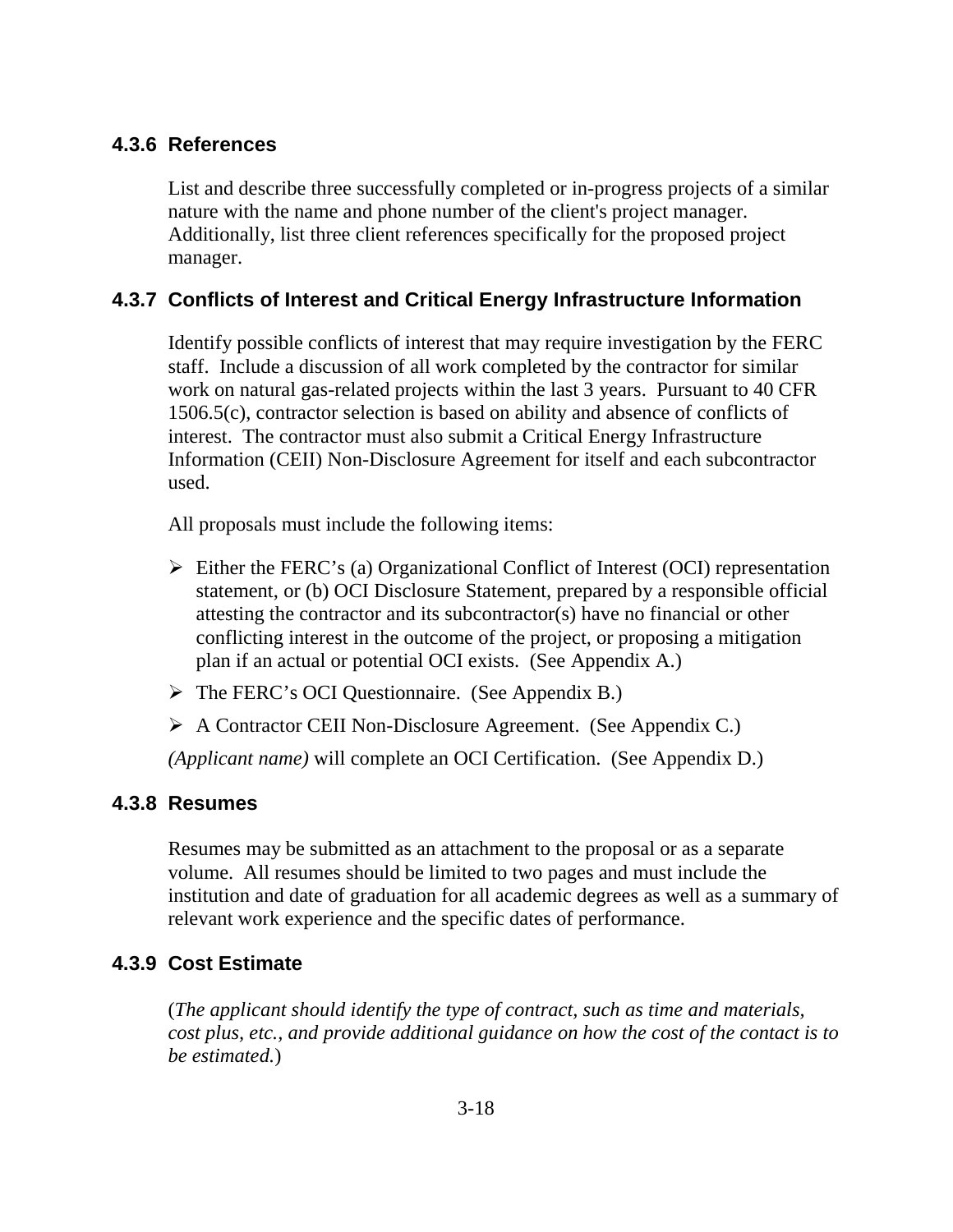(*Applicant name*) anticipates awarding and signing a (identify type) contract. Since the specific dates and number of field teams required are strictly estimates, each contractor shall submit a daily crew billing rate and expense rate sheet. (*Applicant name*) will compensate the contractor based upon the actual crews and hours worked. All preparation and processing of documents, RR review, NEPA review, EIS submission, and any other costs not associated with the daily crew rate shall be submitted as a fixed-price proposal with an attached cost breakdown. (*Applicant name*) understands that there may be out-of-scope requirements for the completion of this project and any resultant costs will be handled between the contractor and the applicant under the provisions of the contract.

Any limiting assumptions used to prepare the cost estimate should be clearly specified in the proposal. Also include a rate schedule that will apply to the project and for any work beyond the scope stated in this RFP.

Assume that (*applicant name*), through the OEP staff, will provide the successful contractor with copies of all environmental information filed with FERC, including base maps, aerial photos, and computerized mailing lists of agencies, officials, community/environmental groups, concerned citizens, affected property owners and known interested parties at the time that contact negotiations are completed. (*Applicant name*) will provide aerial overflights for key contractor and OEP staff (weather conditions permitting), either prior to or in conjunction with the open house/public meetings, or at the OEP staff's request. (However, the FERC will reimburse (*applicant name*) for all costs associated with OEP staff participation in aerial overflights.)

#### **4.3.10 Available Materials**

Appendix F presents a list of documents available from (*applicant name*) that should assist contractors in preparation of their proposals. Please contact (*name and telephone number of applicant's* contact) to arrange for review of these documents. Note that (*applicant name*) will only entertain questions about this RFP at the Contractor's (Tele)Conference discussed in section 4.2.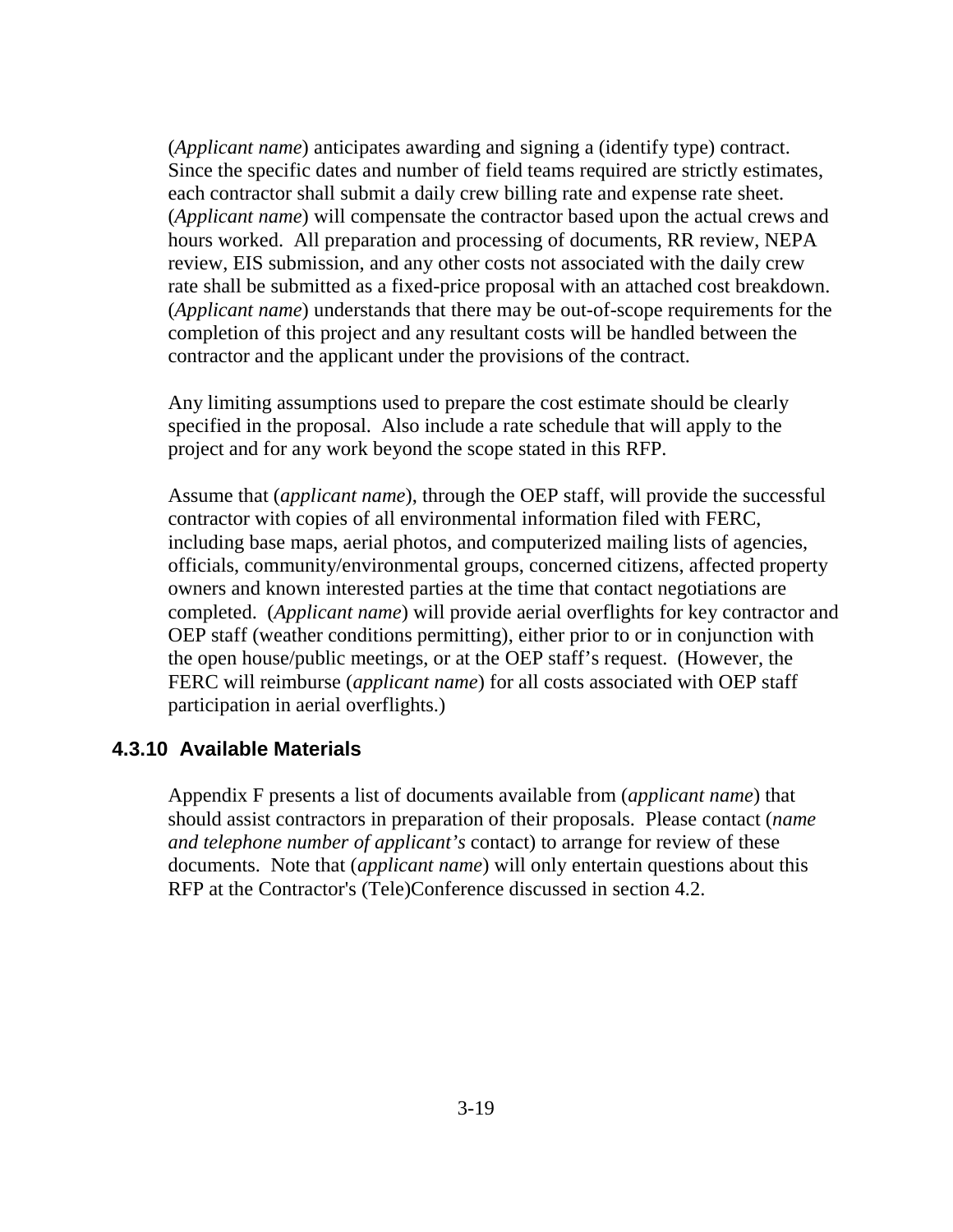### **4.3.11 Sample Memorandum of Understanding (MOU)**

Appendix G to this RFP presents a sample MOU with key provisions that must be included in the awarded contract. Contractors are asked to review this sample MOU and point out any difficulties with its language in their proposal. The proposal must indicate the contractor's review of the sample MOU and identify issues that require resolution during contract negotiations. Issues raised after submittal of the proposal will not be subject to negotiation. The person(s) authorized to negotiate on behalf of the contractor should be identified.

Please note the OEP staff cannot be contacted on any contract negotiations between (*applicant name*) and the contractor.

#### **4.3.12 Addresses**

Submit Letters of Intent via e-mail or facsimile to:

(*contact name, e-mail/facsimile address, etc.*)

Submit Technical Proposals and Cost Estimates to:

(*contact name, mailing address, phone number, etc.*)

Technical Proposals and Cost Estimates should be submitted to (*applicant name*) by (*time and date*).

## **5.0 SELECTION PROCESS**

Only those proposals submitted by contractors prior to the deadline stated herein will be evaluated. The proposals will be initially reviewed by (*applicant name*), and then all proposals will be submitted to the OEP staff. Proposals will also be filed on the FERC project docket in accordance with the Commission's instructions for filing of privileged material.

(*Applicant name*) will provide the OEP staff with one hardcopy and one electronic copy of the contractors' proposals, along with the contractors' OCI statements, CEII non-disclosure agreements, and (*applicant name*)'s OCI certification of each contractor. GAL will perform an OCI review of the submitted proposals. OEP staff will then conduct an independent review of the contracts cleared by GAL and the Director of OEP will make the final selection of the contractor. Lack of an OCI Statement, or the existence of an identifiable OCI (relative to the contractor, its key personnel, or any proposed subcontractor) that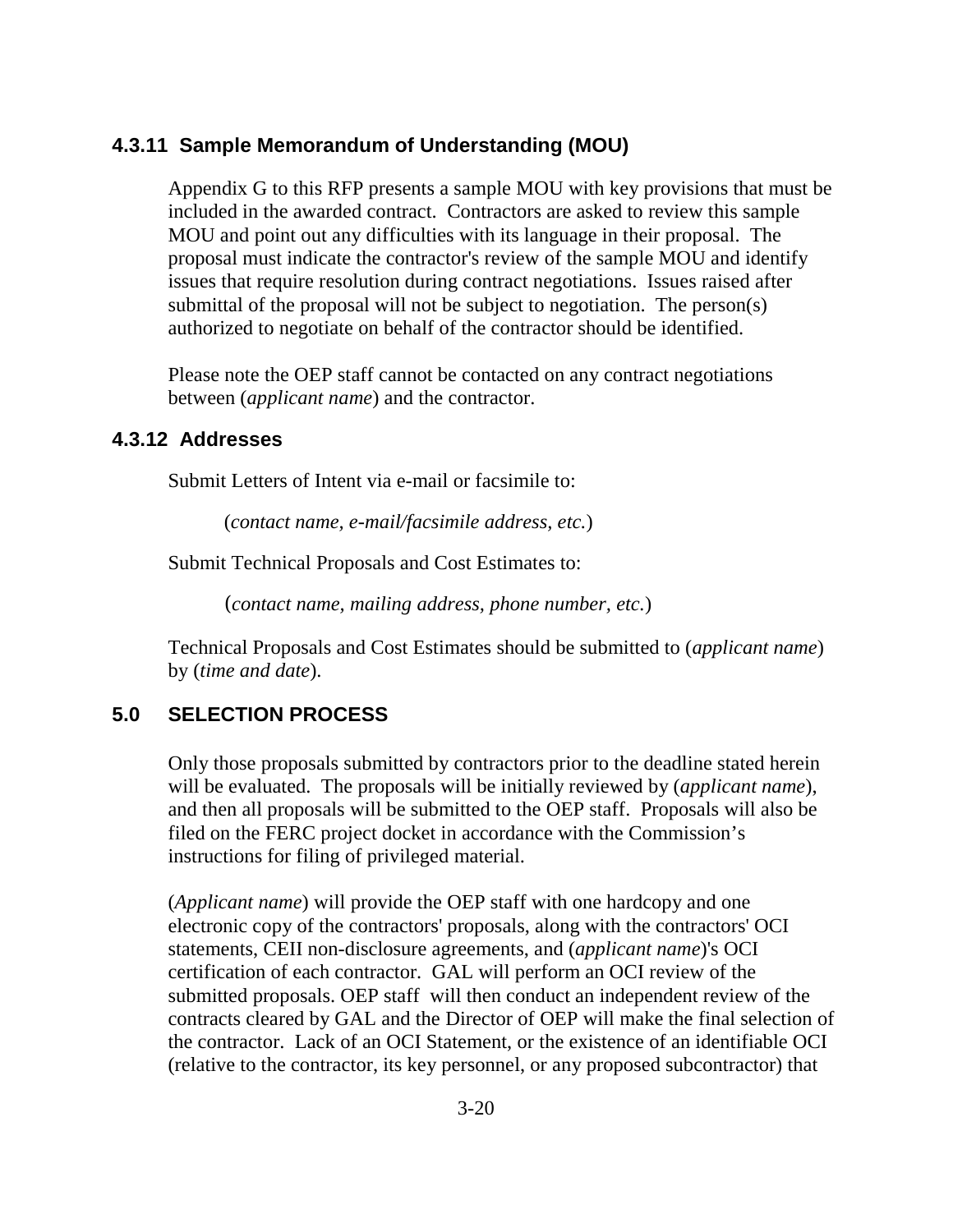cannot be mitigated to the satisfaction of the FERC staff, will be sufficient grounds for proposal rejection.

Once the OEP staff has notified (*applicant name*) of its selection and the MOU is signed, (*applicant name*) will negotiate and fund a contract with the contractor. (*Applicant name*) will keep the OEP staff apprised of the negotiations with the contractor. Once the contract has been executed, the contractor will proceed to work solely under the direction and guidance of the OEP staff. Pursuant to 40 CFR 1506.5(c), the responsible official (i.e., the OEP staff) "shall furnish guidance and participate in the preparation and shall independently evaluate the [environmental document] prior to its approval and take responsibility for its scope and contents."

*(This sample RFP is set up to include the seven appendices at the end of this manual.)*

- *A. OCI Representation and Disclosure Statements*
- *B. OCI Questionnaire*
- *C. Contractor CEII Non-Disclosure Agreement*
- *D. OCI Certification*
- *E. Project Overview Map*
- *F. List of Available Background Documents*
- *G. Sample Memorandum of Understanding*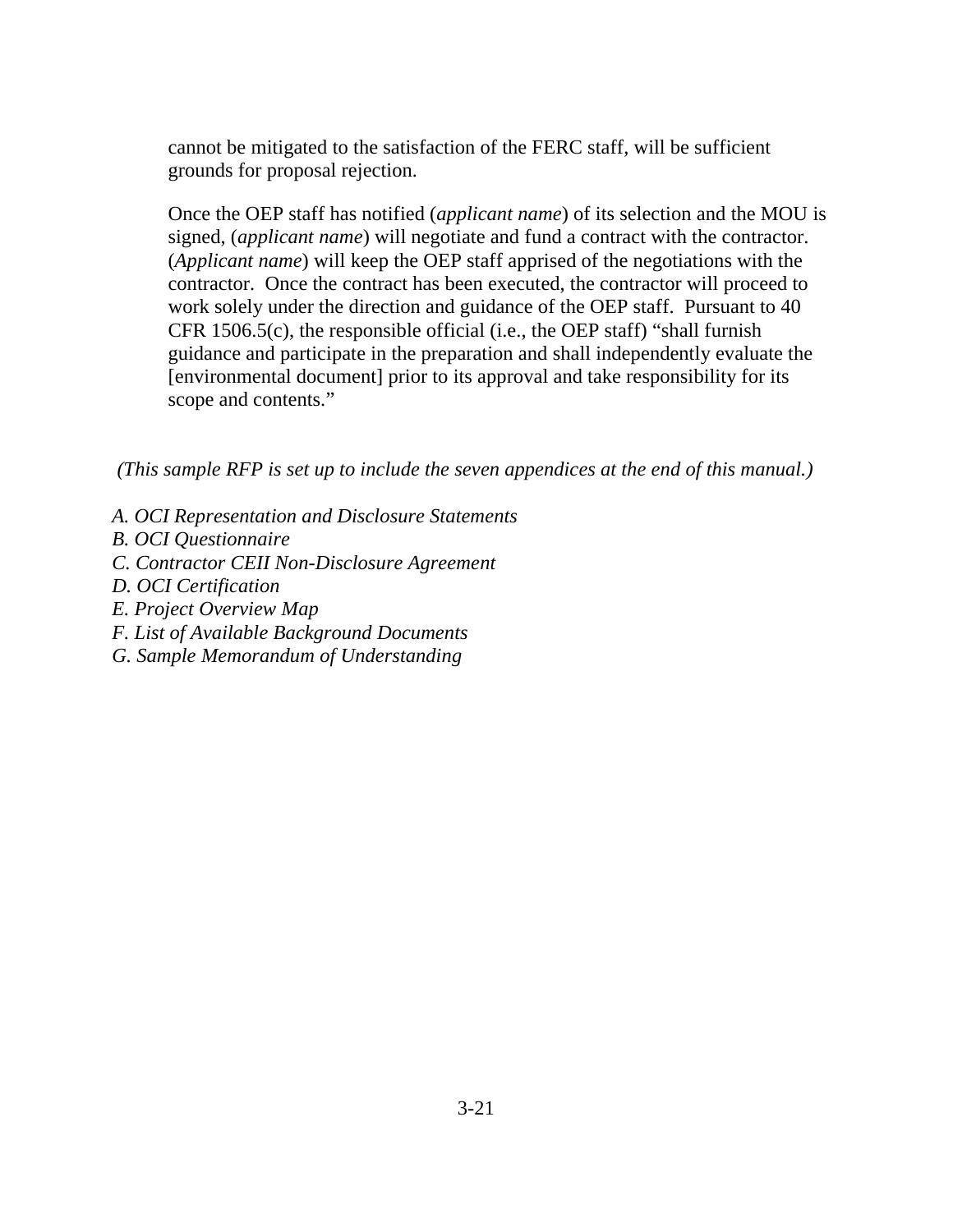*Sample RFP – Traditional Certificate Application*

# **Request for Proposal for Preparation of Third-Party**

# **Environmental Impact Statement**

*(applicant name)*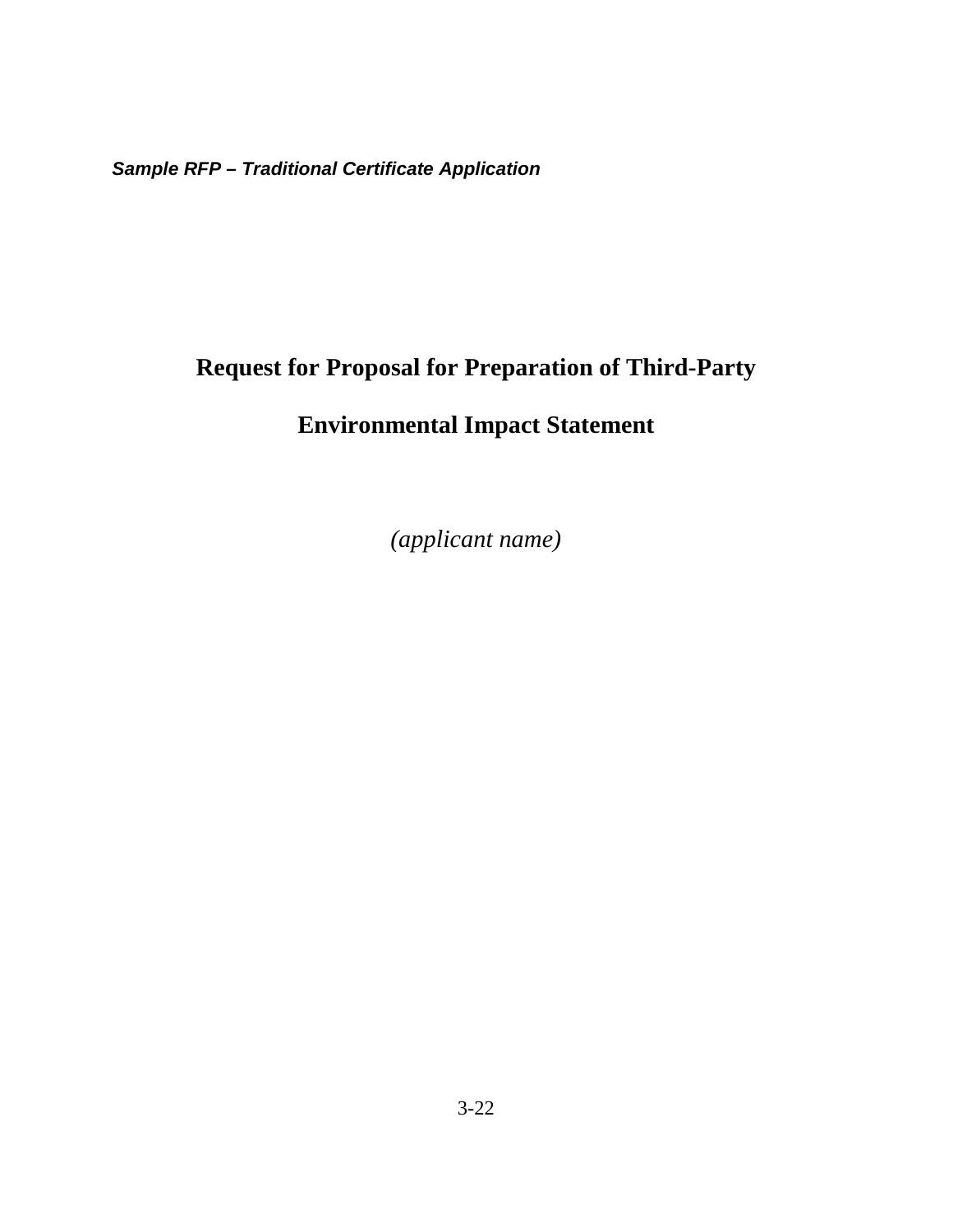*(date)DISCLAIMER*

THIS IS NOT A FEDERAL PROCUREMENT.

THE FOLLOWING REQUEST FOR PROPOSALS (RFP) WILL RESULT IN A PRIVATE CONTRACT BETWEEN (*applicant name*) AND A CONTRACTOR, AND WILL BE GOVERNED BY THE LAWS OF THE STATE OF (*state name*). NEITHER THE PROCUREMENT NOR ADMINISTRATION OF THE RESULTING CONTRACT IS SUBJECT TO FEDERAL PROCUREMENT LAWS, REGULATIONS, OR PROTEST PROCEDURES. ANY DISPUTES NOT SETTLED BY THE PARTIES THEMSELVES MUST BE RESOLVED BY A COURT OF COMPETENT JURISDICTION, OR THROUGH ALTERNATIVE DISPUTE RESOLUTION PROCEDURES TO BE DETERMINED BY THE PARTIES AND DESCRIBED IN THE CONTRACT.

QUESTIONS CONCERNING THIS PROCUREMENT SHOULD BE DIRECTED ONLY TO (*applicant name*). (*Applicant name*) MUST PROVIDE INFORMATION SUPPLIED TO ANY INDIVIDUAL CONTRACTOR TO ALL CONTRACTORS SUBMITTING A LETTER OF INTENT TO RESPOND TO THE RFP.

THE FEDERAL ENERGY REGULATORY COMMISSION STAFF SHOULD NOT BE CONTACTED AND WILL NOT RESPOND TO ANY QUESTIONS CONCERNING THE PROCUREMENT PROCESS.

### **HOLD HARMLESS**

The parties agree that the Federal Energy Regulatory Commission and its employees are not liable for any costs or judgments arising from the conduct of this procurement, and administration or supervision of the contract for the environmental services described herein.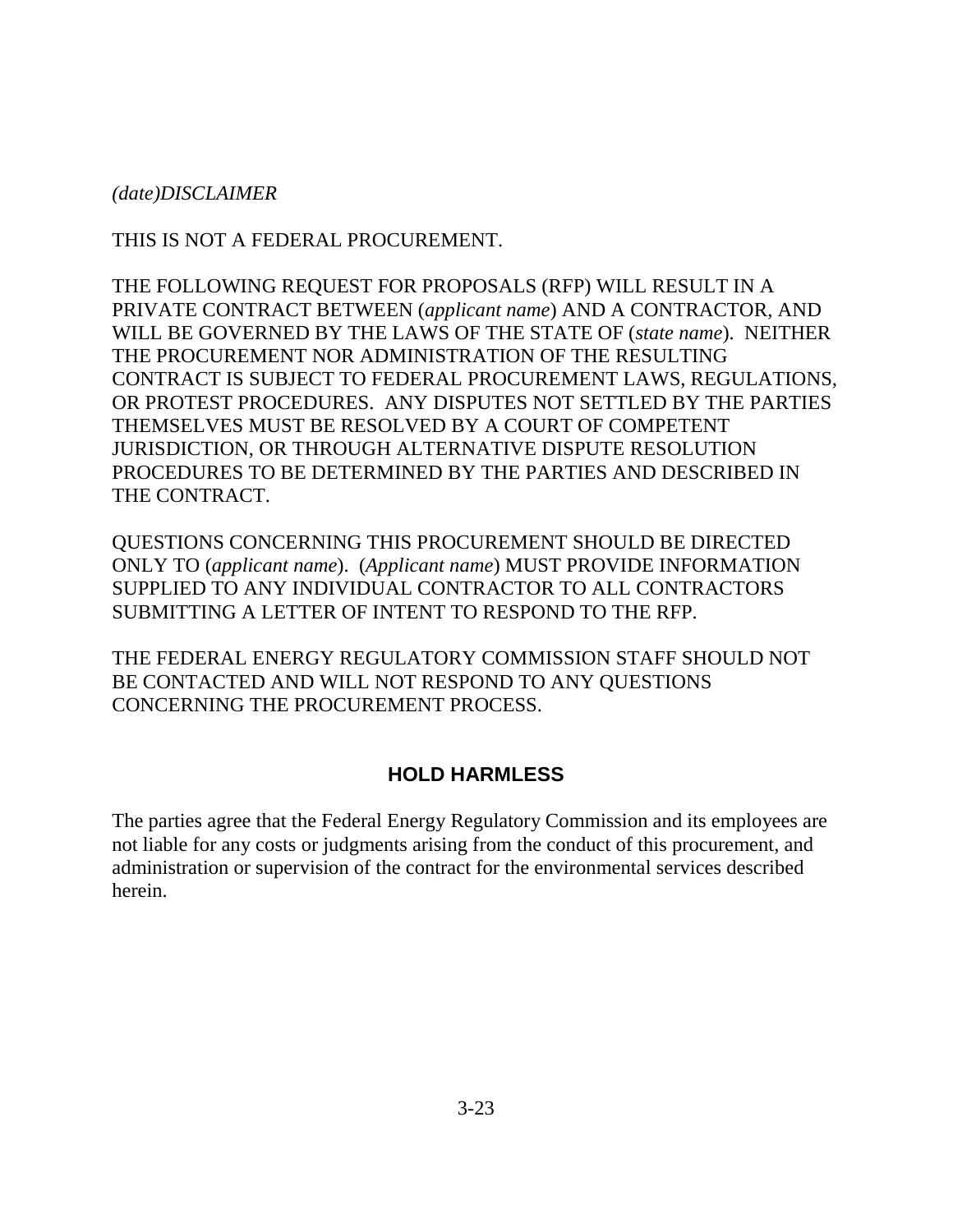# (*Applicant Letterhead*)

| TO:          | (name of potential contractor)                                                                                                            |
|--------------|-------------------------------------------------------------------------------------------------------------------------------------------|
| <b>FROM:</b> | (name and title of applicant contact)<br>(applicant name)                                                                                 |
| <b>DATE:</b> | <i>(issuance date)</i>                                                                                                                    |
|              | <b>SUBJECT:</b> Request for Proposals (RFP) to Prepare an Environmental Impact<br>Statement (EIS) for the ( <i>project name</i> ) Project |

Proposal Due Date: (*due date & time*)

#### **1.0 BACKGROUND AND OVERVIEW**

#### **1.1 Background**

(*Applicant name*) is soliciting proposals for the preparation of an Environmental Impact Statement (EIS) and related documents and services to address its proposed (*project name*) Project as more specifically described in Section 1.2. The EIS will be prepared under a third-party contractor arrangement with (*applicant name*) as the Applicant and the Federal Energy Regulatory Commission (FERC or Commission) as the lead federal agency for the National Environmental Policy Act (NEPA) process. The FERC's Office of Energy Projects (OEP) will be responsible for providing technical direction to the third-party contractor during the preparation of the EIS and related documents. A contract will be executed pursuant to the third-party contracting procedures set forth in 40 CFR 1506.5(c) and as referenced in the FERC third-party contracting program announced on February 4 and 9, 1994.

As the Applicant, (*applicant name*) is soliciting proposals through this RFP for a third-party contractor to provide the services described in section 2.0. The technical and cost proposals will be initially reviewed and evaluated by (*applicant name)* who will then submit the proposals to the OEP staff and file the proposals on the FERC's project docket as privileged. The OEP staff will make the final selection of the third-party contractor, based on its independent review of the technical, managerial, personnel, and Organizational Conflict of Interest (OCI) aspects of each proposal. Upon selection, the third-party contractor, (*applicant*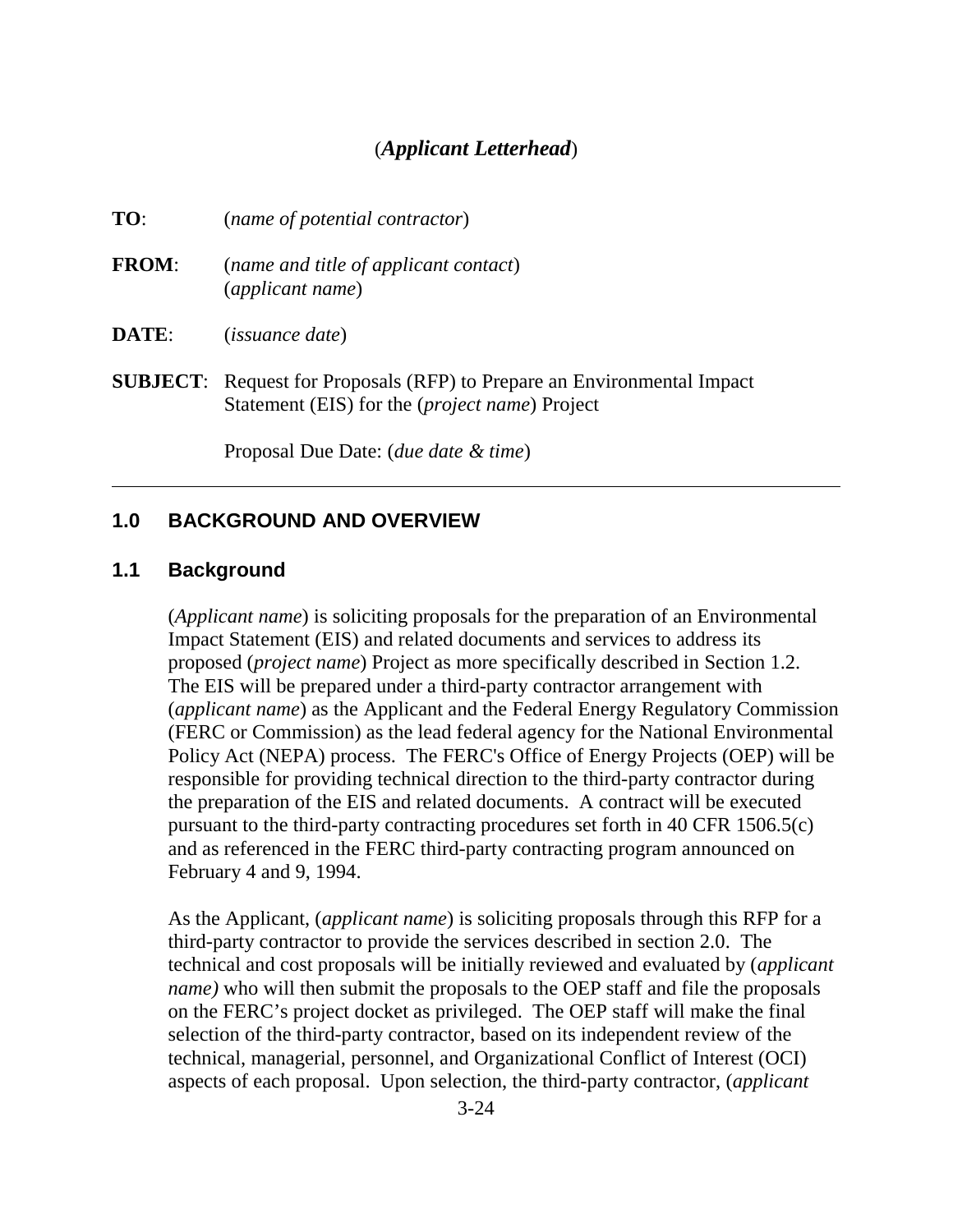*name*), and the Director of OEP will sign a Memorandum of Understanding (MOU) that details the roles and responsibilities of each party and mandatory provisions of the contract (A sample MOU is provided in Appendix G). (*Applicant name*) will finalize a contract with and fund the successful contractor for the preparation of this third-party EIS and attendant activities.

Once a third-party contractor is selected, the OEP staff will direct the activities of the contractor in the preparation and processing of the EIS within the scope identified herein. (*Applicant name*) will have no control over nor direct the activities of the contractor. The (*name of federal cooperating agencies*), and possibly others may be cooperating agencies for the NEPA review process. Appropriate regulatory agencies in (*identify affected states*) will also be invited and encouraged to participate in the NEPA process.

### **1.2 Overview of the Project**

*(Summarize the general purpose of the project. Provide a detailed description of all proposed facilities. Tailor details to project specifics. Any locational or other project information that is not available should be specifically highlighted.* 

*For storage fields: describe the geological structure and proposed use of the storage field, the wells, storage field pipelines, compressor station, and interconnecting pipelines.* 

*For pipelines related to any type of project: provide details such as the length, outside diameter, initial design capacity, pipeline system the gas will be delivered to, number and location of new or upgraded compressor stations, and total horsepower. Describe other aboveground facilities such as mainline valves, meter stations, interconnects, and pig launchers/receivers as well as significant other construction areas such as pipe and contractor yards. Identify the land requirements and location of all aboveground facilities. Include the size [horsepower] and location of any new compressor stations, and details of any other project-related activities that would occur at existing stations. Indicate the width of the construction right-of-way, the number of perennial waterbodies and major highways crossed, and the extent to which the pipeline would parallel other existing rights-of-way.)*

Maps of the proposed (*project name*) are included as Appendix E. (*Applicant name*) will identify any nonjurisdictional facilities associated with the proposal for possible inclusion in the scope of review as soon as possible.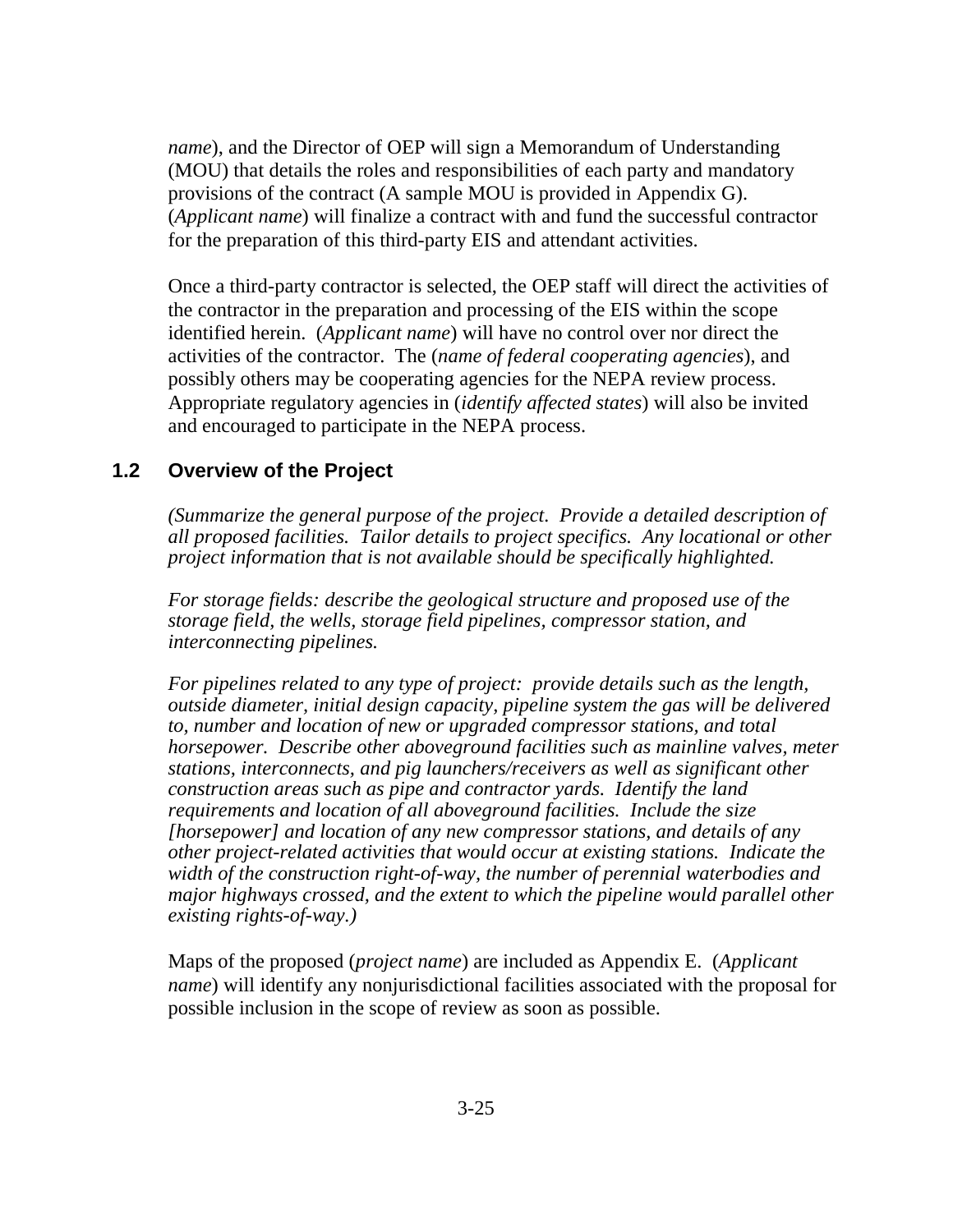# **1.3 Available Data**

The proposed (*project name*) Project is presented in detail in (*applicant name*)'s (*draft*) application to the FERC for a Certificate of Public Convenience and Necessity, Exhibit (*exhibit designation/name*). (*Applicant name*) has organized its Exhibit (*exhibit designation/name*) into Environmental Resource Reports (RR), as identified and containing the information listed in the FERC's regulations at 18 CFR 380.12.

The RRs, which *(applicant name) (is preparing)* except for portions of the Cultural Resources Report (which will be submitted as privileged), will be made available to contractors at the pre-bid conference. These reports must be reviewed in detail to gain an understanding of the proposed project and the level of available environmental data. This information should be assessed for any required supplemental analysis prior to proposal preparation and submittal.

(*Discuss any additional sources of pertinent environmental data, such as filings with another federal agency, or with states having a NEPA-like statute. Include the status of the following items:*

- *work required to comply with the Endangered Species Act, including agency scoping, field surveys and preparation of a Biological Assessment and Mitigation Plans;*
- *work required to comply with the National Historic Preservation Act, including field surveys, and all associated reports and mitigation plans;*
- *work required to delineate waters of the U.S. and wetlands that will be subject to the Federal and state permitting requirements; and*
- *work required to comply with the Coastal Zone Management Act and the Magnuson-Stevens Fishery Conservation and Management Act*.)

It is expected that the available data (*along with the site-specific information, as discussed above,*) will facilitate the preparation of the EIS. Appendix F provides a list of the available background documents. Proposals submitted in response to this RFP should clearly demonstrate an understanding of the extent of the (*available/provided*) information. Perceived data gaps and the need for specific supplemental studies to fully comply with the EIS requirements should be identified.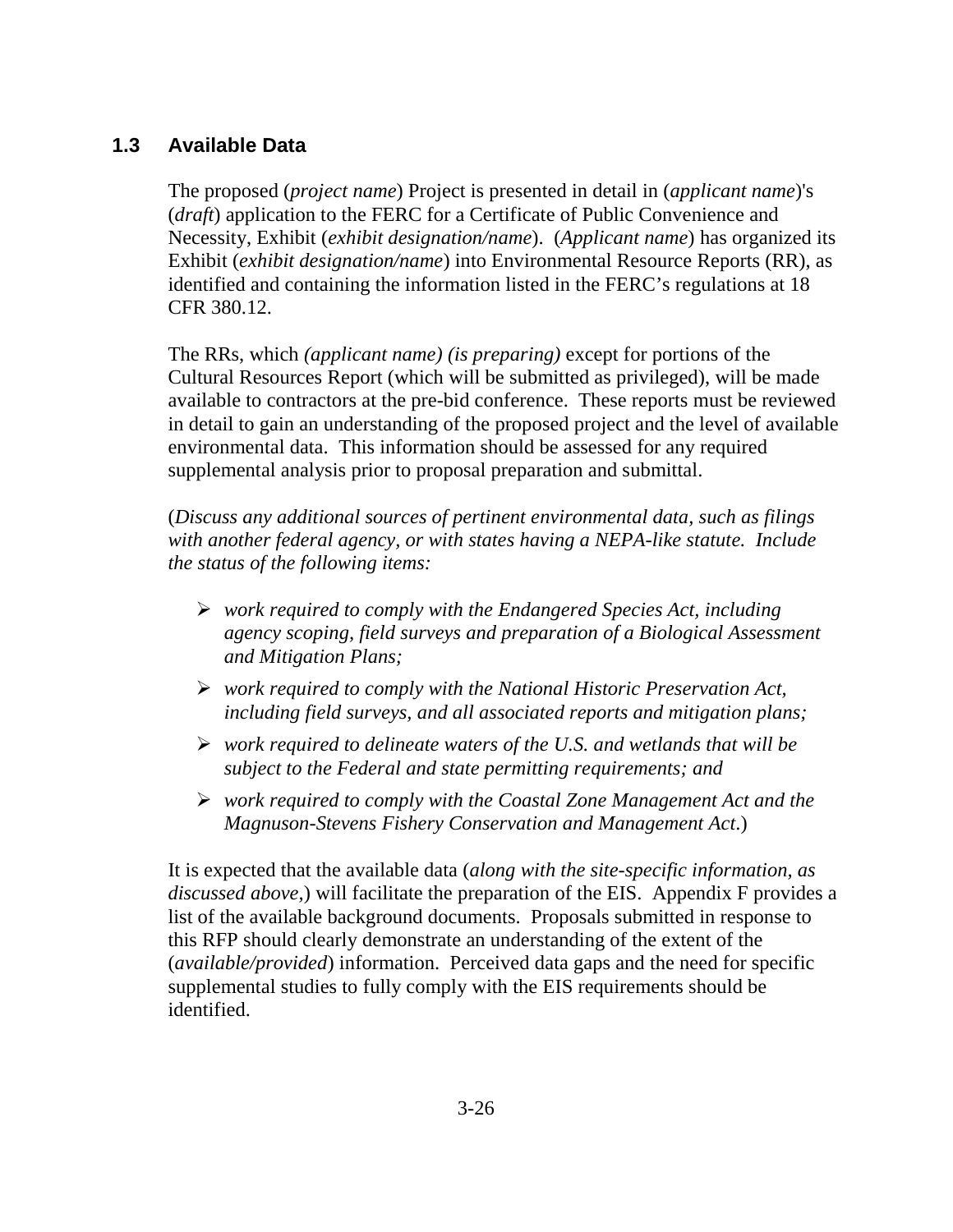## **1.4 Schedule**

(*The time line below is for illustration purposes only. In the "Contractor Selection" section, applicants should design their own schedule for contractor screening and completion of contract negotiations. OEP expects to be able to select a third-party contractor within 14 days of the filing date. Once the contractor is hired, OEP recommends that a Notice of Intent and mailing list be provided within 7 days. Intervals in the remaining portion of the "EIS Preparation" section represent an EIS schedule where cooperating agencies play a major role. The schedule also assumes timely applicant response to requests for information from the OEP staff and, through the OEP staff, the third party contractor. In the absence of significant cooperating agency involvement, the time allotted for OEP staff and cooperating agency review of the administrative draft document could be substantially reduced. Applicants are encouraged to suggest areas where time savings may be achieved. However, the schedule for the completion of the environmental document is under the control of the OEP staff. Applicant-proposed dates will be considered in light of Commission staff workload and regulatory requirements as the draft RFP is being reviewed*.)

Assuming (*applicant name*) responds expeditiously and completely to data requests, the schedule (in calendar days) is as follows. However, it should be understood that the ultimate schedule for NEPA will be determined by the OEP staff, not the applicant. Note that contract deliverables are designated with the symbol "**►**".

### **Third-Party Contractor Selection**

- Send out RFP to contractors: (day 1)
- Hold contractors' conference: (day 6)
- Submit proposals to (applicant name) by 5:00 p.m. on: (day 17)
- Oral presentations by contractors: (day 28)
- File application and contractor proposals with FERC: (day 36)
- OEP selects contractor: (day 50) Complete MOU and contract negotiations with (name of applicant): (day 54)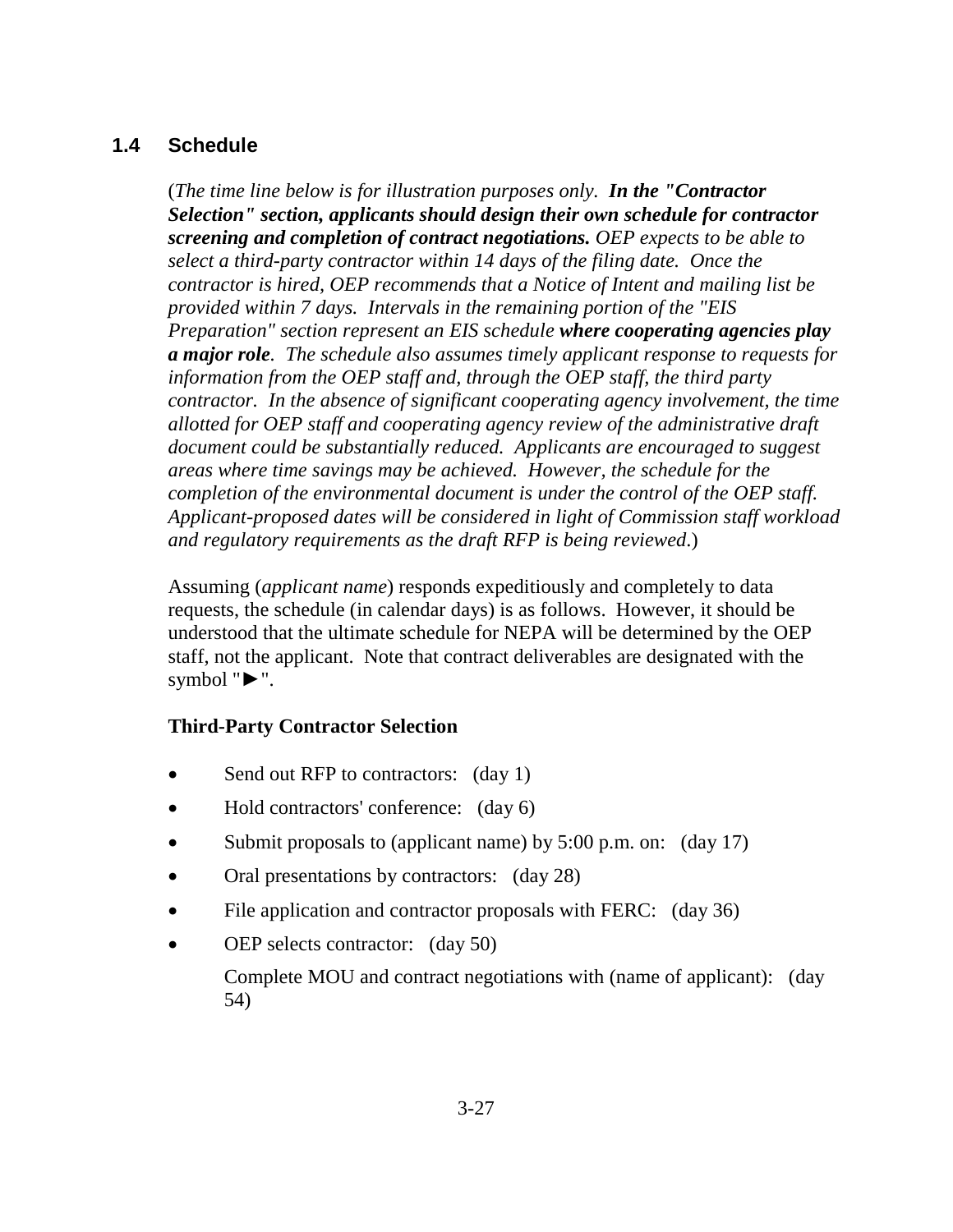#### **EIS Preparation**

- Complete contract negotiations with *(name of applicant)*: (*day 0*)
- **►** Submit Notice of Intent and mailing list to OEP: (day 7)
- **►** Arrange and attend Scoping Meeting(s): (day 30-42)
- Submit Preliminary Administrative Draft EIS (PADEIS) and draft Biological Assessment, if needed, to OEP: (day 174)
- OEP returns PADEIS and draft Biological Assessment to contractor: (day 205)
- Distribute Administrative Draft EIS (ADEIS) to OEP and Cooperating Agencies; return revised Biological Assessment to OEP: (day 214)
- Submit Federal Register Notice to OEP: (day 254)
- OEP returns ADEIS to contractor: (day 268)
- **►** Submit camera-ready Draft EIS to OEP: (day 275)
- OEP sends Draft EIS to printing: (day 289)
- OEP mails Draft EIS and files with EPA: (day 303)
- 45-day public comment period begins: (day 311)
- **►** Arrange and attend public comment meetings: (day343-357)
- End of public comment period: (day 356)
- **►** Submit Preliminary Final EIS (PFEIS) to OEP: (day388)
- **►** Submit Federal Register Notice to OEP: (day 396)
- OEP returns PFEIS to contractor: (day 406)
- **►** Submit camera-ready Final EIS to OEP: (day 413)
- OEP sends Final EIS to printing: (day 427)
- OEP mails Final EIS: (day 441)

### **1.5 Letter of Intent**

Third-party contractors shall submit a Letter of Intent before the Contractors' Conference to offer a proposal to (*applicant name*) at the e-mail address or regular mail address listed in Section 3.12. Those submitting a Letter of Intent will receive amendments to this RFP, if any, and copies of any written material from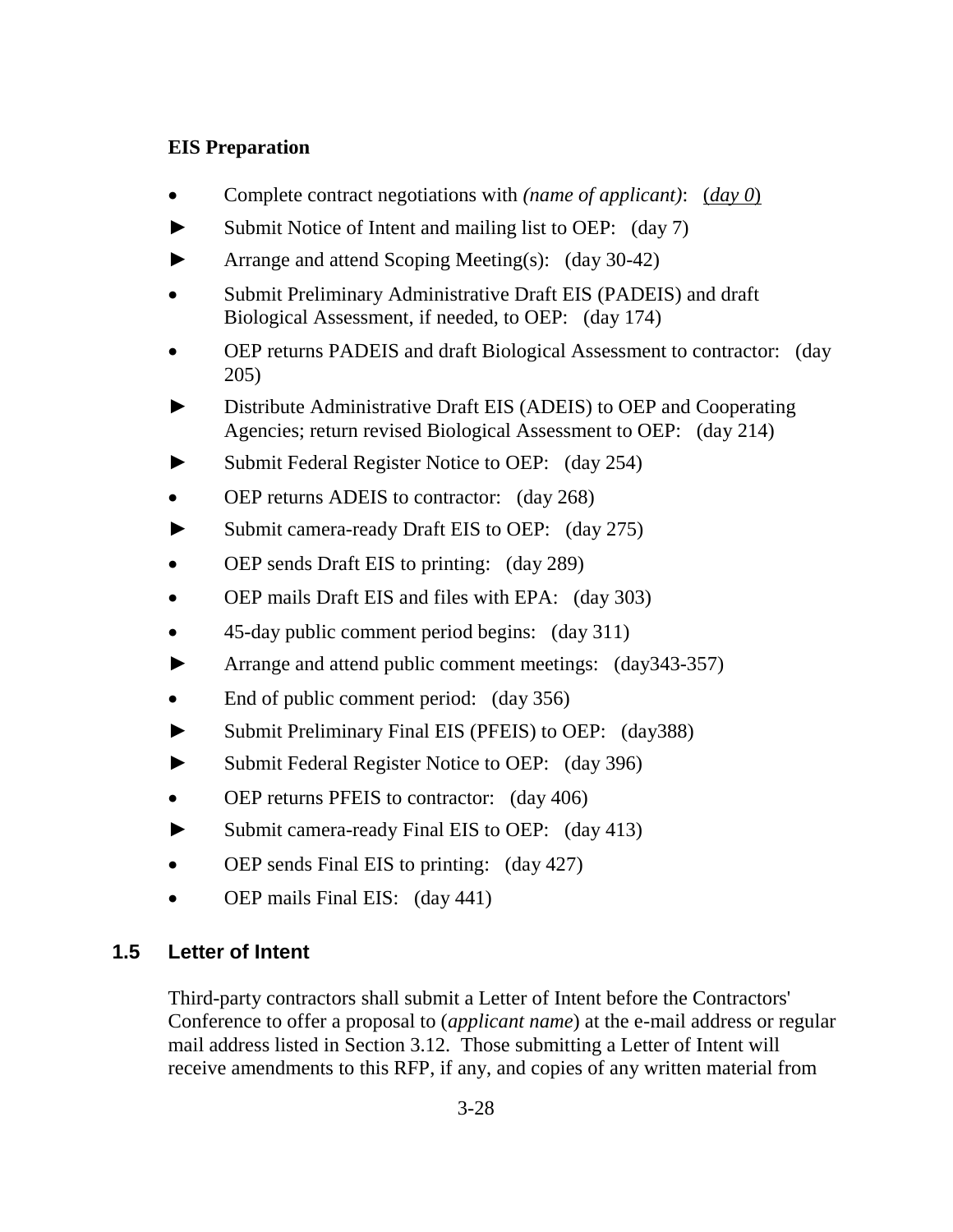the Conference as described in Section 1.6. This letter will facilitate the distribution of written information but does not obligate the contractor to submit a proposal.

# **1.6 Contractors' Conference**

A Contractors' Conference will be held by (*applicant name*) on (*conference date*), beginning at (*conference time*). At the conference, questions will be answered by (*applicant name*). Contractors who submit a Letter of Intent and who do not attend the conference will be notified of any modifications and receive a copy of the minutes of the meeting within two (2) days of the meeting if an e-mail address or telephone facsimile number is provided. Otherwise, minutes of the meeting will be sent via regular mail.

The purpose of this conference will be to:

- answer contractors' questions about the RFP;
- provide copies of any other information to be used in the submission of a proposal; and
- entertain requests for other background documents, which may be available for use during the preparation of the proposal but were not sent to contractors.

All third-party contractors are strongly encouraged to attend this conference since this is the only opportunity to receive responses to questions. Telephone calls are not permitted; no questions related to this RFP will be answered in any forum other than at the contractors' conference. All questions must be answered at the conference so that all participants have equal access to the responses.

# **2.0 SERVICES REQUIRED**

The selected third-party contractor will be responsible for assisting the OEP staff in conducting the NEPA review, preparing an EIS, and completing related work within the agreed-upon schedule and approved budget. It will be the contractor's responsibility to notify (*applicant name*) if the work effort ultimately required by the OEP staff exceeds the work effort on which the bid was based or the approved budget.

The third-party contractor will be responsible for satisfactory completion of the following tasks: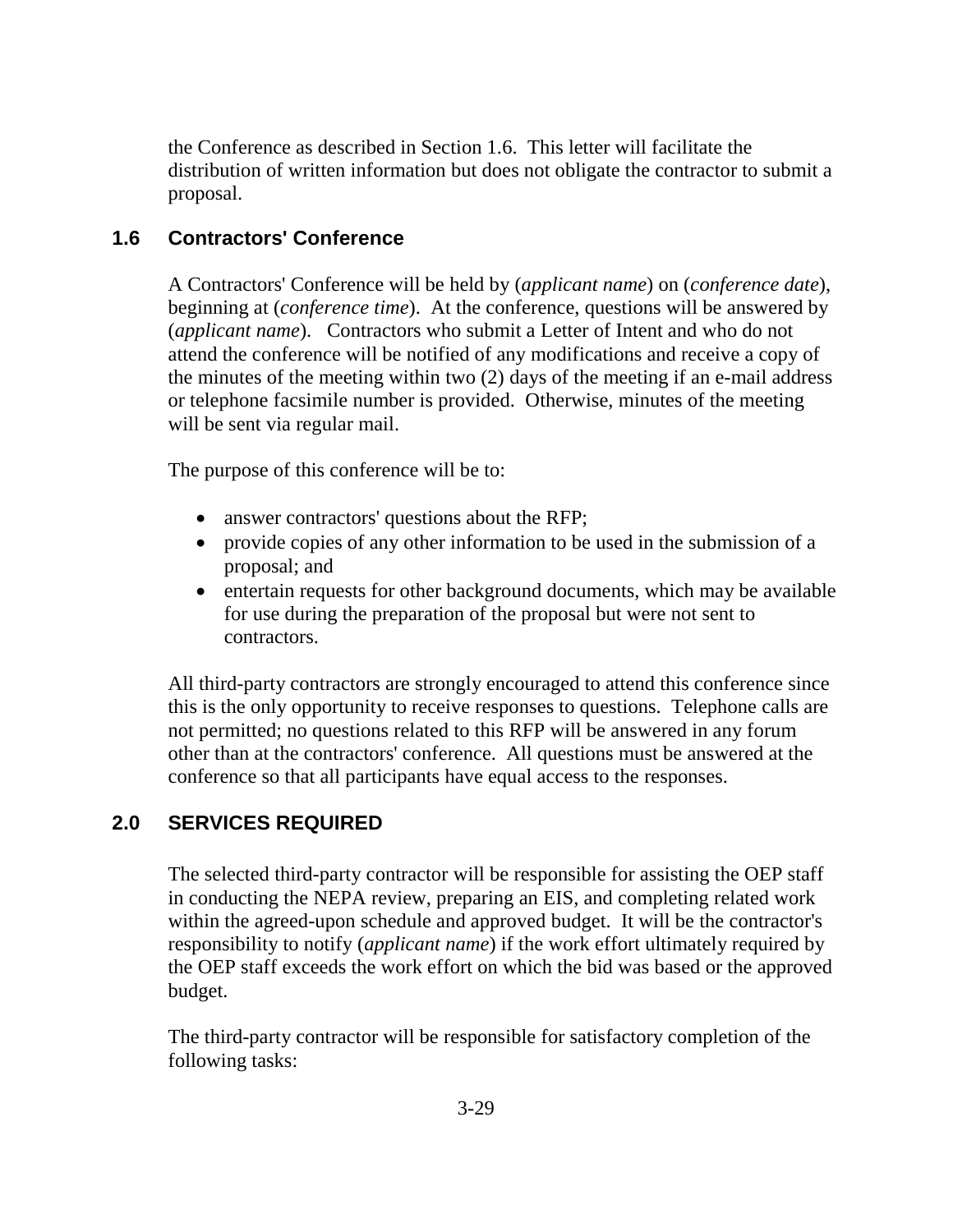- **2.1** Preparation of all project-related documents, reports, and notices required by OEP staff. In addition to paper copies, all materials must be provided to the OEP staff in Microsoft Word 2010 format, or as otherwise agreed to by the OEP Environmental Project Manager. Any required databases (such as mailing lists) must be Microsoft Access or Excel compatible. The camera-ready EA or DEIS and FEIS will be provided as pdf files as specified by the OEP staff in addition to hard copy.
- **2.2** Preparation of notices and presentation materials for public scoping meetings and public comment meetings on the EIS. This task will require close coordination with the OEP Environmental Project Manager. Required work will include researching venues, preparing notices, developing materials for meetings, participating in meetings, and preparing reports summarizing the results of the scoping meetings/process and public meetings on the EIS. The contractor will prepare a summary of agency scoping comments/issues for subsequent agency review and concurrence. Assume at least *(number)* scoping meetings and public comment meetings will be conducted. Potential locations for these meetings are: (*list the locations*).
- **2.3** Preparation and maintenance of a computerized (sortable database) mailing list of agencies, officials, community/environmental groups, concerned citizens, affected property owners and known interested parties. (*Applicant name*) will provide the initial agency and affected property owners list.
- **2.4** Characterization of existing environmental conditions, incorporation of issues identified during scoping, assessment of the significance of the potential environmental effects of the proposed project, identification of potential site, route and facility location alternatives, (both locally and regionally) and determination of mitigation necessary to avoid or reduce impacts to acceptable levels for the environmental topics listed in section 2.5 (below). Studies shall take into account both direct and indirect effects of project facility construction, operation and maintenance, upset conditions, and abandonment for all proposed and alternative project facilities. Special expertise may be needed for areas of non-routine environmental sensitivity (such as marine environments). The RRs contained in the FERC application (*and other major applications, if any*) and other already available technical data shall be used to the maximum extent practicable.
- **2.5** Preparation of an EIS to meet the requirements of NEPA, the National Historic Preservation Act, Endangered Species Act, other applicable laws and regulations, any additional requirements of the OEP staff, and to address any scoping and public meeting issues.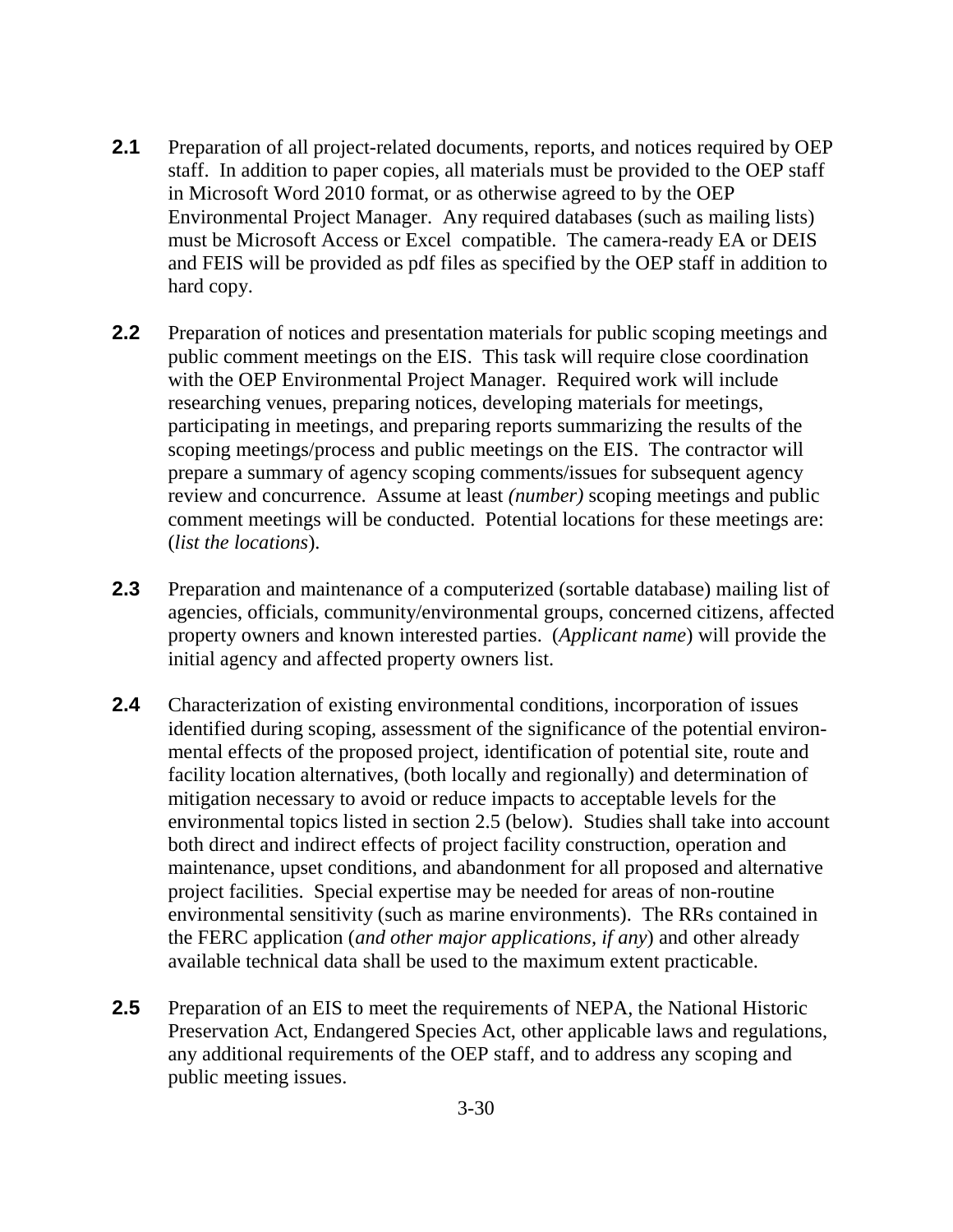The EIS shall include, but not necessarily be limited to, the following sections: <sup>11</sup>

- 1. Cover Sheet
- 2. Executive Summary (including Impact Summary Table)
- 3. Introduction
- 4. Description of Proposed Project
- 5. Alternatives
- 6. Affected Environment
- 7. Environmental Consequences (including Cumulative Impacts)
- 8. Conclusions (including summary of unavoidable significant adverse effects) and Recommendations (mitigation measures, including mitigation monitoring plan)
- 9. Agencies and Sources Consulted
- 10. List of Preparers and Contributors
- 11. References
- 12. EIS Distribution List
- 13. Index
- 14. Comments and Responses (Final EIS only)
- 15. Appendices and Technical Reports (including Essential Fish Habitat Assessment, if appropriate)

The project as proposed by (*applicant name*) includes several pipeline route and aboveground facility site location alternatives. In conjunction with the OEP staff, the third-party contractor will be responsible for identifying and assessing potential alternatives to the proposed project that are capable of meeting the project's goals and are sufficient to meet the requirements of NEPA, including reducing potentially significant effects associated with the proposed project and fostering informed decision-making. System alternatives to the (*project name*) Project that should be addressed include (*identify any known system alternatives*). Additional project alternatives may be identified by the OEP staff.

The Description of the Proposed Project and Alternatives should include, at a minimum, the following subsections:

- 1. Purpose and Need for the Project
- 2. Approvals to be sought through Use of the EIS
- 3. Storage Field, Compression Facilities, and Pipeline Route Description, as appropriate

 $\overline{a}$ 11 See 18 CFR 380.7 and 40 CFR 1502.10 for additional guidance.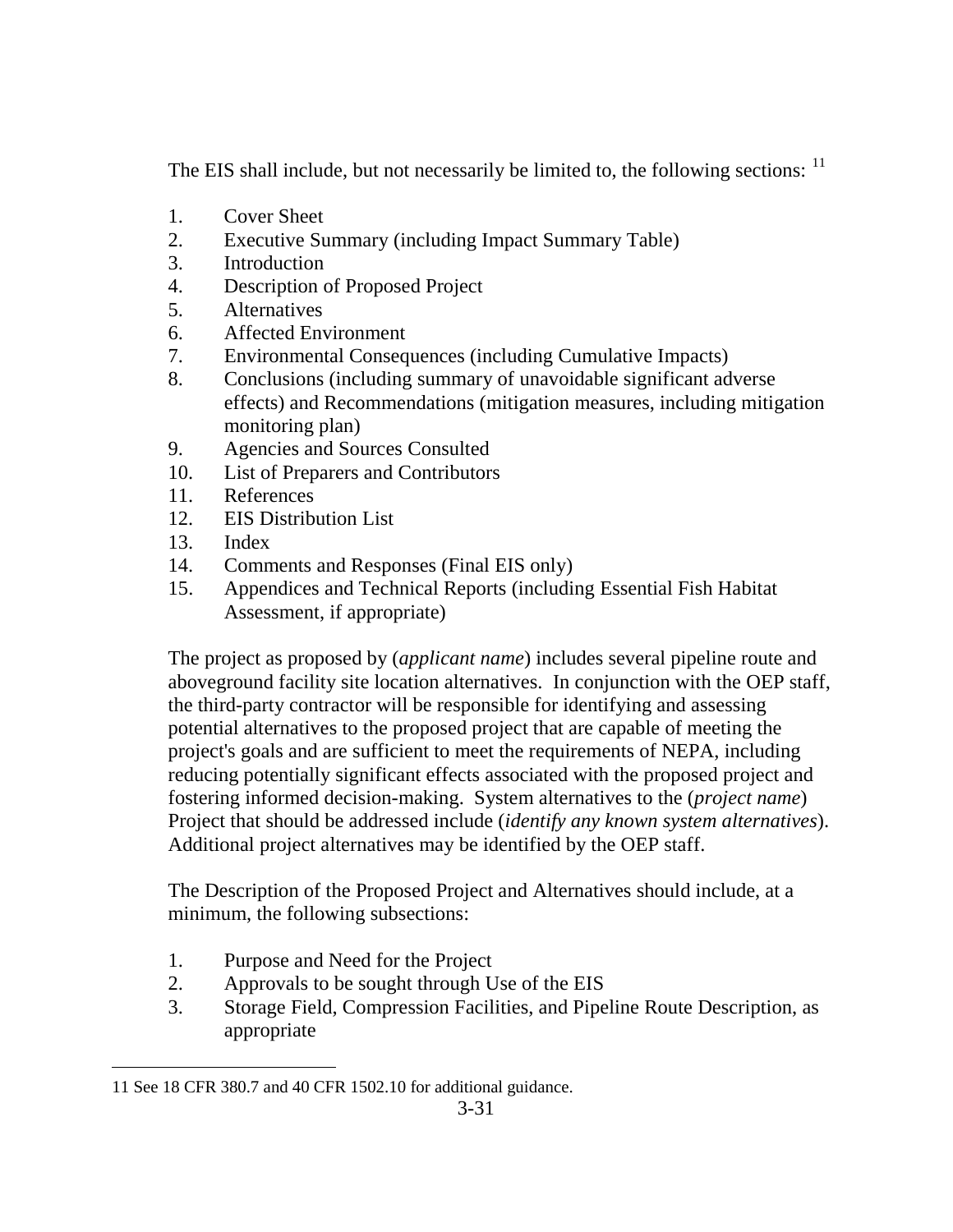- 4. Ancillary Facilities
- 5. General Design Parameters
- 6. Construction Methods (for Compressor Stations, Storage Field Facilities and Pipeline, as applicable) (including Applicant-Proposed Mitigation Measures)
- 7. Construction Schedule and Work Force
- 8. Operation and Maintenance Procedures
- 9. Abandonment Procedures
- 10. Interrelationships with Other Planned Projects and Nonjurisdictional Facilities
- 11. Alternatives (including No Action)

The majority of this information (*is/will be*) available in the RRs included in the application made to the FERC. The third-party contractor shall review the RRs for accuracy and adequacy to meet the needs of NEPA for the preparation of an EIS, and shall prepare a data request(s) to (*applicant name*) (routed through the OEP staff) requesting any other data that may be needed. The EIS shall fully address the following resource topics (as applicable):

- 1. Geology (including mineral resources and geologic hazards)
- 2. Soils (including erosion control and restoration/revegetation)
- 3. Water Resources (surface water and groundwater hydrology and quality)
- 4. Biological Resources (including wildlife, vegetation, wetlands, aquatic biology, essential fish habitat, and threatened and endangered species)
- 5. Land Use and Recreation
- 6. Socioeconomics
- 7. Visual Resources/Aesthetics
- 8. Air Quality
- 9. Noise
- 10. Cultural and Paleontological Resources
- 11. Public Safety
- 12. Cumulative Impacts
- **2.6** Prepare supporting maps showing the location of all project facilities and related areas of disturbance, and pertinent resource data. (*Applicant name*) will be responsible for developing all maps requested by the third-party contractor. The scale of the supporting maps will normally range from 1:24,000 to *(identify larger scale)*, depending on the complexity/sensitivity of the resources potentially affected and project specifics.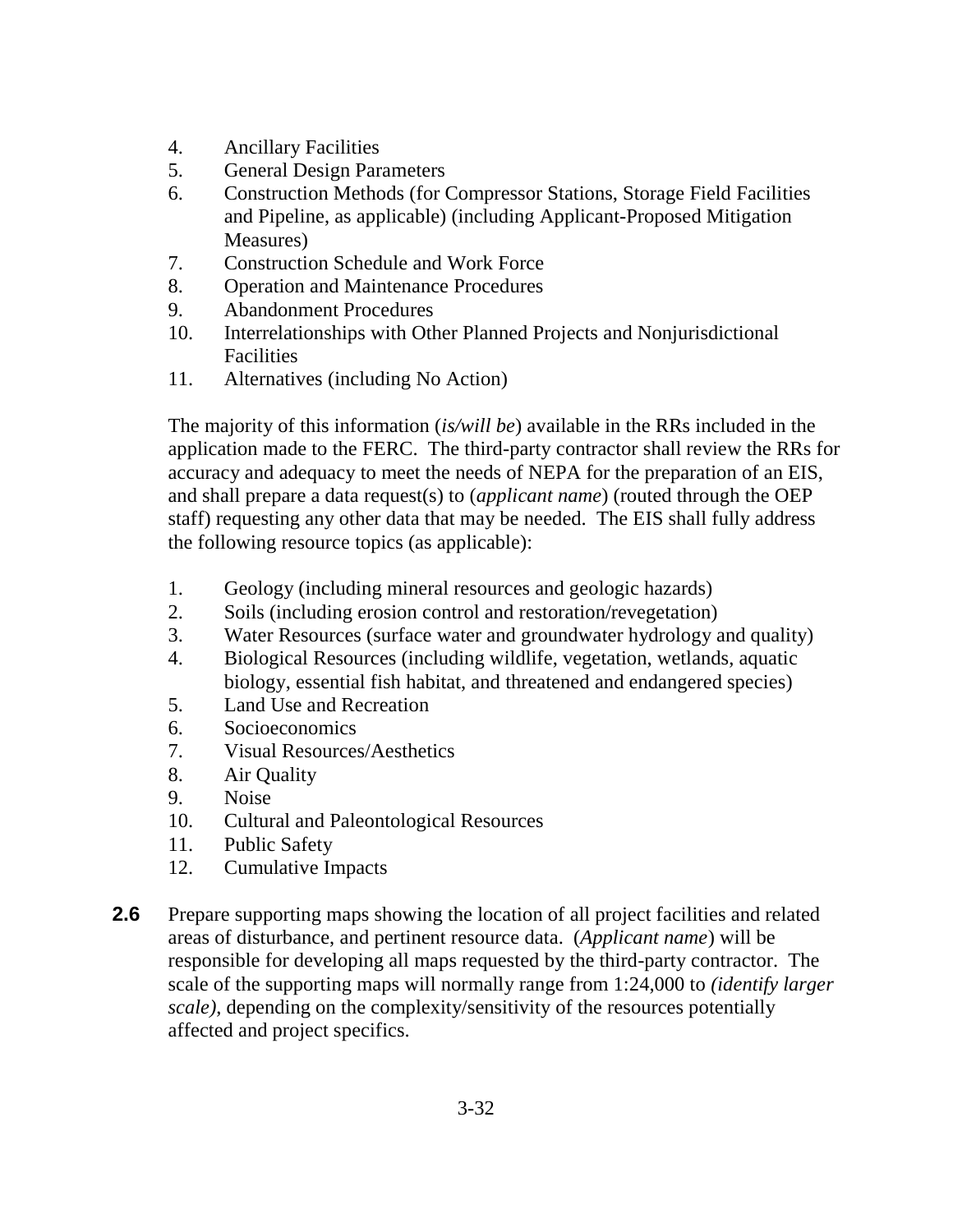- **2.7** Maintain ongoing review of potential environmental issues and assessment of adequacy of overall scope of the environmental analysis. The OEP staff shall be advised immediately of any potential data gaps or analysis shortcomings.
- **2.8** Arrange with (*applicant name*) to participate in inspections of the proposed facility locations (including overflight, as appropriate), with the OEP staff. This may occur in conjunction with the scoping meetings. (The FERC will reimburse *[applicant name]* for all costs associated with OEP staff participation in overflights.)
- **2.9** Analyze comments and prepare draft responses to comments on the PADEIS, ADEIS, DEIS, and FEIS and related documents.
- **2.10** Prepare camera-ready copies of the DEIS and FEIS and any required notices for submission to the FERC staff for printing and mailing. For purposes of proposal preparation, assume that the contractor will print and distribute at least (*25*) copies of the preliminary documents (ADEIS, etc.) to cooperating agencies. (The actual number of preliminary documents needed will be determined based on consideration of cooperating agencies' needs.)
- **2.11** Develop and maintain a formal project management system to allow for weekly or biweekly, as mutually agreed, tracking of schedule and budget status for the prime contractor and any subcontractors.
- **2.12** Prepare a Biological Assessment, if appropriate.
- **2.13** Prepare an Essential Fish Habitat Assessment, if appropriate.

### **3.0 PROPOSAL REQUIREMENTS**

If a contractor provides a Letter of Intent to bid on the RFP, and subsequently does not intend to submit a proposal, the contractor shall notify (*applicant name*) as soon as possible, but in any event no later than (*number*) days prior to the proposal due date. Contractors shall also return all materials to *(applicant name).* 

Contractors must provide (*number*) copies of the technical proposal and cost estimate; (*applicant name*) will coordinate distribution, and ultimately provide the OEP staff with one hardcopy and one electronic copy of the proposals. Cost estimates must be submitted in separate sealed envelopes labeled "COST ESTIMATE." The proposal is limited to *(50)* pages (single-sided, space and a half)*.* All materials should be easily readable. The proposal should be concise,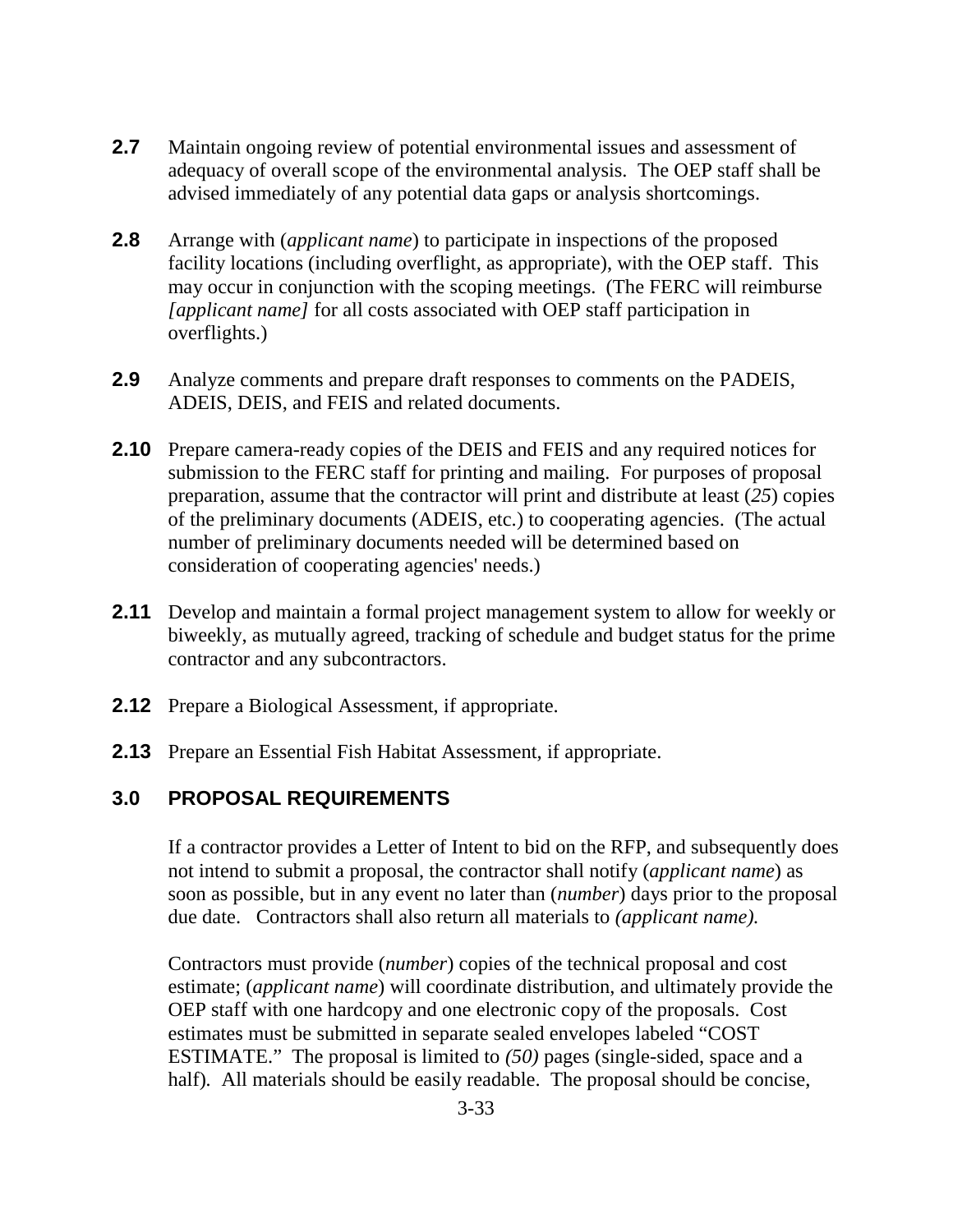well organized and contain the following information in the order presented below:

#### **3.1 Introduction**

Explain the contractor's understanding of the project and a summary of the contractor's qualifications for this project in one or two pages. Because the project is located in (*identify state(s)*), qualifications for assessing impacts to the environment of this region of the country should be highlighted.

# **3.2 Technical Approach**

Present both an overall technical approach for the preparation of the EIS and the approach proposed for individual technical areas and tasks. Include any recommendations to improve the scope (including rationale) and reflect those recommendations in the cost estimate.

### **3.3 Project Organization and Management Approach**

Describe the proposed project organization, with an organization chart including positions, responsibilities and reporting relationships. The project manager, deputy project manager, environmental resource specialists with responsibility for each resource area, administrative support personnel, and any subcontractor(s) must be identified and their location specified. These key personnel shall not be reassigned within the project or to other projects without prior consultation with the OEP staff.

Describe the proposed management scheme for the project, with a discussion of where the work will be done and where each key person and subcontractor presently resides. Provide the proposed mechanisms for communication, reporting, technical direction and control, cost control, schedule control, quality control, quality assurance and control of subcontractors.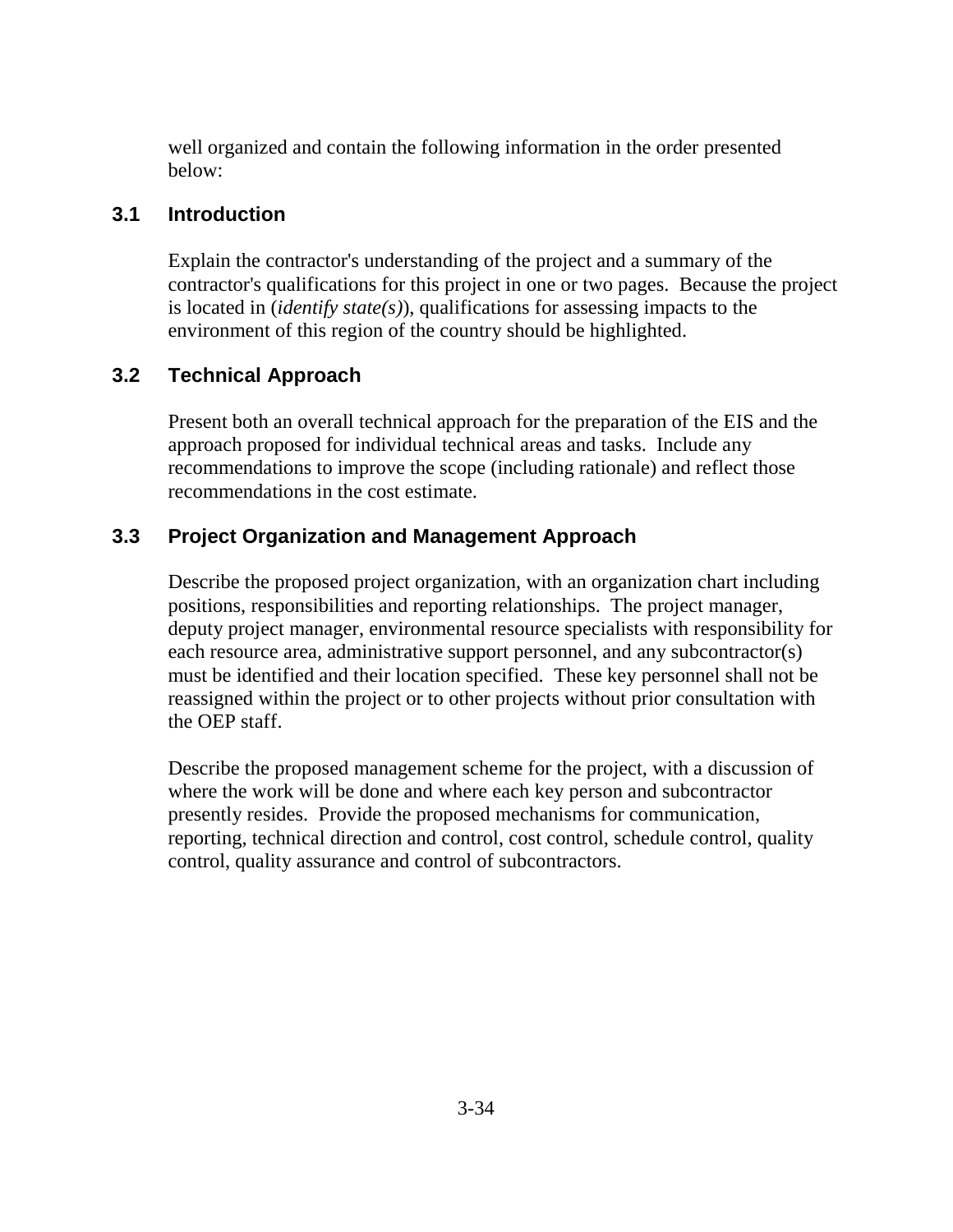# **3.4 Qualifications and Experience**

Describe qualifications and prior experience in completing similar NEPA projects, particularly pipeline construction projects or other linear facility projects. Emphasize prior work experience with the FERC for natural gas-related projects, (*identify affected state[s]*) state agencies, major relevant construction projects, and the geographical areas of study. Discuss the contractor's familiarity with the specialized issues and requirements of proposed facility construction. Discuss the contractor's understanding of the FERC environmental requirements for projects under the Natural Gas Act as reflected in FERC's regulations and current policies. Describe the contractor's past record in meeting performance and delivery requirements for similar contracts.

Statements of education, qualifications, and prior experience should be provided not only for the contractor, but also for the key personnel and subcontractors that will be assigned to the project, along with their **specific experience with the type of project under consideration**.

The past, current, and proposed use of small and small disadvantaged owned business enterprises by the contractor should be described.

### **3.5 Project Schedule**

Submit a proposed schedule delineating dates for completion of the major work tasks specified in Section 2.5 of this RFP. The selected contractor's proposal must address the completion dates as specified in Section 1.4 of this RFP. Any suggested modifications to this schedule must be presented with reasons for the changes. **Note, however, that the ultimate schedule will be determined by the OEP staff not the applicant.**

It is important that contractors demonstrate to (*applicant name*) and the OEP staff that ample resources exist to meet the project schedule. If a contractor has multiple EIS obligations underway concurrently, it must clearly show separate resources or provide convincing evidence that it can meet the schedule.

### **3.6 References**

List and describe three successfully completed or in-progress projects of a similar nature with the name and phone number of the client's project manager. Additionally, list three client references specifically for the proposed project manager.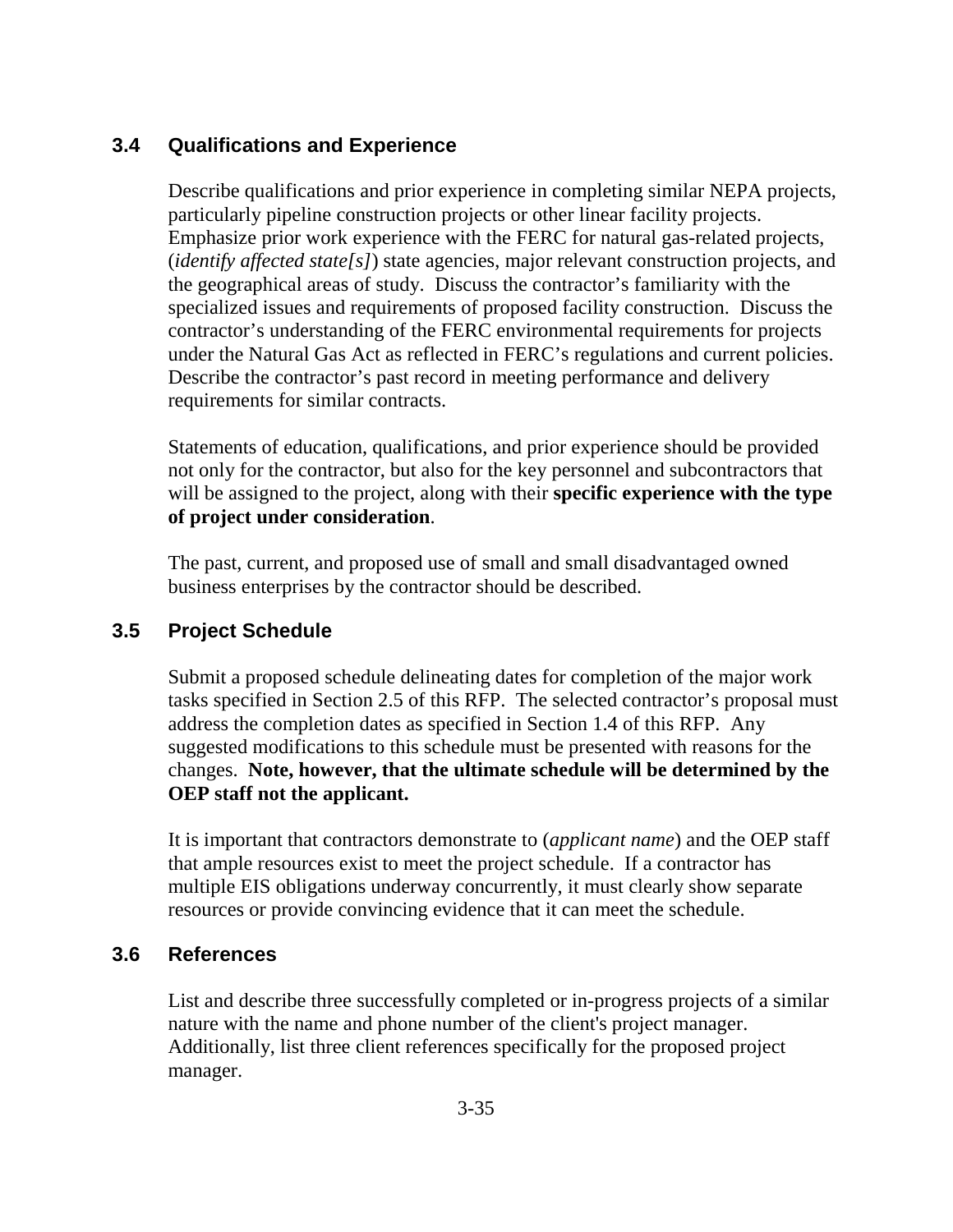# **3.7 Conflicts of Interest and Critical Energy Infrastructure Information**

Identify possible conflicts of interest that may require investigation by the FERC staff. Include a discussion of all work completed by the contractor for similar work on natural gas-related projects within the last 3 years. Pursuant to 40 CFR 1506.5(c), contractor selection is based on ability and absence of conflicts of interest. The contractor must also submit a Critical Energy Infrastructure Information (CEII) Non-Disclosure Agreement for itself and each subcontractor used.

All proposals must include the following three items:

- $\triangleright$  Either the FERC's (a) Organizational Conflict of Interest (OCI) Representation Statement, or (b) OCI Disclosure Statement, prepared by a responsible official attesting the contractor and its subcontractor(s) have no financial or other conflicting interest in the outcome of the project, or proposing a mitigation plan if an actual or potential OCI exists. (See Appendix A.)
- The FERC's OCI Questionnaire. (See Appendix B.)
- A Contractor CEII Non-Disclosure Agreement. (See Appendix C.)

*(Applicant name)* will complete an OCI Certification. (See Appendix D.)

### **3.8 Resumes**

Resumes may be submitted as an attachment to the proposal or as a separate volume. All resumes should be limited to two pages and must include the institution and date of graduation for all academic degrees, as well as a summary of relevant work experience and the specific dates of performance.

# **3.9 Cost Estimate**

(The *Applicant should identify the type of contract, such as time and materials, cost plus, etc., and provide additional guidance on how the cost of the contact is to be estimated.*)

(*Applicant name*) anticipates awarding and signing a (*identify type*) contract. Since the specific dates and number of field teams required are strictly estimates, each contractor shall submit a daily crew billing rate and expense rate sheet.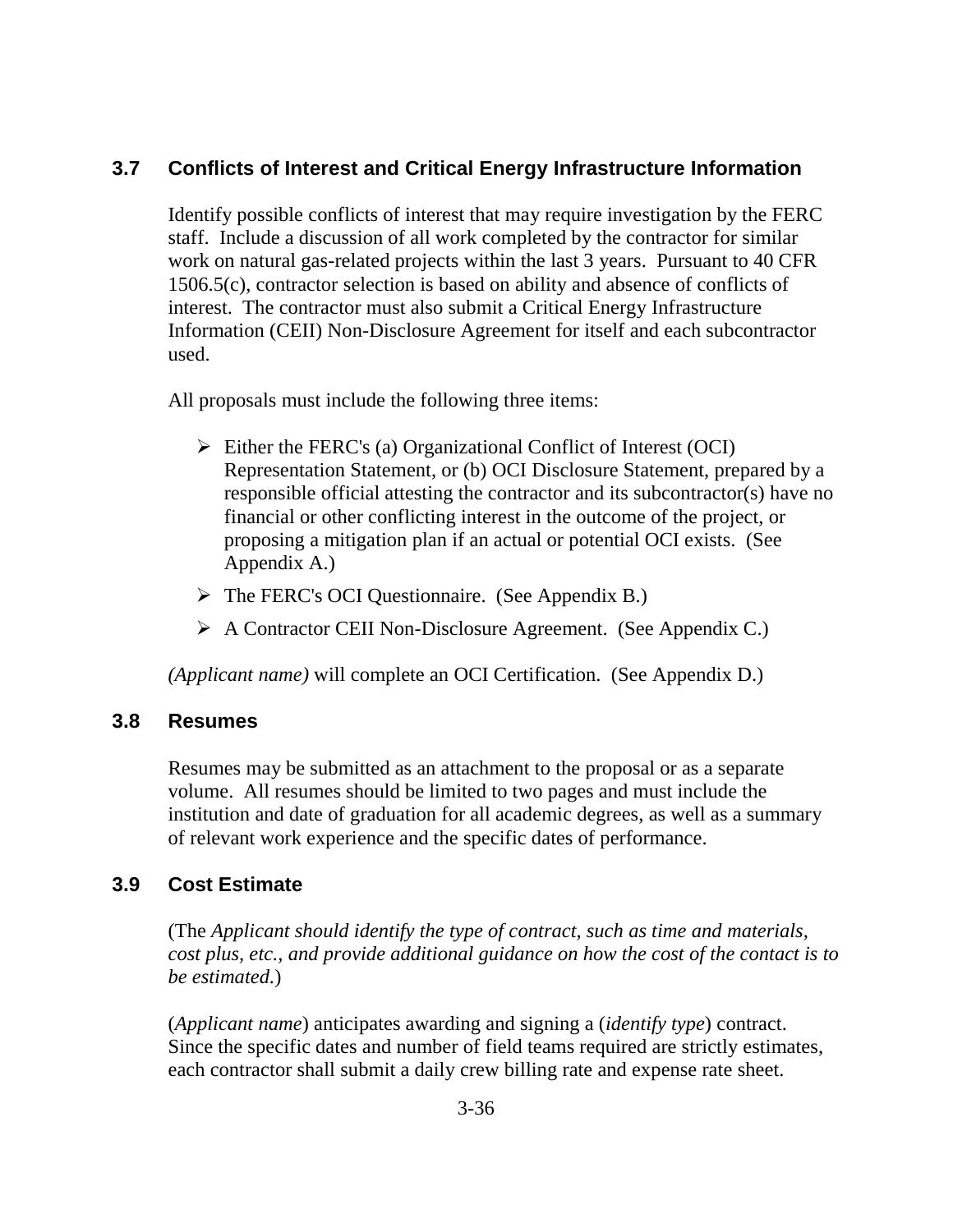(*Applicant name*) will compensate the contractor based upon the actual crews and hours worked. All preparation and processing of documents, NEPA review, EIS submission, and any other costs not associated with the daily crew rate shall be submitted as a fixed-price proposal with an attached cost breakdown. (*Applicant name*) understands that there may be out-of-scope requirements for the completion of this project and any resultant costs will be handled between the contractor and the applicant under the provisions of the contract.

Any limiting assumptions used to prepare the cost estimate should be clearly specified in the proposal. Also include a rate schedule that will apply to the project for any work beyond the scope stated in this RFP.

Assume that (*applicant name*), through the OEP staff, will provide the successful contractor with copies of all environmental information filed with FERC, including base maps, air photos, and computerized mailing lists of agencies, officials, community/environmental groups, concerned citizens, affected property owners and known interested parties at the time that contract negotiations are completed. (*Applicant name*) will provide aerial overflights for key contractor and OEP staff (weather conditions permitting) either prior to or in conjunction with the scoping meetings, or at OEP staff's request. (However, the FERC will reimburse *(applicant name)* for all costs associated with OEP staff participation in aerial overflights.)

#### **3.10 Available Materials**

Appendix F presents a list of documents available from (*applicant name*) that should assist contractors in preparation of their proposals. Please contact (*name and telephone number of applicant's contact*) to arrange for review of these documents. Note that (*applicant name*) will only entertain questions about this RFP at the Contractor's Conference discussed in Section 1.6.

#### **3.11 Sample Memorandum of Understanding (MOU)**

Appendix G to this RFP presents a sample MOU with key provisions that must be included in the awarded contract. Contractors are asked to review this sample MOU and point out any difficulties with contract language in their proposal. The proposal must indicate the contractor's review of the sample MOU and identify issues which require resolution during negotiations. Issues raised after submittal of the proposal will not be subject to negotiation. The person(s) authorized to negotiate on behalf of the contractor should be identified.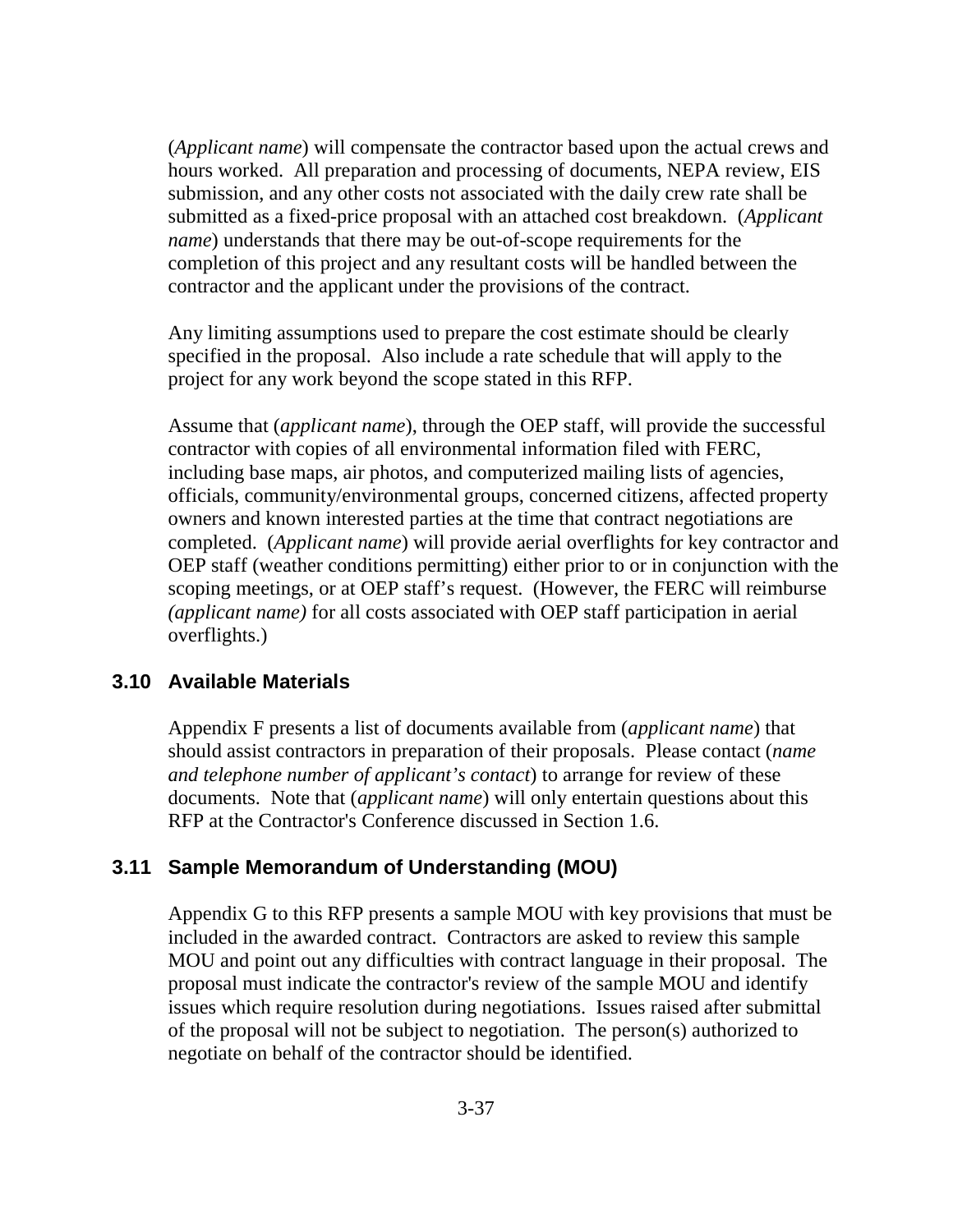Please note the OEP staff cannot be contacted on any contract negotiations between (*applicant name*) and the contractor.

#### **3.12 Addresses**

Submit Letters of Intent via e-mail or facsimile to:

(*contact name, e-mail/facsimile address, etc.*)

Submit Technical Proposals and Cost Estimates to:

(*contact name, mailing address, phone number, etc*.)

Technical Proposals and Cost Estimates should be submitted to (*applicant name*) by (*time and date*).

#### **4.0 SELECTION PROCESS**

Only those proposals submitted by contractors prior to the deadline stated herein will be evaluated. The proposals will be initially reviewed by (*applicant name*), and then all proposals will be submitted to the OEP staff. The proposals will also be filed on the FERC project docket in accordance with the Commission's instructions for filing of privileged material.

(*Applicant name*) will provide the OEP staff with one hardcopy and one electronic copy of the contractors' proposals, along with the contractors' OCI statements, CEII non-disclosure agreements, and (*applicant name*)'s OCI certification of each contractor. GAL will perform an OCI review of the submitted proposals. OEP staff will then conduct an independent review of the contracts cleared by GAL and the Director of OEP will make the final selection of the contractor. Lack of an OCI Statement, or the existence of an identifiable OCI (relative to the contractor, its key personnel, or any proposed subcontractor) that cannot be mitigated to the satisfaction of the FERC staff, will be sufficient grounds for proposal rejection.

Once the OEP staff has notified (*applicant name*) of its selection and the MOU is signed, (*applicant name*) will negotiate and fund a contract with the contractor. (*Applicant name*) will keep the OEP staff apprised of the negotiations with the contractor. Once the contract has been executed, the contractor will proceed to work solely under the direction and guidance of the OEP staff. Pursuant to 40 CFR 1506.5(c), the responsible official (i.e., the OEP staff) "shall furnish guidance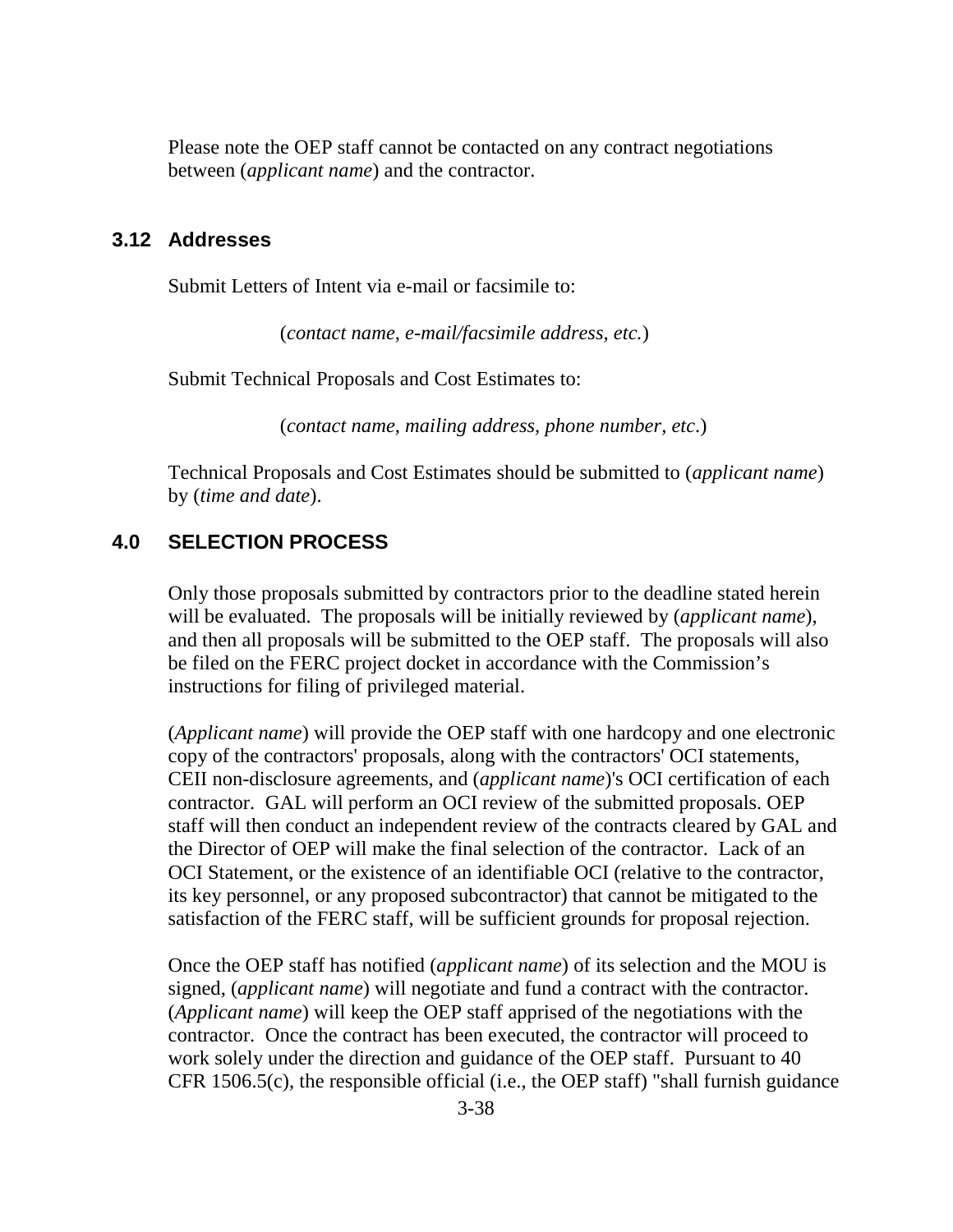and participate in the preparation and shall independently evaluate the [environmental document] prior to its approval and take responsibility for its scope and contents."

*(This sample RFP is set up to include the seven appendices at the end of this manual.)*

- *A. OCI Representation and Disclosure Statements*
- *B. OCI Questionnaire*
- *C. Contractor CEII Non-Disclosure Agreement*
- *D. OCI Certification*
- *E. Project Overview Map*
- *F. List of Available Background Documents*
- *G. Sample Memorandum of Understanding*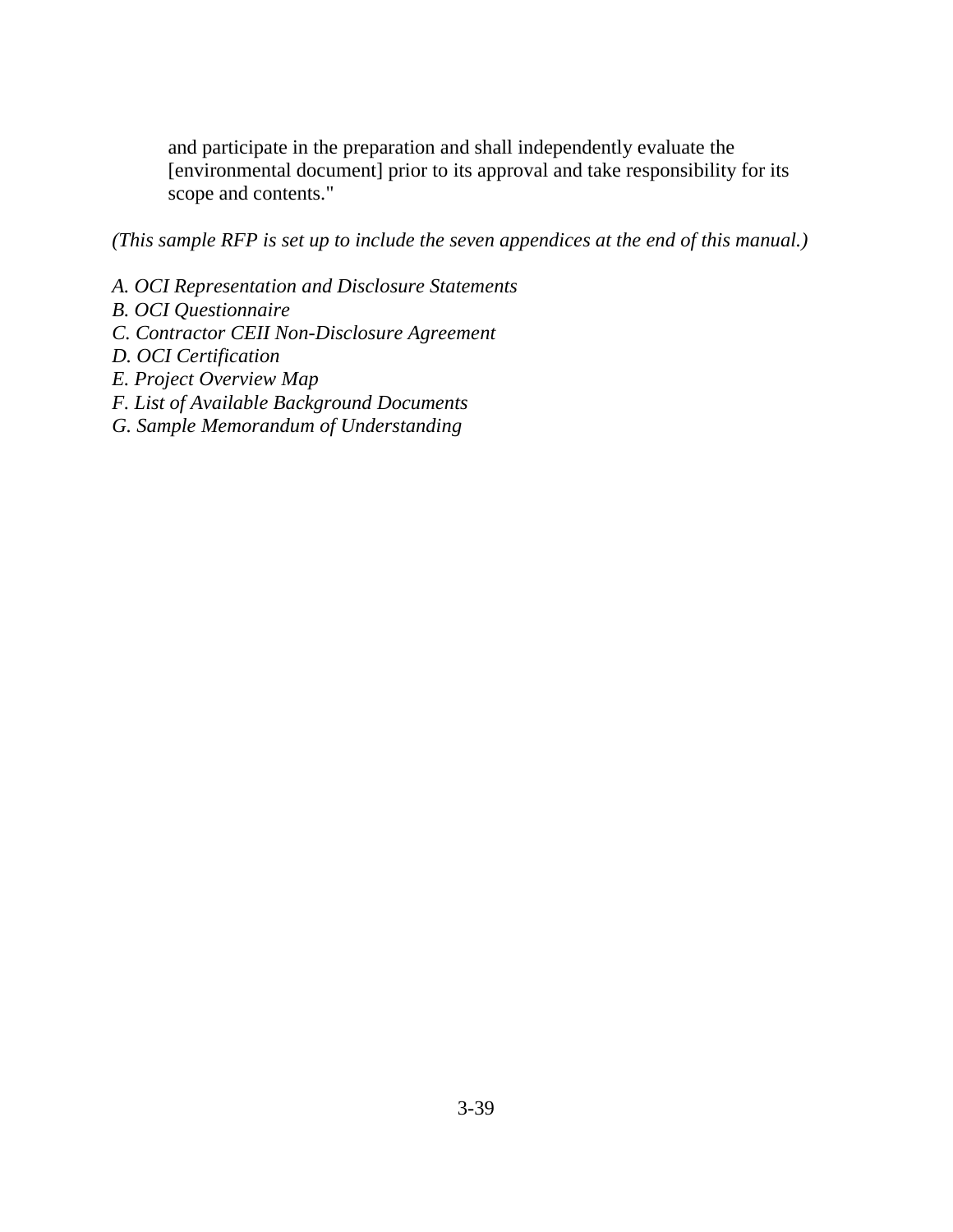### **Chapter 4. FERC's ORGANIZATIONAL CONFLICT OF INTEREST AND OFF-THE-RECORD COMMUNICATIONS (EX PARTE) REQUIREMENTS**

An OCI exists when the nature of the work to be performed may, without some restriction on future activities:

 $\triangleright$  result in an unfair competitive advantage to a contractor and/or its affiliates; or

 $\triangleright$  impair the contractor's objectivity in performing the contract work.

OCIs typically exist where the contractor and/or its employees or affiliates have a past, present, or ongoing financial interest in the project or in a related project, or have a financial or business relationship with the applicant. For example, an OCI exists if the contractor and/or its affiliates:

- $\triangleright$  has been involved with the applicant on the project before it is proposed to the Commission, or while it is pending before the Commission;
- $\triangleright$  has an ongoing relationship with the applicant;
- $\triangleright$  would be called on to review its own prior work or that of its affiliates; or
- $\triangleright$  has a financial or other interest in the outcome of the Commission's decision.

All contractors must submit as part of their proposals a statement of **Contractor's Organizational Conflicts of Interest Disclosure or Representations** (OCI Statement). Specifically, contractors must reveal all relationships, including ownership interests, with all FERC regulated entities, including but not limited to pipelines, gathering companies, brokers and marketers of natural gas, major producers and their affiliates, and end users of natural gas such as industrial users, including cogeneration facilities. Contractors must state whether or not there is an OCI, and if so, to what extent. Contractors must provide an abstract listing all the above entities with which it or its subcontractors have had a business relationship and indicate whether or not that relationship results in a real or perceived conflict. In the event an apparent or real conflict is listed, a detailed mitigation plan to resolve and isolate any OCI should be included in the abstract. Detailed guidance regarding the OCI Statement, including requirements and definitions, begins on page 4-3.

**The above obligation carries through the actual performance period of the work covered by this RFP. Therefore, the OCI Statement must be refreshed on an annual basis, at a minimum, and more frequently if the contractor and/or its affiliate's business relationships have changed in a manner that affects the previously submitted OCI Statement.**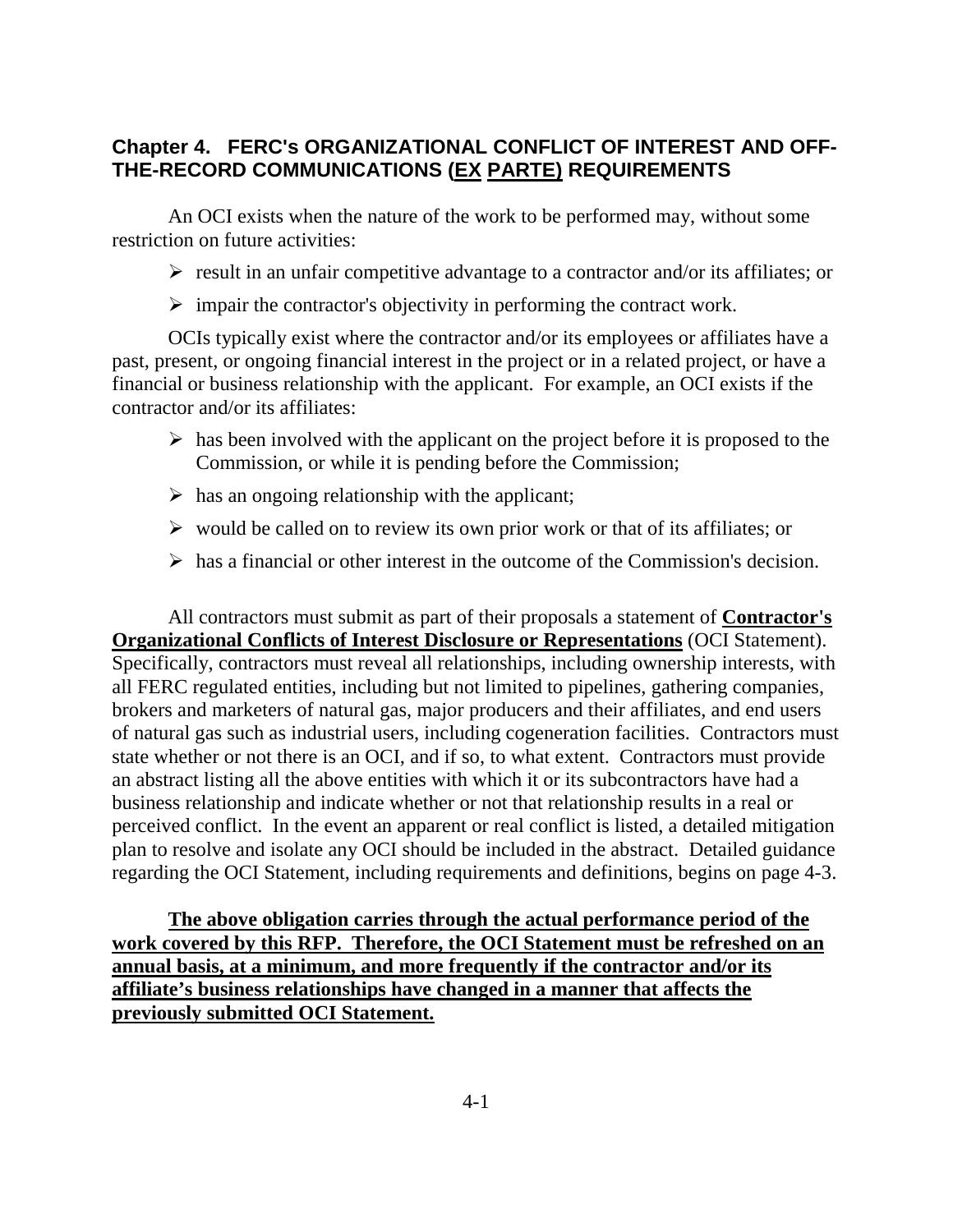**In other words, in addition to refreshing the OCI Statement on an annual basis, if during the performance of that work the contractor and/or its affiliates establish a relationship, including ownership interest, with any of the FERC regulated entities identified above, the contractor must notify the OEP Environmental Project Manager, and file an amended OCI Statement with GAL within 30 days. The amended OCI Statement must include a conflict mitigation plan to address any perceived or potential conflict of interest.**

The contractor's conflict mitigation plan should describe mechanisms to resolve and isolate any OCI and ensure the contractor would impartially perform the services under the contract. When a contractor has identified a possible conflict, OEP staff may suspend its work with the contractor until a review has been conducted by the Commission's Designated Agency Ethics Official staff of GAL. The contractor must receive GAL approval, in writing, to implement the mitigation plan. The determination of GAL is final, but may be reconsidered for just cause.

The applicant will review each OCI Statement and abstract to determine whether the contractor is capable of impartially performing the environmental services required under the contract. The applicant shall certify that neither the contractor nor its subcontractors have an OCI. A format for this certification is included as Appendix D. All OCI materials submitted to OEP (including the contractor's OCI Statement, mitigation plans, and the applicant's certification) will be reviewed by GAL.

As more thoroughly discussed below, post-award communications between the applicant and the contractor will be limited by the Commission's off-the-record communications rule. Therefore, **any post-award OCI issue or problem identified by the applicant shall be reported directly to the OEP Environmental Project Manager in writing.**

Subcontractors also must submit an OCI Statement and, where necessary, a mitigation plan to resolve real or perceived OCIs.

#### **Off-the-Record Communications**

In order to avoid all possibilities of prejudice, real or apparent communications between the applicant and contractor are subject to the Commission's off-the-record communications (sometimes referred to as ex parte) rule found at 18 CFR 385.2201. Note that the restrictions on off-the-record communications do not apply during the Commission's Pre-Filing Process. However, the OEP staff will treat most communications between itself or the third-party contractor and the applicant during this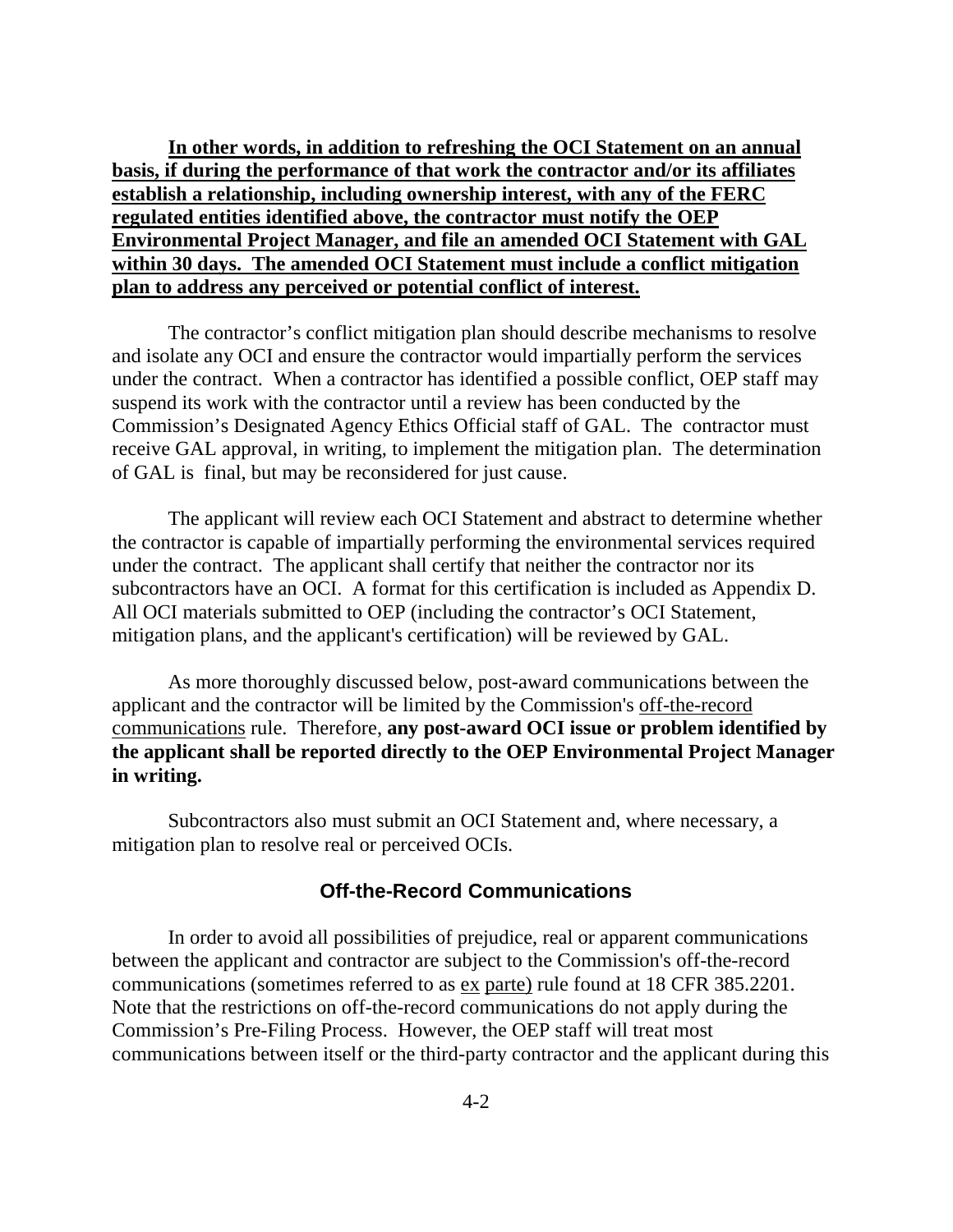period as subject to public disclosure to ensure openness of the NEPA process. An offthe-record communication is a written or oral communication that is:

- $\triangleright$  off the record; and
- $\triangleright$  relates to the merits of a pending proceeding.

The Commission will treat the prohibitions on off-the-record communications as being applicable to communications between an applicant and a third-party contractor under Commission supervision and control. The contractor shall report all such communications to GAL. Exceptions are listed at 18 CFR 385.2201(b) and (e).

All inquiries regarding OCI and off-the-record communications should be directed to GAL. Contact information is listed at the end of this chapter.

# **Contractor's OCI Disclosure and Representations**

#### **Requirements**

All contractors must provide the information and assurances called for by this section.

The contractor must submit (as a separate volume) the following documents from each of the entities listed herein: <sup>12</sup>

1. Either (a) the OCI Representation Statement (representing that the contractor has no OCIs), or (b) the OCI Disclosure Statement (in the event that the contractor has information relevant to a potential OCI). (See Appendix A.) If the OCI Disclosure Statement is signed, provide an attachment showing the information required.

- 1. The prime contractor.
- 2. The subcontractor(s) (unless the subcontractor(s) is only providing supplies) and consultants at every tier.
- 3. All affiliates of the foregoing if the prime or subcontractors do not file on their behalf.
- 4. Any entities owned or represented by the chief executives or directors of: the prime contractor; any of the subcontractors, except for those only providing supplies; and any of the consultants.

5. Chief executives and directors - if they will be involved in performing the proposed work of: the prime contractor; the subcontractors at every tier (except for subcontractors which are only providing supplies); consultants at every tier; and all affiliates of the foregoing.

 $\overline{a}$ 12 The types of entities or individuals required to complete the forms listed above are as follows: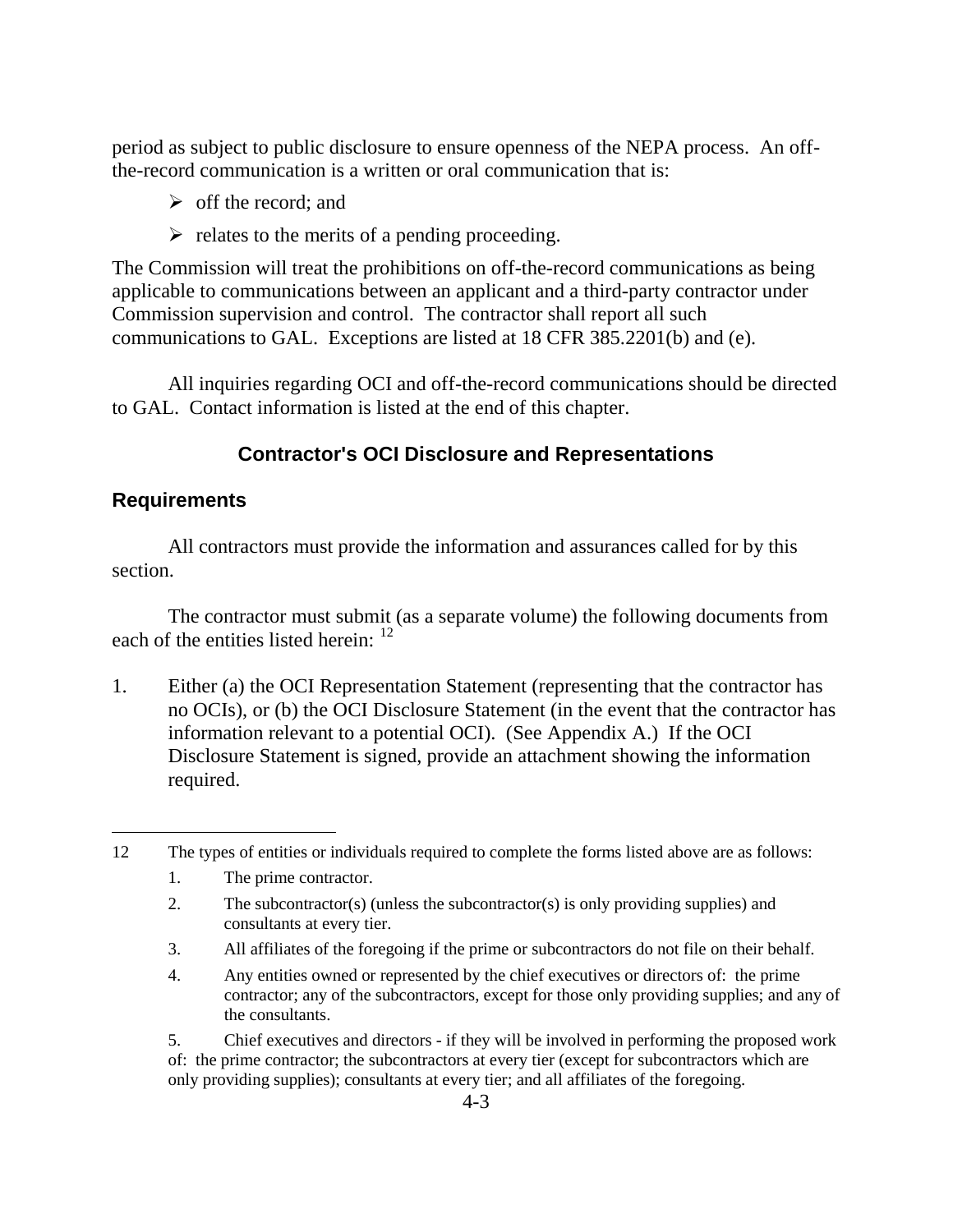2. The OCI Questionnaire (see Appendix B). If you answer any questions "YES," provide an attachment showing the requested information in detail. Please do not reference any information in other sections of your proposal.

#### **Notice**

Apart from other remedies allowed by law or contract, any deliberate nondisclosure or misrepresentation of facts relevant to the OCI disclosure required by the Commission may result in, among other things, termination of the contract, or disqualification of the contractor from future third-party contracts. See, for example, 18 U.S.C.§ 1001.

#### **Discussion**

 $\overline{a}$ 

It is the policy of the Commission to identify and avoid or mitigate an OCI before selecting a third-party contractor. Generally, to determine whether an OCI exists, the Commission considers questions, such as the following:

- $\triangleright$  Are there conflicting roles or interests which might bias a contractor's judgment or create a negative appearance in relation to its work for the  $Common<sup>13</sup>$
- $\triangleright$  Could the contractor gain an unfair competitive advantage based on the performance of the contract? Would the contractor be placed in the position to review its own work?
- $\triangleright$  What percentage of the contractor's total income in recent years resulted from arrangements with any project-related entities?
- GAL will determine whether an OCI exists after examining:
- $\triangleright$  all relevant facts submitted by the contractor;
- $\triangleright$  the statement of work; and
- $\triangleright$  information gained from other sources.

If an OCI does exist, GAL may require the contractor to submit an acceptable mitigation plan. If the conflict cannot be resolved through an adequate mitigation plan, the contractor will be ineligible for selection or for proceeding with the third-party contract.

<sup>13</sup> These may include work for the applicant on this project, or for applicant or another energy firm in the same general project area, especially if the work is for a similar project.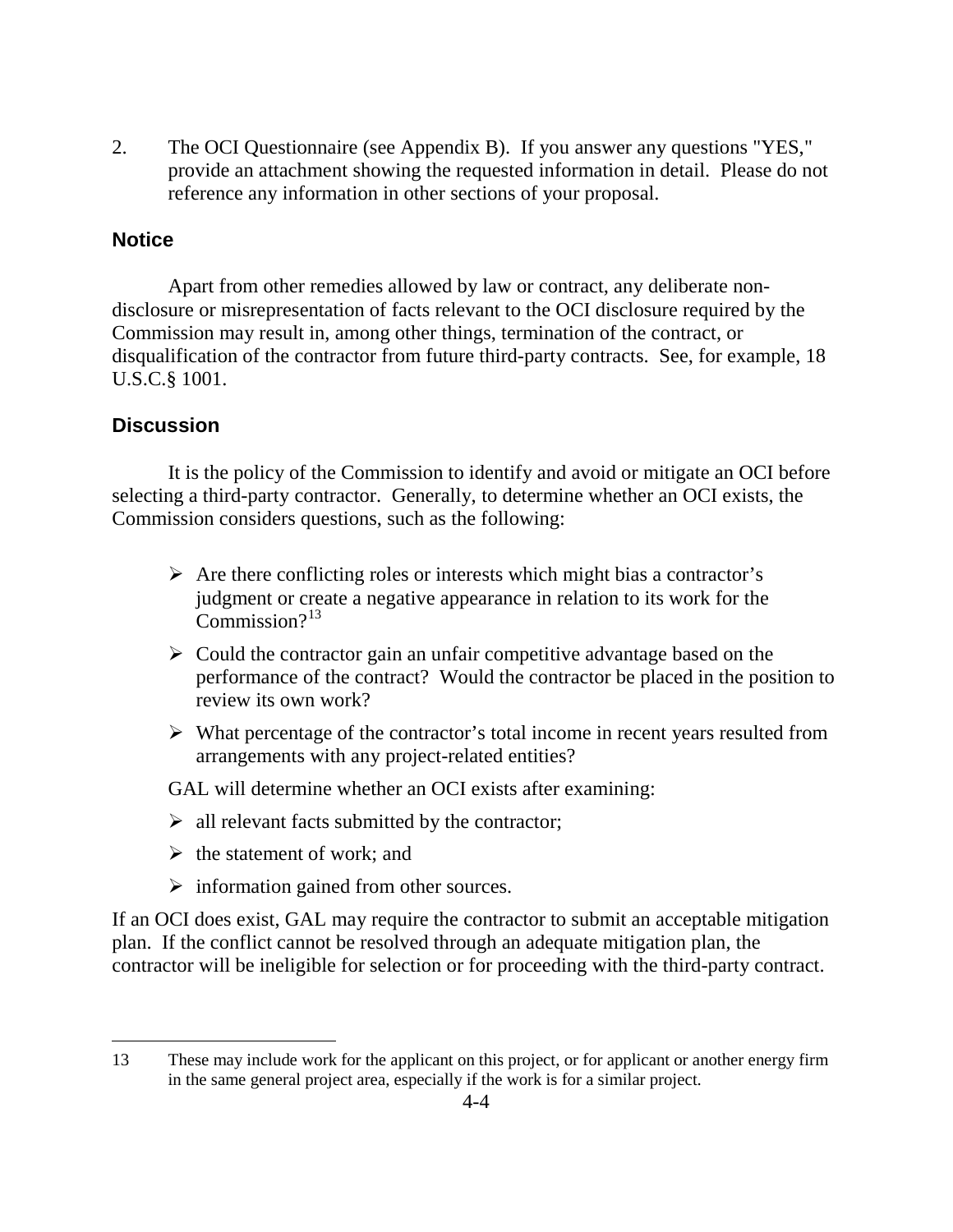To avoid the potential for actual or perceived OCI after a contract is signed under this RFP, the contractor must not enter into any agreements with the applicant to perform any function on this project outside of that contemplated in this RFP, until after completion of the contracted scope of work. The contractor must similarly avoid agreeing to perform any function for another company on a similar project in the same geographic area, and over the same time period if the facilities would be located in the same area or if there could be a perception that there would be a conflict.

#### **Definitions**

- 1. The term "organizational conflicts of interest" means that a relationship or situation exists whereby an contractor (including chief executives and directors, to the extent that they will or do become involved in the performance of the contract, and proposed consultants or subcontractors where they may be performing services similar to the services provided by the prime) has past, present, or currently planned interests that either directly or indirectly (through a client, contractual, financial, organizational or other relationship) may relate to the work to be performed under the third-party contract and that (a) may diminish its capacity to give impartial, technically sound, objective assistance and advice, or (b) may result in the contractor gaining an unfair competitive advantage. OCI does not include the normal flow of benefits from the performance of the contract.
- 2. The term "affiliates" means business concerns that are affiliates of each other when either directly or indirectly has the power to control another, or when a single third-party controls or has the power to control both.
- 3. The term "energy concern" includes:
	- a. Any person significantly engaged in the business of developing, extracting, producing, refining, transporting by pipeline, converting into synthetic fuel, distributing, or selling minerals for use as an energy source, or in the generation or transmission of energy from such minerals or from wastes or renewable resources;
	- b. Any person holding an interest in property from which coal, natural gas, crude oil, nuclear material or a renewable resource is commercially produced or obtained;
	- c. Any person significantly engaged in the business of producing, generating, transmitting, distributing, or selling electric power;
	- d. Any person significantly engaged in development, production, processing, sale or distribution of nuclear materials, facilities or technology; and
	- e. Any person: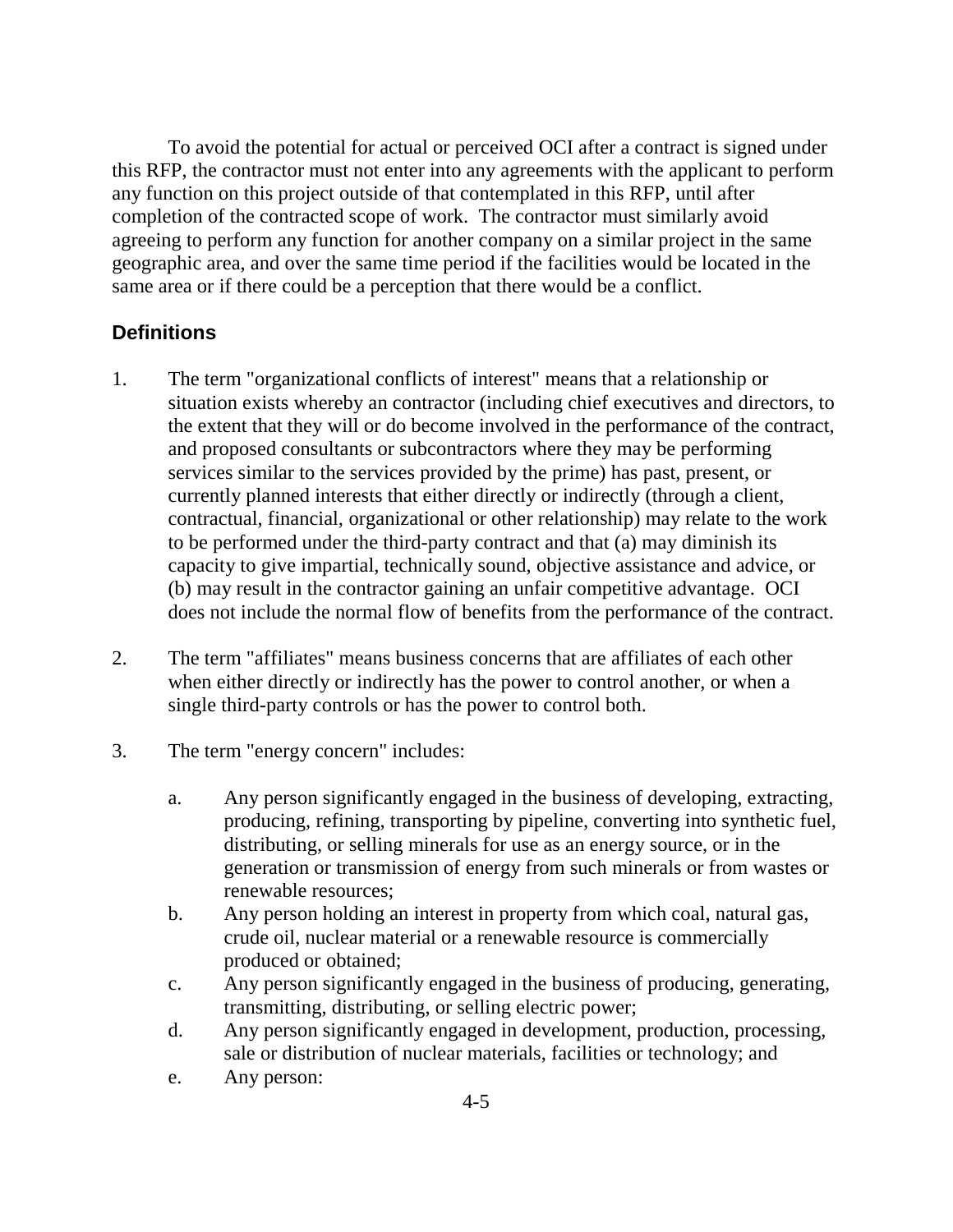- (1) significantly engaged in the business of conducting research, development, or demonstration related to an activity described in paragraphs (a) through (d); or
- (2) significantly engaged in conducting such research, development, or demonstration with financial assistance under any Act the functions of which are vested in or delegated or transferred to the Chair of the Commission.

#### **Contacts**

Direct all inquiries regarding OCI and off-the-record (ex parte) communications to:

> General and Administrative Law (GC-13) gal\_ethics@ferc.gov Telephone (202) 502-6457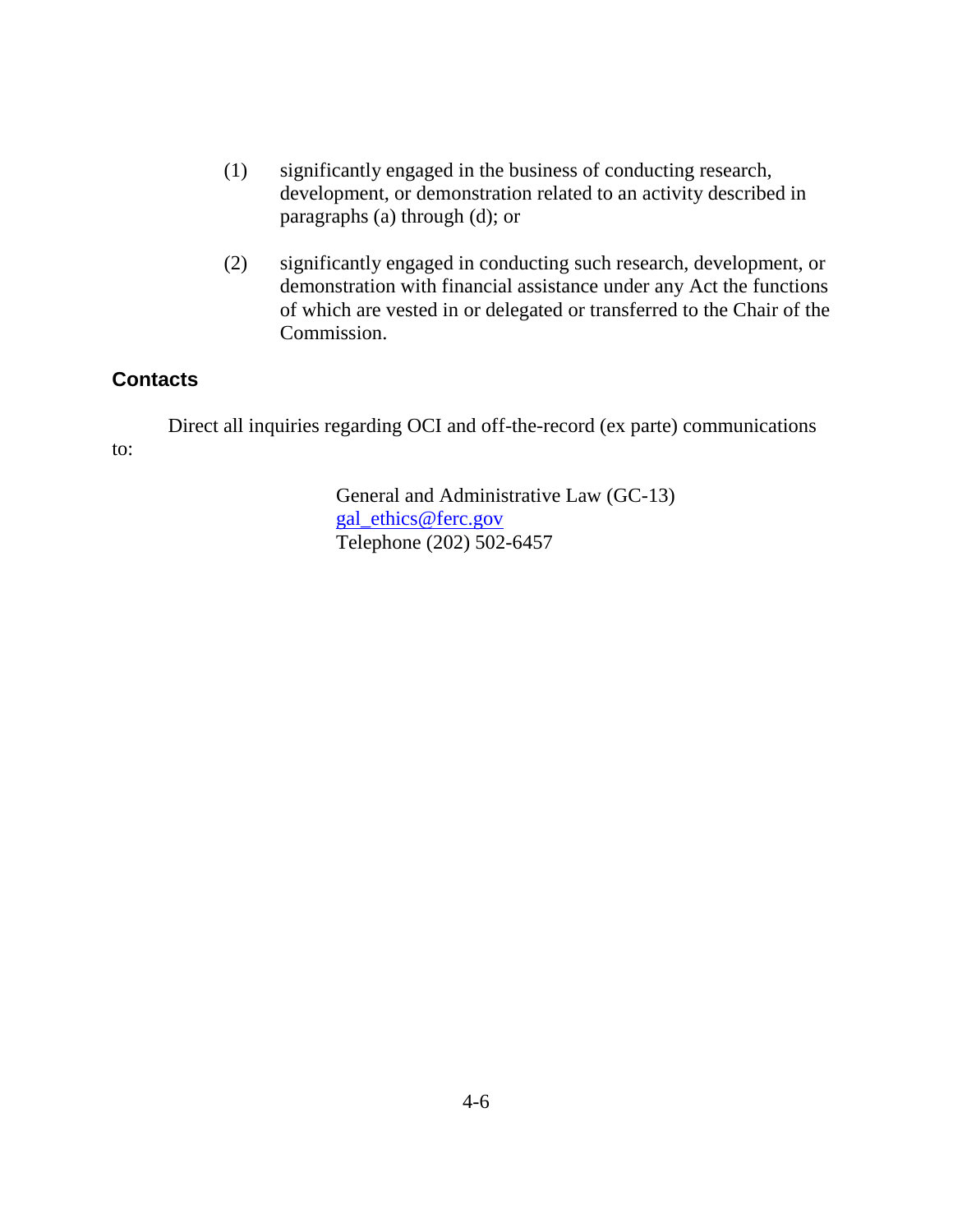### **COMPLETE EITHER THE REPRESENTATION OR THE DISCLOSURE – NOT BOTH**

#### **OCI Representation Statement**

I hereby certify (or as a representative of my organization, I hereby certify) that, to the best of my knowledge and belief, no facts exist relevant to any past, present or currently planned interest or activity (financial, contractual, personal, organizational or otherwise) that relate to the proposed work; and bear on whether I have (or the organization and any of its affiliates has) a possible conflict of interest with respect to (1) being able to render impartial, technically sound, and objective assistance or advice; or (2) being given an unfair**<sup>1</sup>** competitive advantage.

| Signature :    | Date :  |  |
|----------------|---------|--|
| Name:          | Title : |  |
| Organization : |         |  |

#### **OCI Disclosure Statement**

I hereby certify (or as a representative of my organization, I hereby certify) that, to the best of my knowledge and belief, all relevant facts -- concerning past, present, or currently planned interests or activities (financial, contractual, organizational or otherwise) that relate to the proposed work and bear on whether I have (or the organization has) a possible conflict of interest with respect to (1) being able to render impartial, technically sound, and objective assistance or advice, or (2) being given an unfair competitive advantage—are fully disclosed on the following page(s) and formatted to show:

- $\triangleright$  For ease of presentation, the OCI information is divided into four parts, indicating whether the possible OCI is: organizational, contractual, financial, or other;
- $\triangleright$  The company, agency, organization in which I (or my organization) have a past, present, or currently planned interest or activity (financial, contractual, organizational, or otherwise);

<sup>&</sup>lt;sup>1</sup> An unfair competitive advantage does not include the normal flow of benefits from the performance of the contract.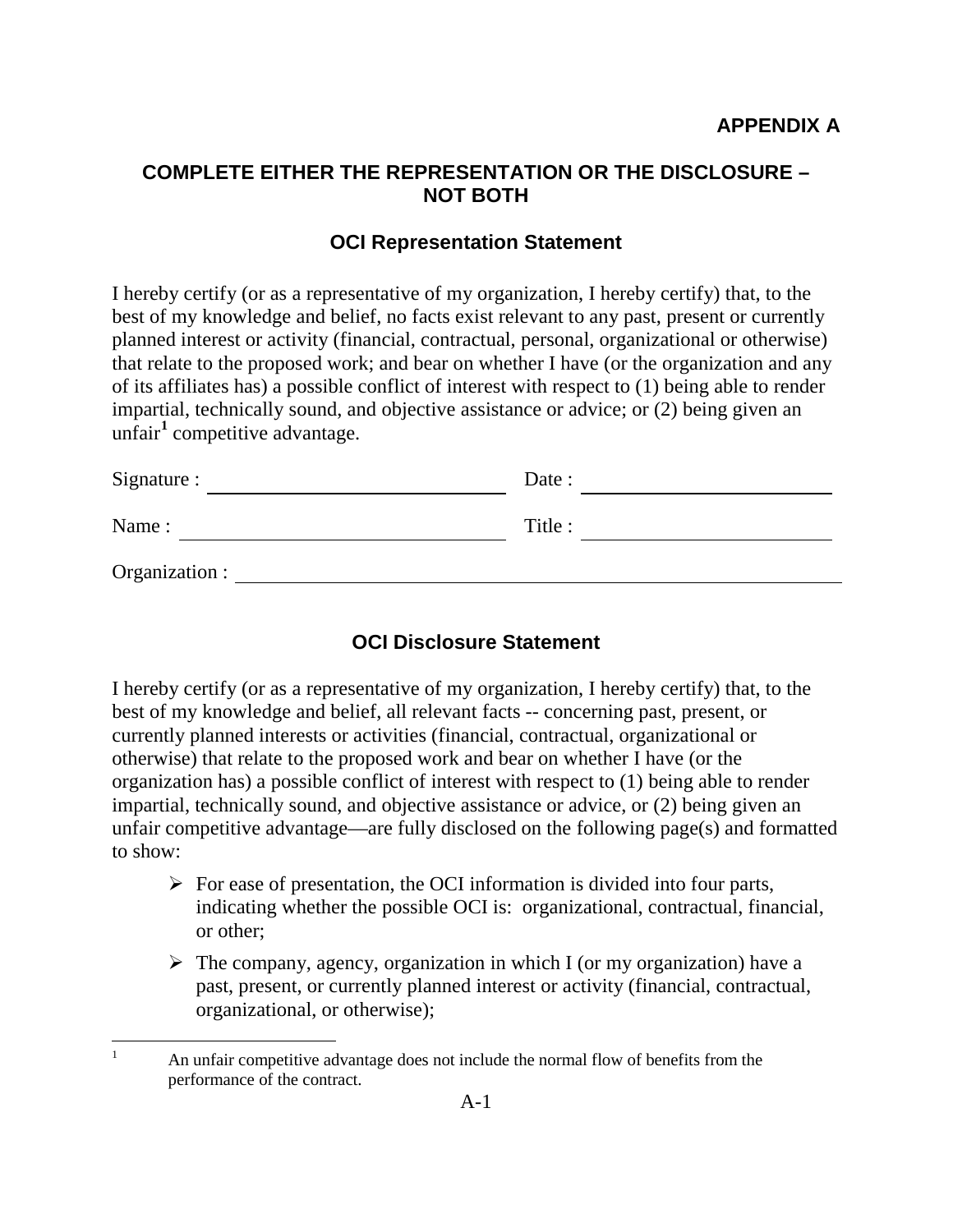- $\triangleright$  A brief description of the relationship;
- $\triangleright$  The period of the relationship;
- $\triangleright$  The extent of the relationship (such as value of financial interest of work; percent of total holdings, total work, etc.); and
- $\triangleright$  A mitigation plan, if necessary.

|       | Date :  |
|-------|---------|
| Name: | Title : |
|       |         |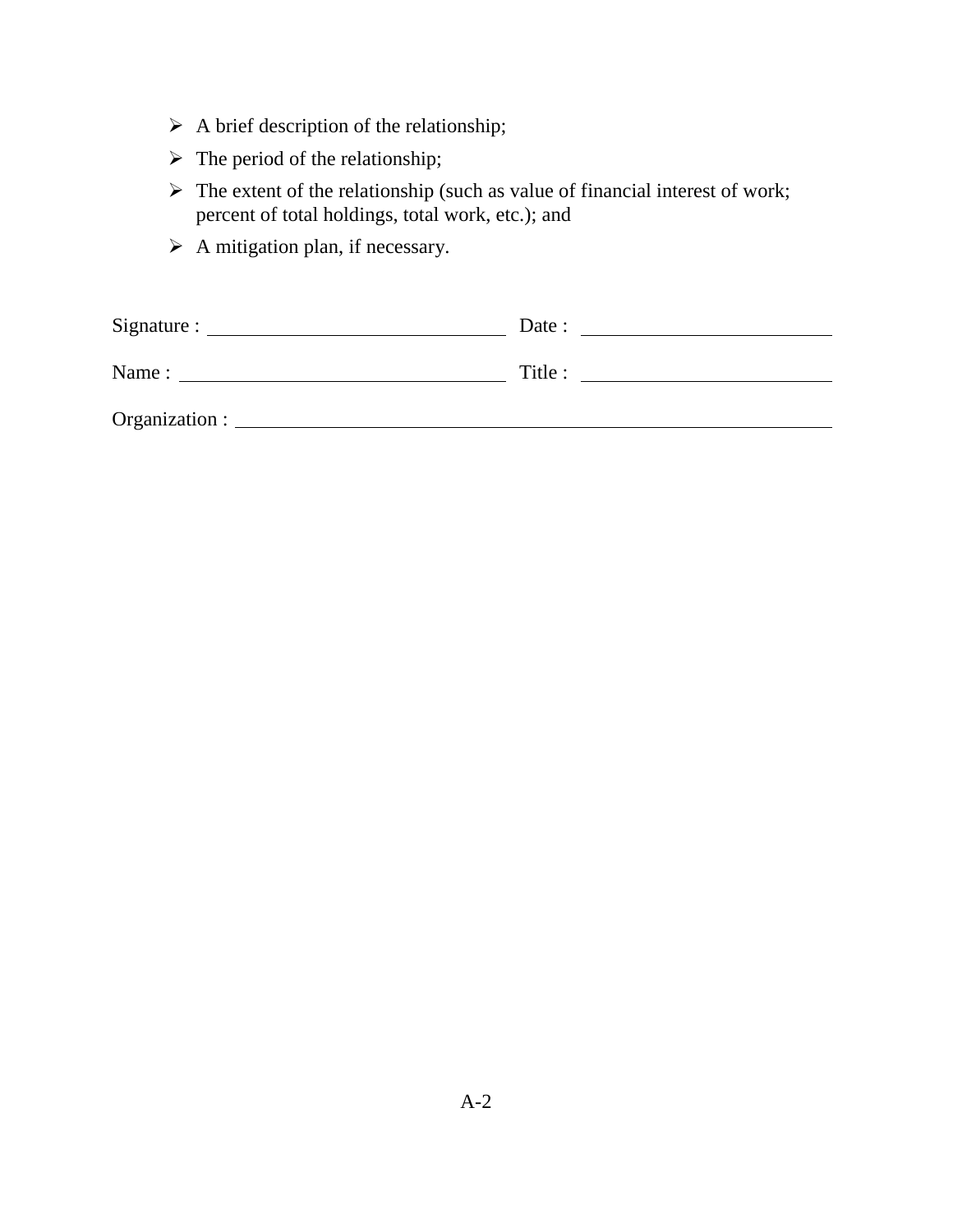# **APPENDIX B**

Name of Person or Organization:

# **OCI Questionnaire<sup>1</sup>**

- 1. Will you (or your organization) be involved, or have you previously been involved, in the performance of any portion of the project under this solicitation, aside from your organization's proposed work as a third-party contractor?
	- $()$  No.
	- ( ) Yes. The portion of the proposed work; the proposed hours and dollar value; and the type of involvement are fully disclosed on the attached pages.
- 2. What is (are) the major type(s) of business conducted by you (or your organization)? Please reply on the attached pages.
- 3. Do you (or your organization) have any affiliates?
	- $()$  No.
	- ( ) Yes. The name and a description of the major type(s) of business that each affiliate conducts are disclosed on the attached pages.
- 4. Will any of the following be involved in performing the proposed work under this solicitation: (a) any entities owned or represented by you (or your organization); (b) your organization's Chief Executive or any of its directors; or (c) any affiliates?**<sup>2</sup>**
	- $()$  No.
	- ( ) Yes. A full disclosure and discussion is given in the attached pages.

<sup>&</sup>lt;sup>1</sup> All questions in the questionnaire apply to parent companies and affiliates as well. Whenever possible, each affiliate should submit a separate questionnaire. However, in the event each affiliate does not submit a separate questionnaire (for instance, to avoid completing a large number of questionnaires), this questionnaire must incorporate information regarding all affiliates.

<sup>&</sup>lt;sup>2</sup> See Definitions in Chapter 4 (defining affiliates as businesses that directly or indirectly control or have the power to control another, or when a single third party controls or has the power to control both businesses).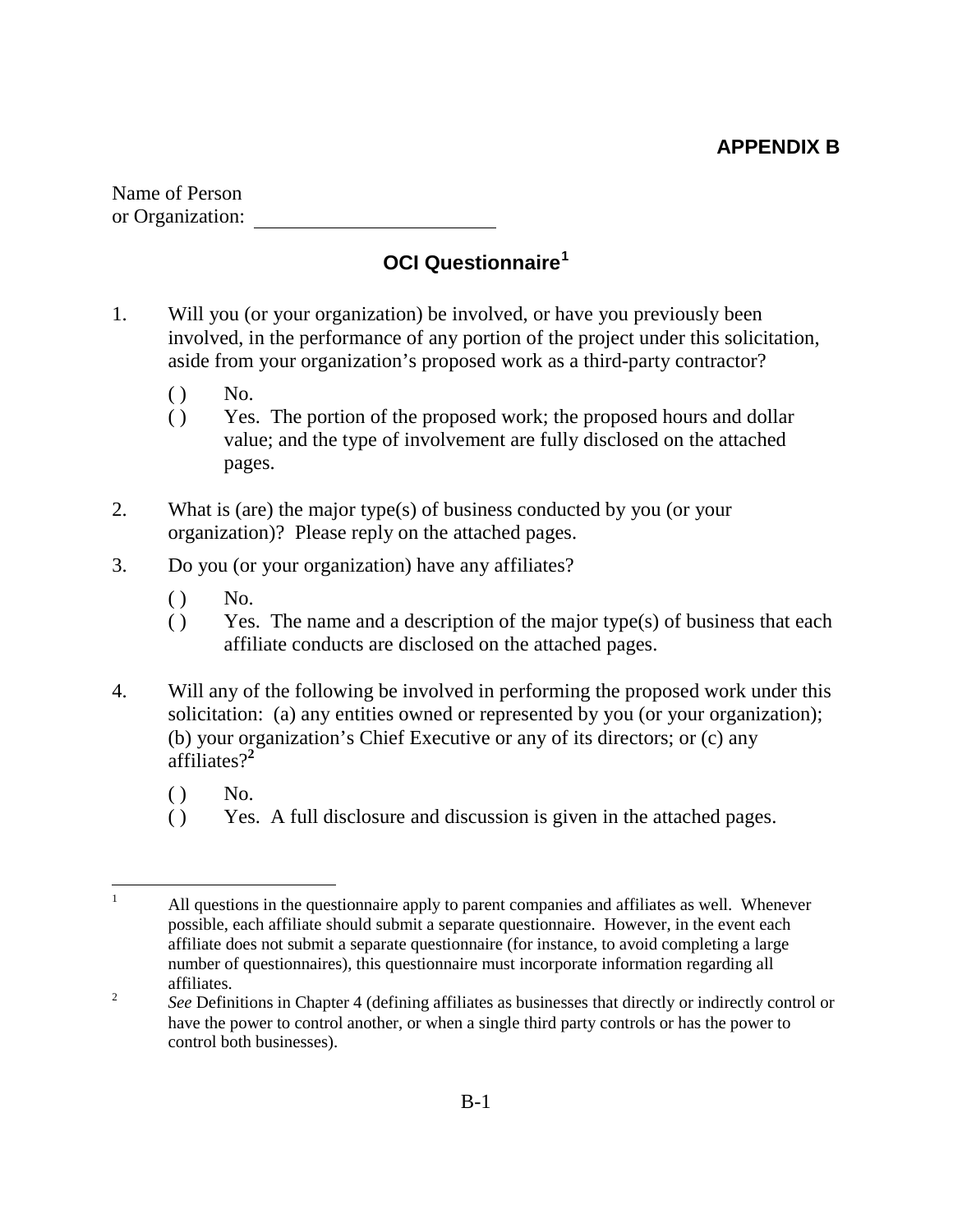- 5. Are you (or your organization) an energy concern?
	- $()$  No.
	- ( ) Yes. A full disclosure and discussion is given on the attached pages.
- 6. Do you (or your organization) have a direct or indirect relationship (financial, organizational, contractual or otherwise) with any business entity (including a parent company, affiliate, or any other business arrangement) that could be affected in any way by the proposed work under this solicitation?
	- $()$  No.
	- ( ) Yes. List the business entity(ies) showing the nature of your relationship (including the dates of the relationship, and the dollar value of any financial relationship) and how it would be affected by the proposed work under this solicitation.
- 7. What percentage of your total income for the current and preceding calendar years resulted from arrangements with any of the entities identified in Question 6 above?

| % For the current calendar year:                | from $/$ to $/$ . |  |  |
|-------------------------------------------------|-------------------|--|--|
| % For the preceding calendar year:              | from $/$ to $/$ . |  |  |
| $\mu$ % For the second preceding calendar year: | from $/$ to $/$ . |  |  |

- 8. Do you (or your organization) currently have or have you had during the last six years any arrangements (for example, contracts and cooperative agreements) awarded, administered, or funded—wholly or partly—by the Commission or any other federal agency which relates to the proposed Statement of Work?
	- $()$  No.
	- ( ) Yes. A full disclosure and discussion is given on the attached pages.
- 9. Do you (or your organization) have or have you ever had any contracts, agreements, special clauses, or other arrangements which prohibit you (or your organization) from proposing work to be performed in this solicitation or any portion thereof?
	- $()$  No.
	- ( ) Yes. A full disclosure and discussion is given on the attached pages.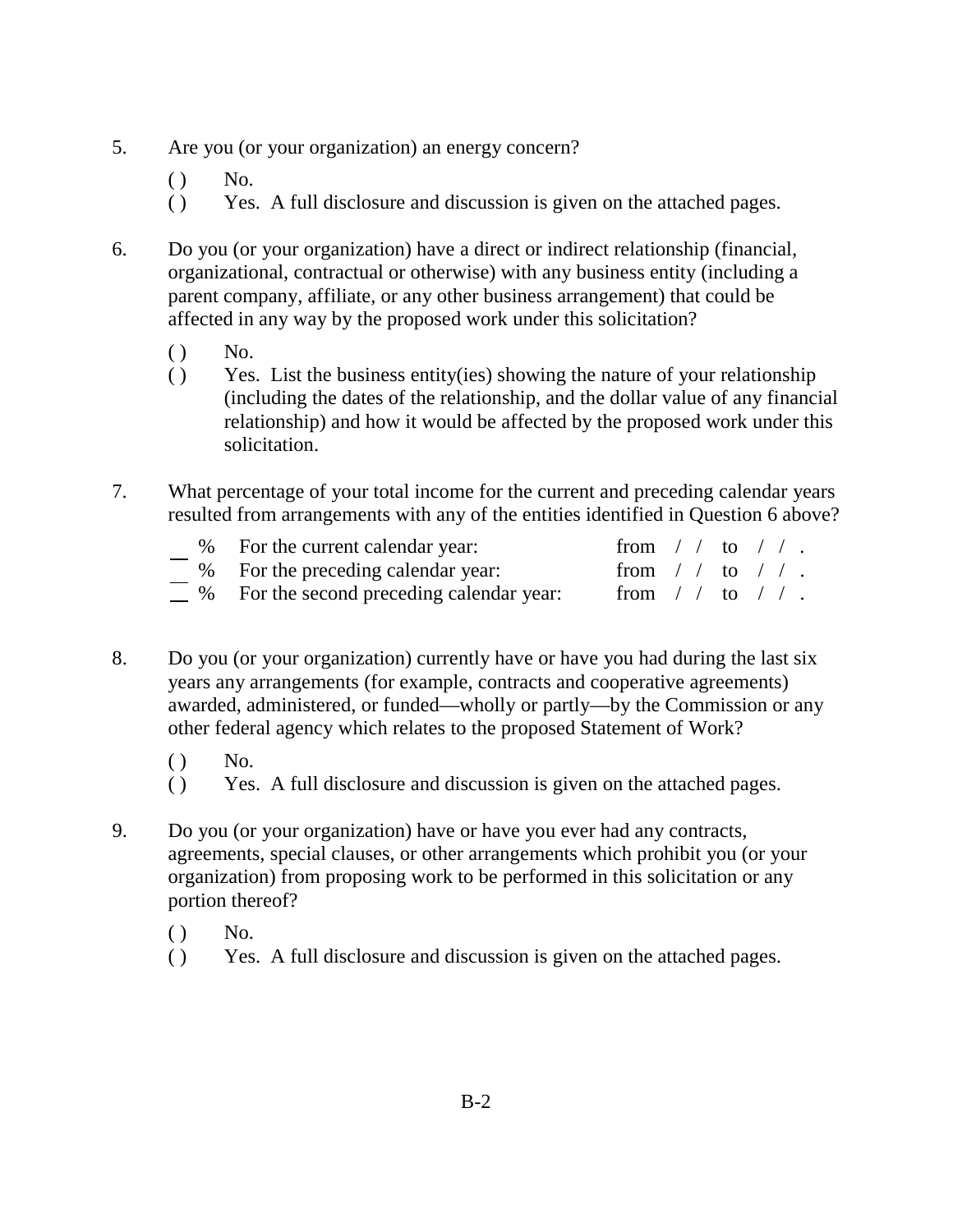- 10. Do you (or your organization) have any involvement with or interest (direct or indirect) in technologies which are or may be subjects of the contract, or which may be substitutable for such technologies?
	- $()$  No.
	- ( ) Yes. A full disclosure and discussion is given on the attached pages.
- 11. Could you (or your organization) in either your private or federal government business pursuits use information acquired in the performance of the proposed work under this solicitation; such as:
	- (a) Data generated under the contract?
	- (b) Information concerning Commission plans and programs?
	- (c) Confidential and proprietary data of others?
	- $()$  No.
	- ( ) Yes. A full disclosure and discussion is given on the attached pages.
- 12. Under the proposed work under this solicitation, will you (or your organization) evaluate or inspect your own services or products, or the services or products of any other entity that has a relationship (organizational, financial, or other, such as a client) with you (or your organization)? This could include evaluating or inspecting a competitor's goods and services.
	- $()$  No.
	- ( ) Yes. A full disclosure and discussion is given on the attached pages.
- 13. To avoid what you perceive as a possible OCI, do you (or your organization) propose to: exclude portions of the proposed work; employ special clauses; or take other measures?
	- $()$  No.
	- ( ) Yes. A full discussion is given on the attached pages.
	- ( ) No possibility of an OCI is perceived. This answer is briefly justified on the attached pages.
- 14. What percentage of the revenue reported in this OCI statement is attributable to work as a FERC third-party contractor?
- 15. Are you (or your organization) performing any function for another company, either currently or in the past 24 months, on a similar project in the same geographic area?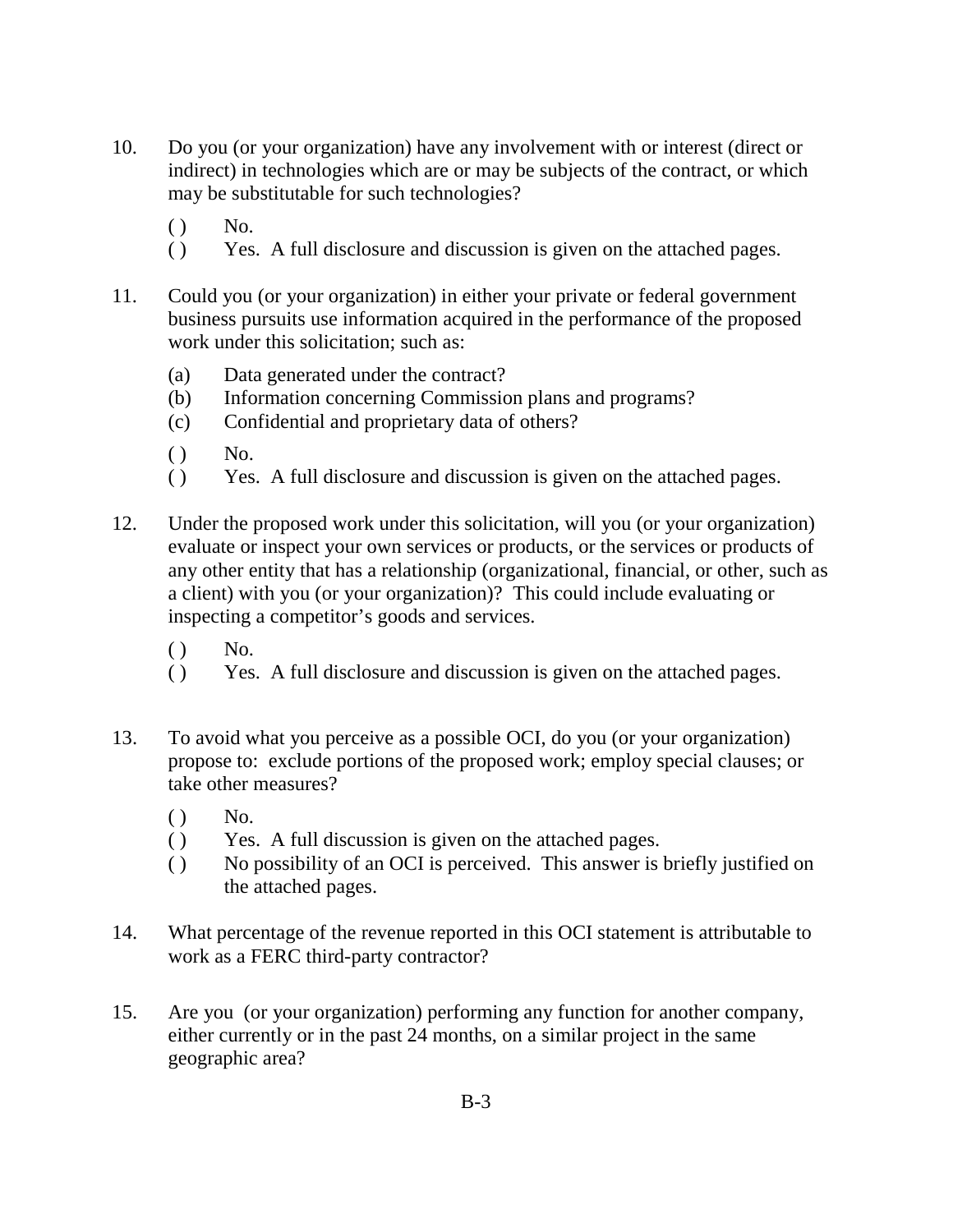- $()$  No.
- $()$  Yes.
- 16. If the answer is yes, please list the name(s) of the project(s) and the work being performed.

I hereby certify that I have authority to represent my organization, and that, to the best of my knowledge and belief, the facts and representations presented on the four pages of this questionnaire and on the pages of the attachment to it are accurate and complete.

**I recognize that OCI is an ongoing obligation requiring annual updating. Should I become aware of any actual or potential OCI during performance of this contract, I will advise the OEP staff and** *(applicant name)* **and file an amended OCI Statement with the Commission's General and Administrative Law section, Office of General Counsel within 30 days that includes proposed mitigation or explanation why none is needed.**

| Signature :    | Date :  |
|----------------|---------|
| Name:          | Title : |
| Organization : |         |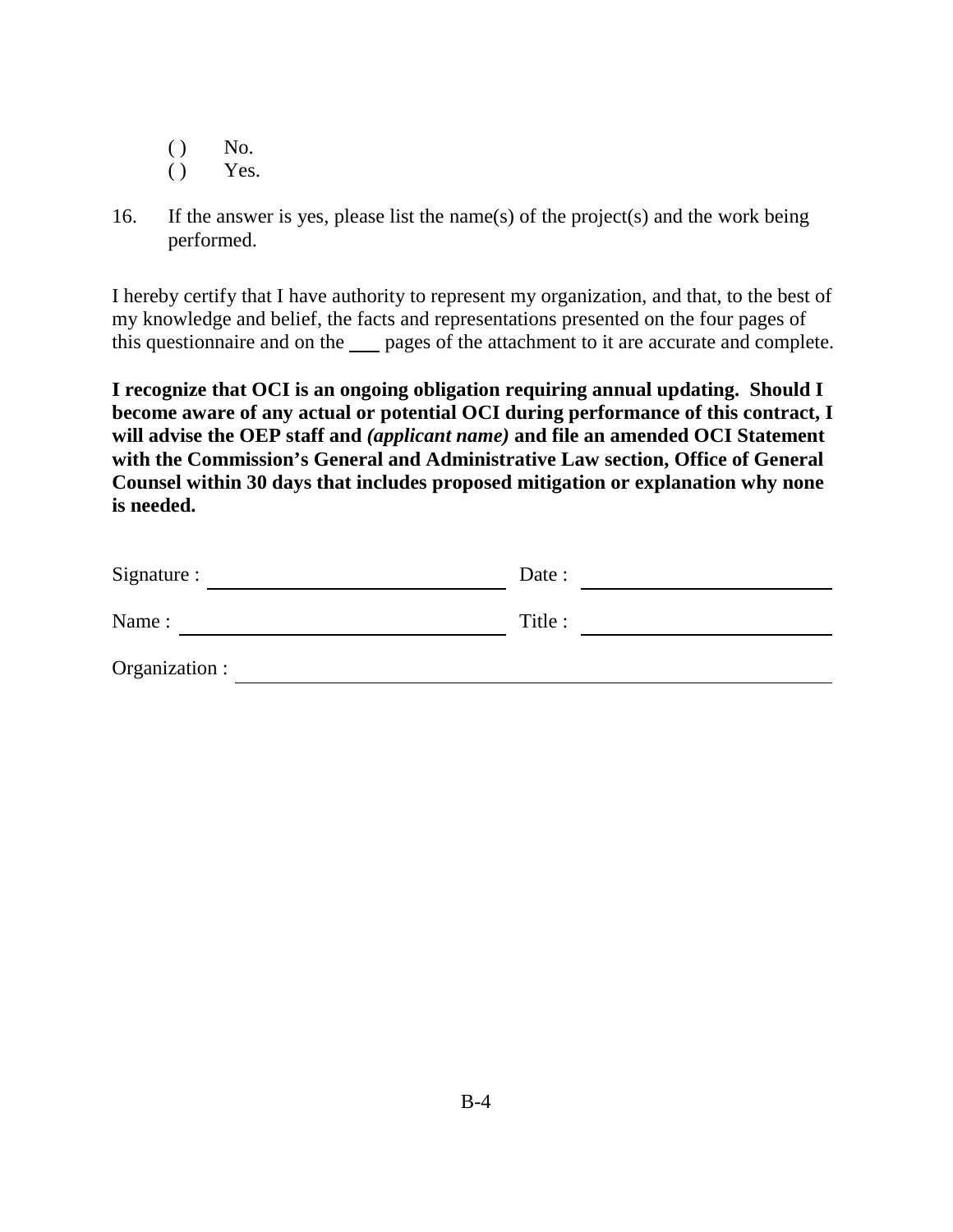# **APPENDIX C**

## **CONTRACTOR CEII NON-DISCLOSURE AGREEMENT**

On behalf of [*contractor name*], I certify that [*contractor name*] will abide by the following terms with respect to critical energy infrastructure information (CEII) that the company has access to because of its work for the Federal Energy Regulatory Commission:

- $\triangleright$  Only authorized company employees with a need for the information will be given access to CEII. [*contractor name*] will maintain a list of each employee who is given access to CEII, including a listing of each project for which the employee has been given CEII.
- [*Contractor name*] will not provide CEII to or discuss CEII with anyone outside the company, except that CEII may be discussed with the project's owner, operator, or applicant.
- $\triangleright$  Any copies made of CEII will be marked as CEII, and treated as CEII.
- CEII will be used only in performance of [*contractor name*]'s work for the Federal Energy Regulatory Commission. When [*contractor name*] has completed work on the project, all CEII will be returned to the Commission.
- $\triangleright$  I acknowledge that a violation of this agreement may result in negative consequences and could affect [*contractor name*]'s ability to contract with the Commission in the future.

| By.                  |                                                                                                                      |
|----------------------|----------------------------------------------------------------------------------------------------------------------|
| Title:               | <u> 1980 - Jan Stein Stein Stein Stein Stein Stein Stein Stein Stein Stein Stein Stein Stein Stein Stein Stein S</u> |
| Representing: ______ |                                                                                                                      |
| Date:                |                                                                                                                      |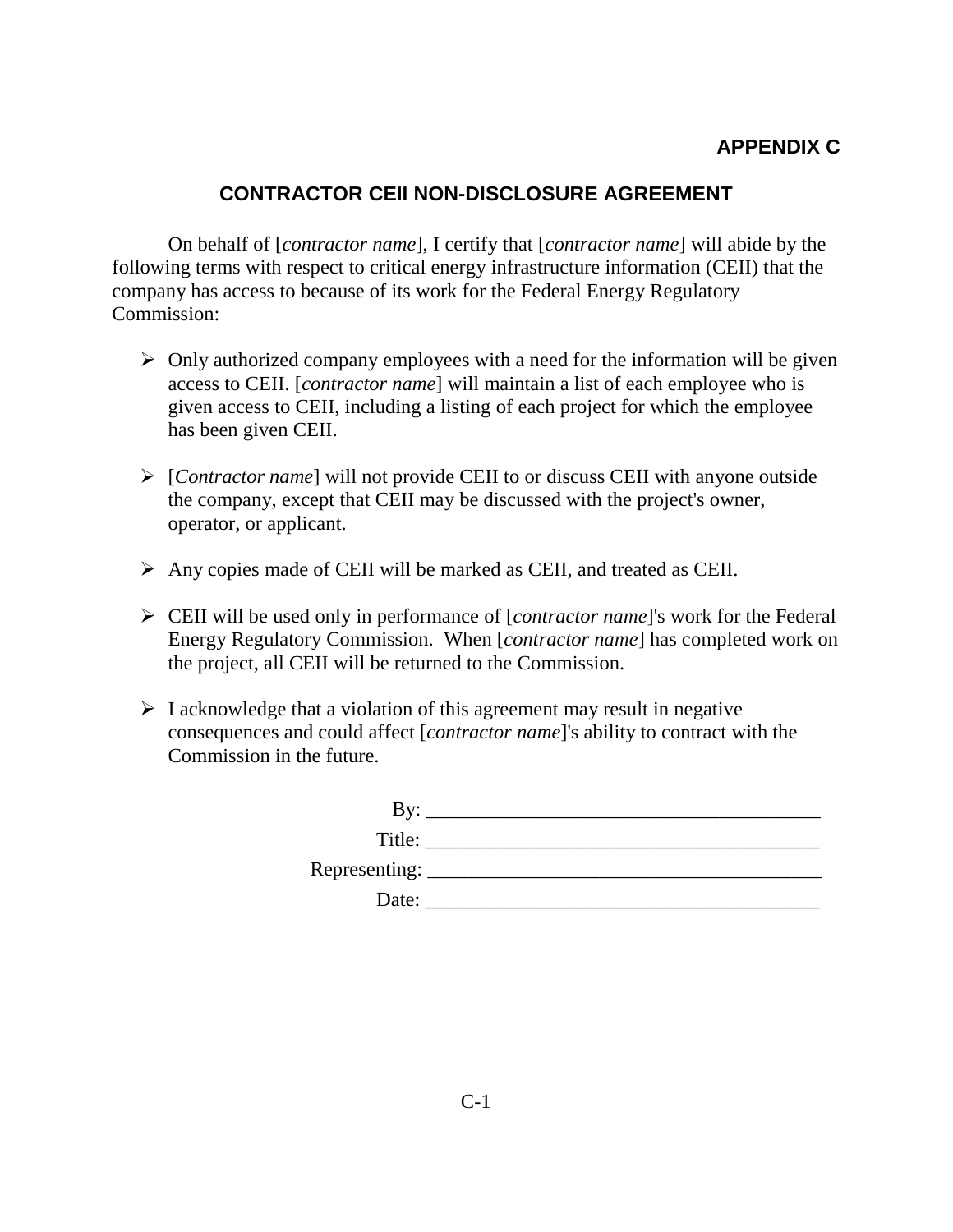## **OCI Certification**

I, (*applicant representative*), am responsible for reviewing proposals received in response to (*applicant name*)'s Request for Proposals for the preparation of an Environmental (*Assessment/Impact Statement*) and related documents and services for the proposed (*project name*) Project.

I have reviewed the proposal of (*contractor name*) for Organizational Conflicts of Interest. I hereby certify that (*contractor name*) has complied with the OCI Representation or OCI Disclosure requirements of the RFP and that there are no real or apparent disqualifying conflicts of interest.

Signature :

Title :

Date :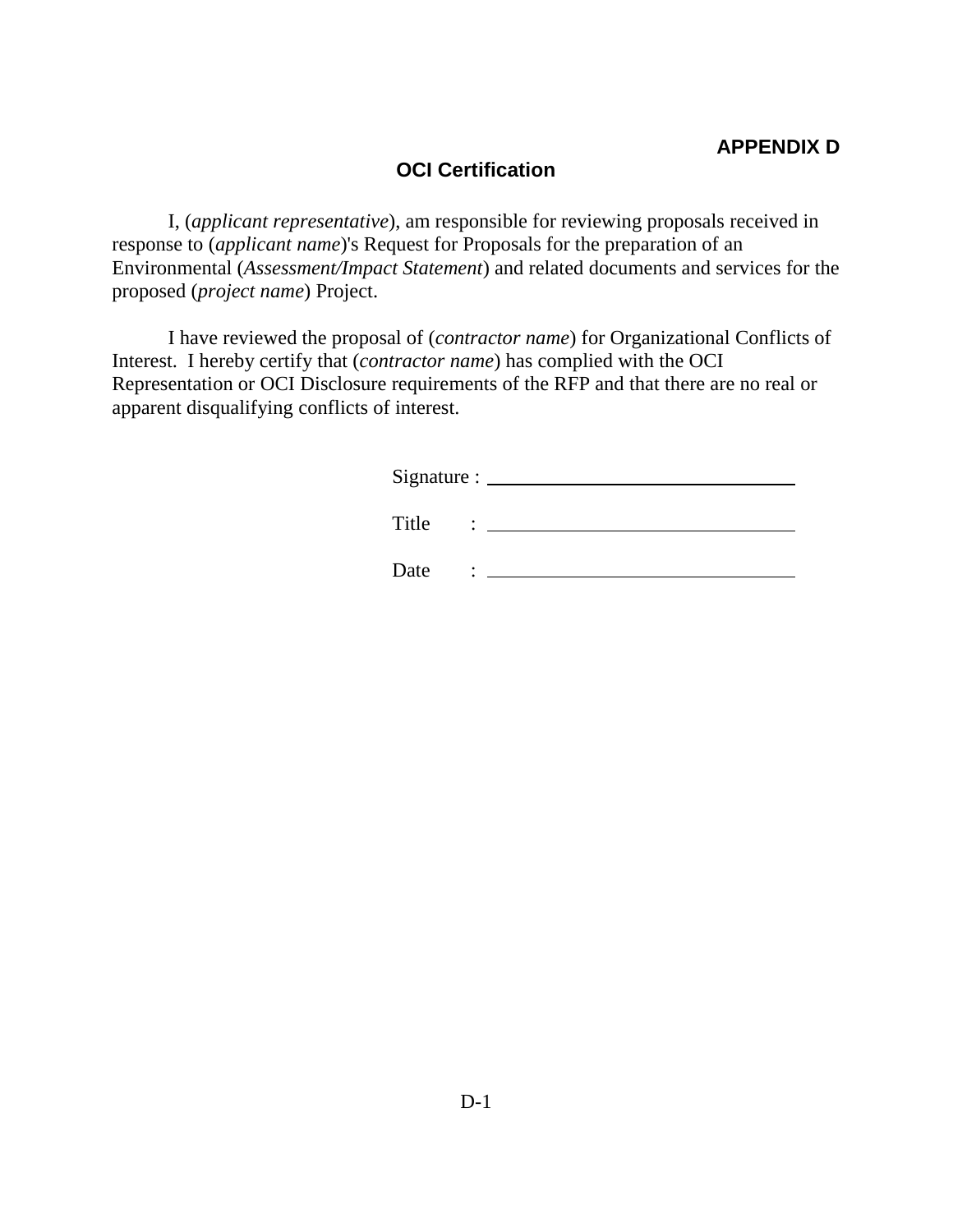# **APPENDIX E**

**(***Project Overview Map)*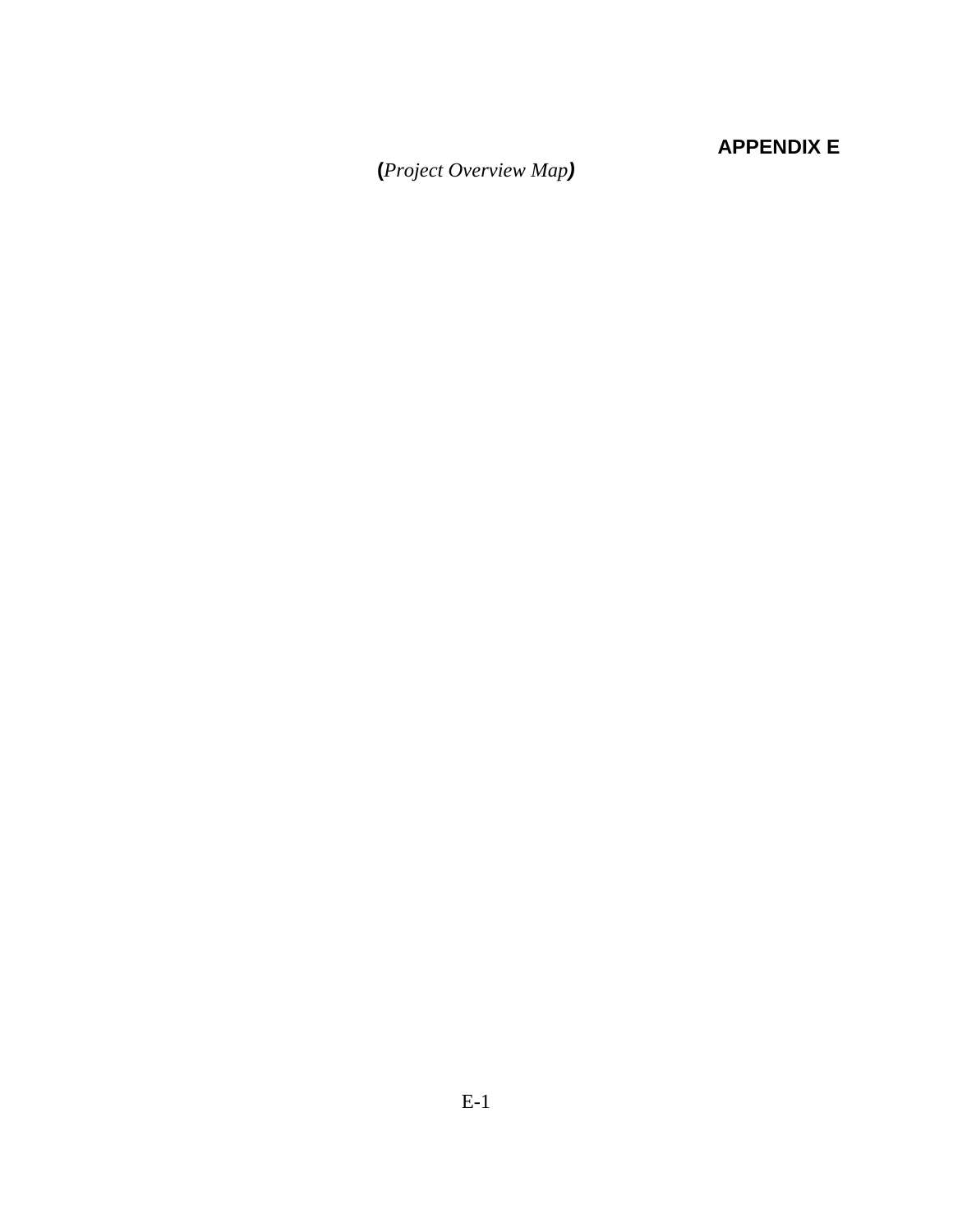# **APPENDIX F**

*Appendix F, List of Available Background Documents, might be structured as follows:)*

The following background documents are available and should be reviewed by all contractors prior to preparation and submittal of proposals in response to this RFP:

- **FERC** staff's current Wetland and Waterbody Construction and Mitigation Procedures
- FERC staff's current Upland Erosion Control, Revegetation, and Maintenance Plan
- $\geq 1$  set of (*draft*) alignment sheets
- 1 set of (*draft*) quadrangle maps
- (*any other major state or federal applications containing pertinent environmental data*)
- FERC FEIS for the (*name of recent FERC EIS*) Project (FERC Docket No. CPxx-000) or other recent FERC-issued EISs

These documents (*, as well as other project-related documents not provided with the RFP*, are available for review at:

(*location*)

Contact: (*name*) (*telephone number*)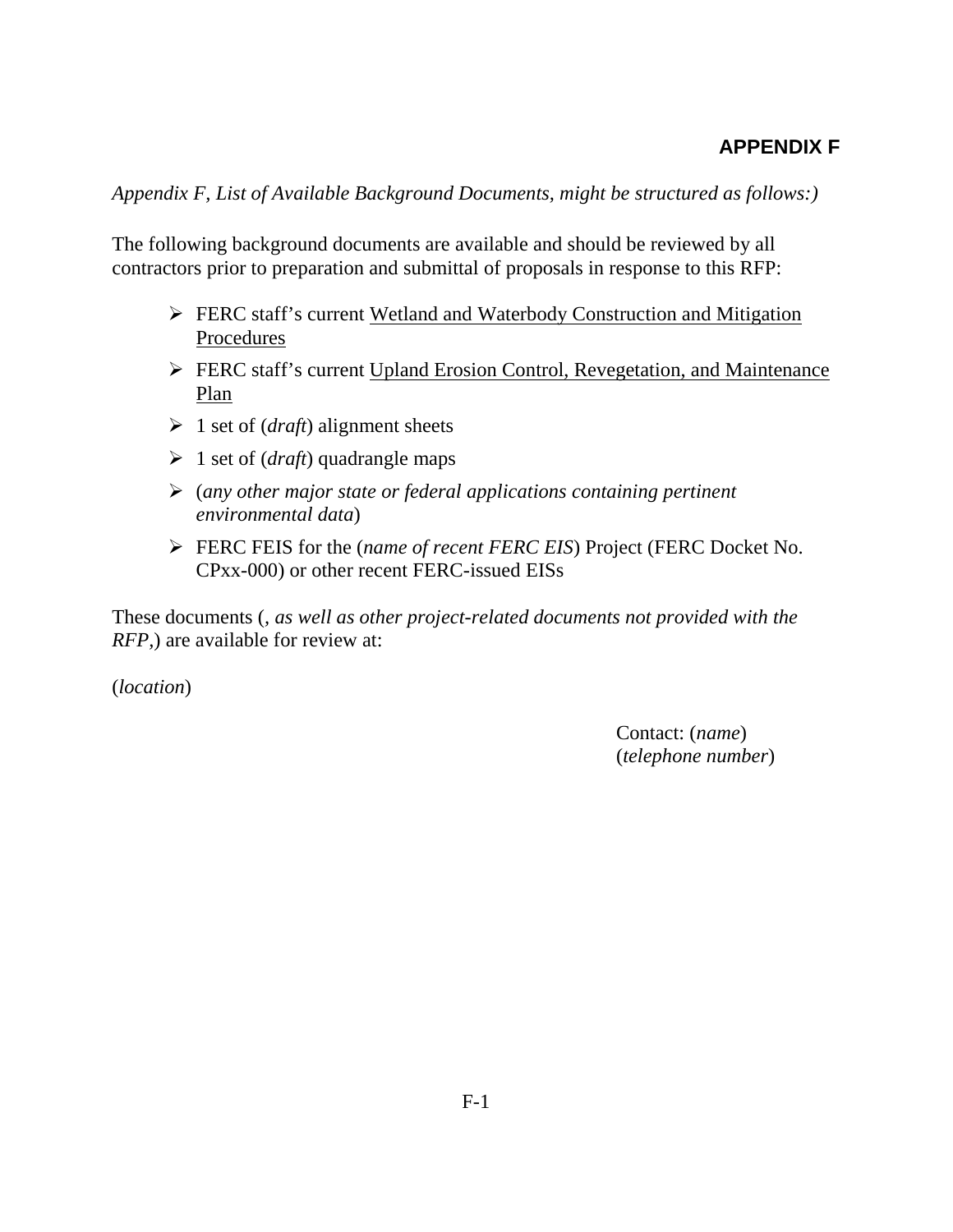## **APPENDIX G**

#### *Sample Memorandum of Understanding*

*(The purpose of the MOU is to establish mutual agreement between the applicant, the third-party contractor, and the OEP staff regarding the roles and responsibilities of each party. Although the language may vary, the concepts as worded below must be incorporated into the MOU and included as mandatory provisions of the finalized contract.)*

#### **MEMORANDUM OF UNDERSTANDING**

#### **Between the**

#### **FEDERAL ENERGY REGULATORY COMMISSION**

#### **the (Applicant's Name) and**

#### **the (Contractor's Name)**

a. **Background.** The Energy Policy of 1992<sup>1</sup> and related regulations provide for the use of third-party contracts to assist agencies in satisfying the requirements of the National Environmental Policy Act (NEPA).<sup>2</sup> In its "Forty Questions" issued in the Federal Register on 23 March 1981, the Council on Environmental Quality indicated the term "third-party contract" referred to contractors paid by the applicant but selected by the agency. 40 CFR 1506.5(c) further stipulates that the contractor must execute a disclosure statement prepared by the agency to avoid any conflict of interest. If the NEPA document is prepared with third-party contract assistance, the responsible agency must participate in the preparation and shall independently evaluate the NEPA document prior to its approval. The agency must also take full responsibility for the scope and contents of the NEPA document.

This Memorandum of Understanding (MOU) defines the roles and obligations of the Federal Energy Regulatory Commission (FERC), the private entity with a planned or pending application before the FERC (referred to as Applicant), and the independent contractor chosen by FERC staff (referred to as Contractor).

 $\overline{a}$ 

<sup>1</sup> 16 U.S.C. 797d.

<sup>2</sup> 42 U.S.C. §§ 4321-4370h (2012).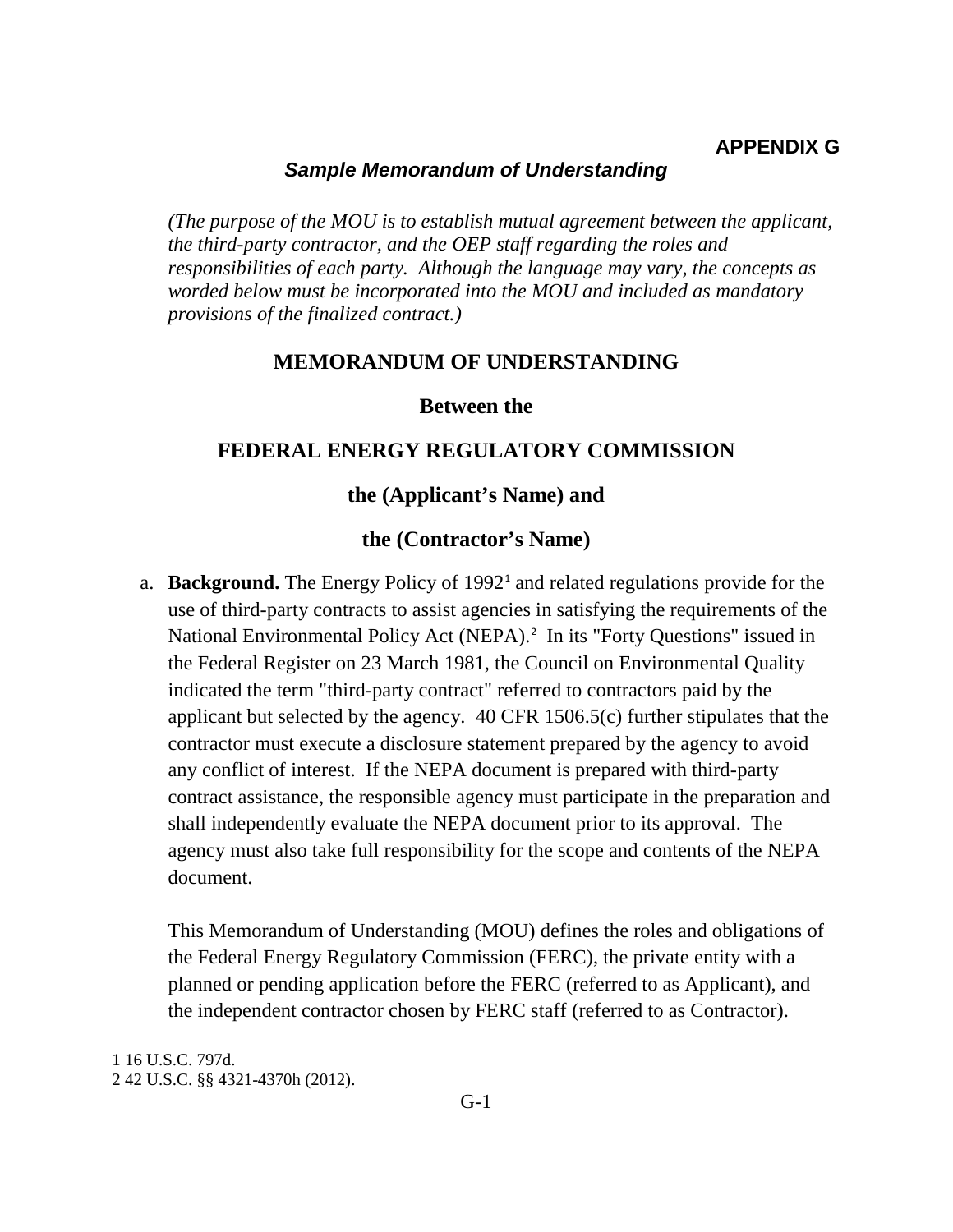The contract between the Applicant and the Contractor will be executed pursuant to the third-party contracting procedures set forth in 40 CFR 1506.5(c) and as described in the FERC Handbook for using Third-Party Contractors to Prepare Environmental Documents (August 2016).

The FERC staff of the Office of Energy Projects (OEP) will direct the activities of the contractor in the consultation, reviews, preparation, and processing of the documents within the scope of the contract. **The Applicant will not control or direct the activities of the Contractor, except with respect to the processing of invoices.** 

#### **b. Obligations of the Applicant**

The Applicant agrees to perform the following tasks:

- I. Certify that the selected Contractor, to the best of its knowledge, has no financial or other interest in the outcome of the project. Specifically, the contract or project provides no unfair competitive advantage to the Contractor.
- II. The Applicant and the Contractor have no relationships that could impair the Contractor's objectivity in performing the contract work.
- III. Affirm that all communications with the Contractor will be restricted to financial components of its contract. Communications on the merits of the Applicant's project may only be conducted jointly with OEP staff, subject to any disclosure and ex parte requirements.
- IV. Be solely responsible for all Contractor and subcontractor fees, costs, and expenses.
- V. Retain no rights to the products of the contract.
- VI. Include the Applicant and Contractor roles and obligations outlined in this MOU as mandatory provisions in the contract between Applicant and Contractor.

#### **c. Obligations of the Contractor (and all subcontractors, as appropriate)**

I. The Contractor certifies that it has no conflict of interest in performing the work required under the contract and certifies that it has no financial or other interest in the outcome of the Commission's review.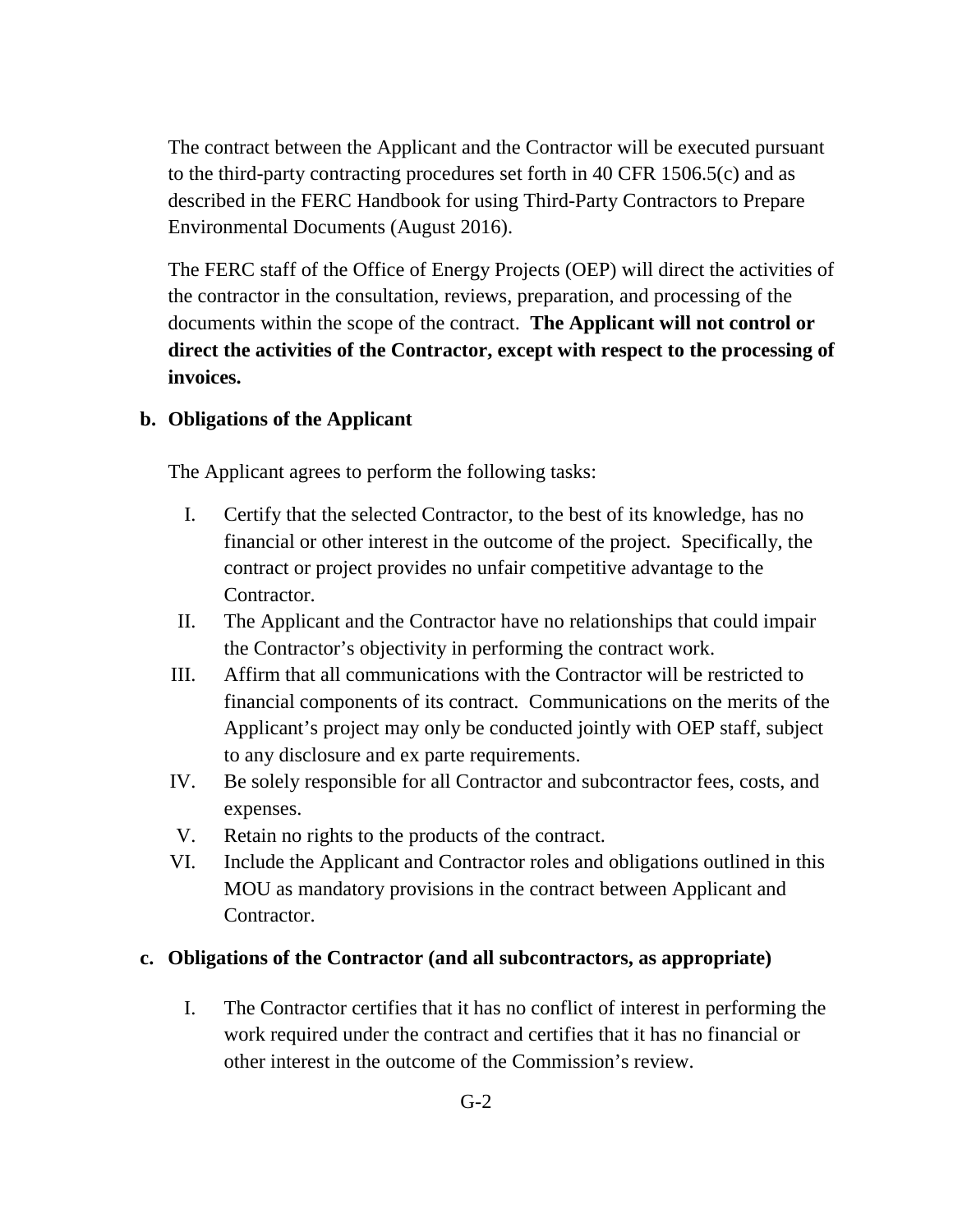- II. The Contractor certifies that its Organizational Conflict of Interest (OCI) Statement provided to FERC for review prior to selection is accurate.
- III. The Contractor has a continuing obligation to identify conflicts of interest that may arise because of changes in corporate identity, affiliation, structure, or ownership, or changes to the contract throughout the actual performance period of the work. Therefore, the OCI Statement must be refreshed on an annual basis, at a minimum, and more frequently if the Contractor's business relationships have changed in a manner that affects the previously submitted OCI Statement.
- IV. In the event an OCI is discovered after award, the Contractor certifies that it will immediately notify the OEP Environmental Project Manager and will submit a plan to mitigate the conflict. The mitigation plan will be submitted to FERC's Office of General Counsel – General and Administrative Law for review and written determination as to whether the plan can be implemented within 30 days of the identification of an OCI.
- V. The Contractor agrees to only communicate with the Applicant on financial issues related to the executed contract, unless OEP staff is present and subject to any disclosure and ex parte requirements.
- VI. All work performed by the Contractor will be under the direction of and meet any timeframes established by OEP Staff. General duties of the contractor are listed in Chapter 2.4 of the Handbook for Using Third-Party Contractors to Prepare Environmental Documents. These duties are also listed within the sample Request for Proposals included in Chapter 3 of the Handbook.
- VII. The Contractor shall not replace the Project Manager, assistant Project Manager, or other key employee or subcontractor personnel without the prior consultation of the OEP staff.

## **d. Obligations of OEP**

- I. OEP will select the Contractor, based on its independent review of the technical, managerial, personnel, and OCI aspects of each proposal.
- II. OEP will set the schedule for completion of the NEPA document and all associated documents.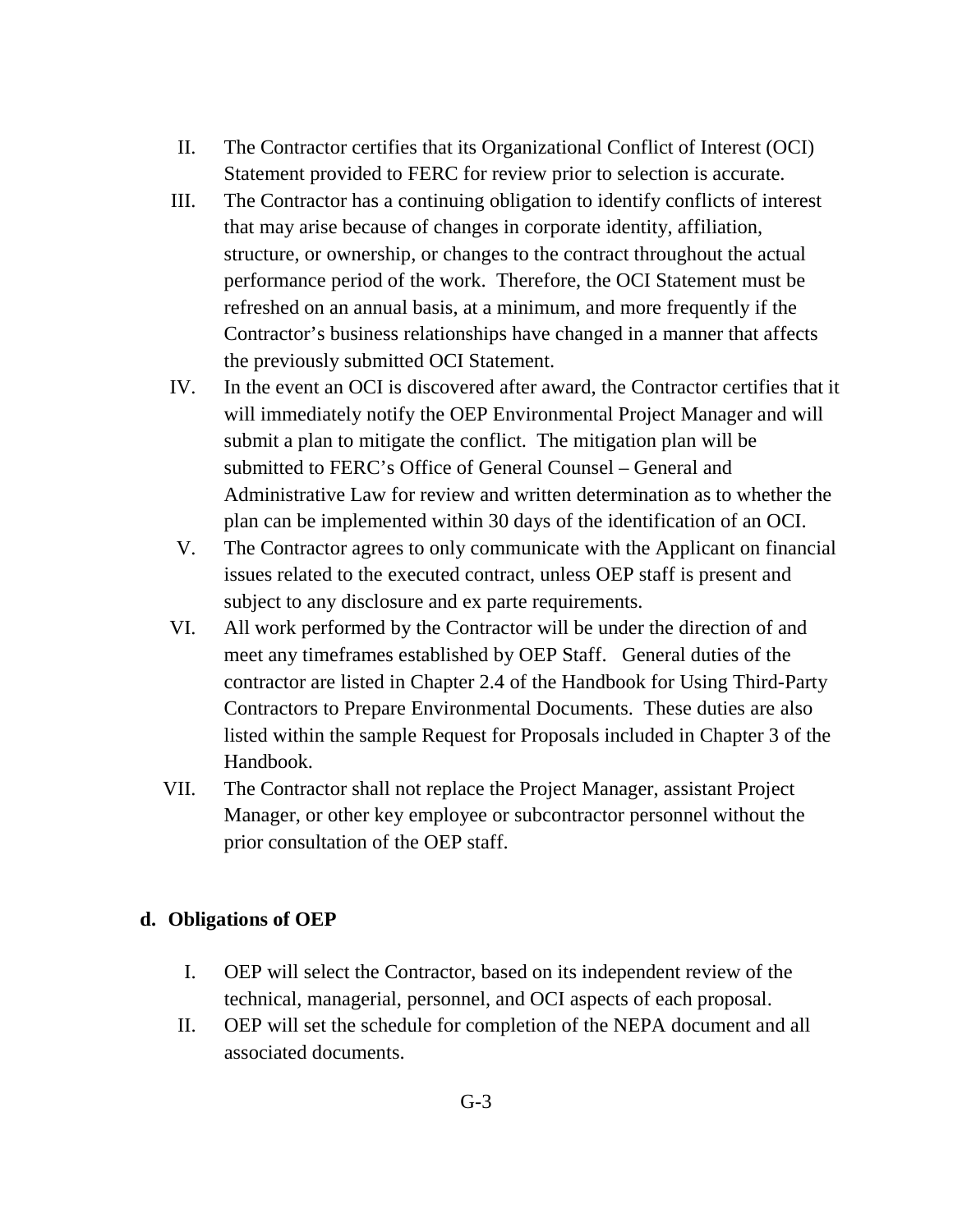- III. OEP will be responsible for providing technical direction to the Contractor throughout the NEPA review process.
- IV. OEP will identify all information necessary to complete its review and will decide on the inclusion or deletion of all material in the NEPA document.
- V. OEP staff has the right, at any time and in their sole discretion, to have any personnel of the Contractor, or the Contractor's subcontractor, either temporarily or permanently dismissed from the project.

## **e. Expiration**

This MOU shall become effective upon signature of all three parties and shall expire following completion of the contracted scope of work as agreed to by the parties to the agreement.

#### **f. Termination**

This MOU may be terminated prior to expiration with the written consent of all three parties. Each party may initiate termination upon thirty (30) days written notice to the other parties. During the intervening 30 days, the parties agree to actively attempt to resolve any outstanding disputes or disagreements.

#### **g. Effective Date**

This MOU and any attachments hereto shall become effective upon signature of all three parties.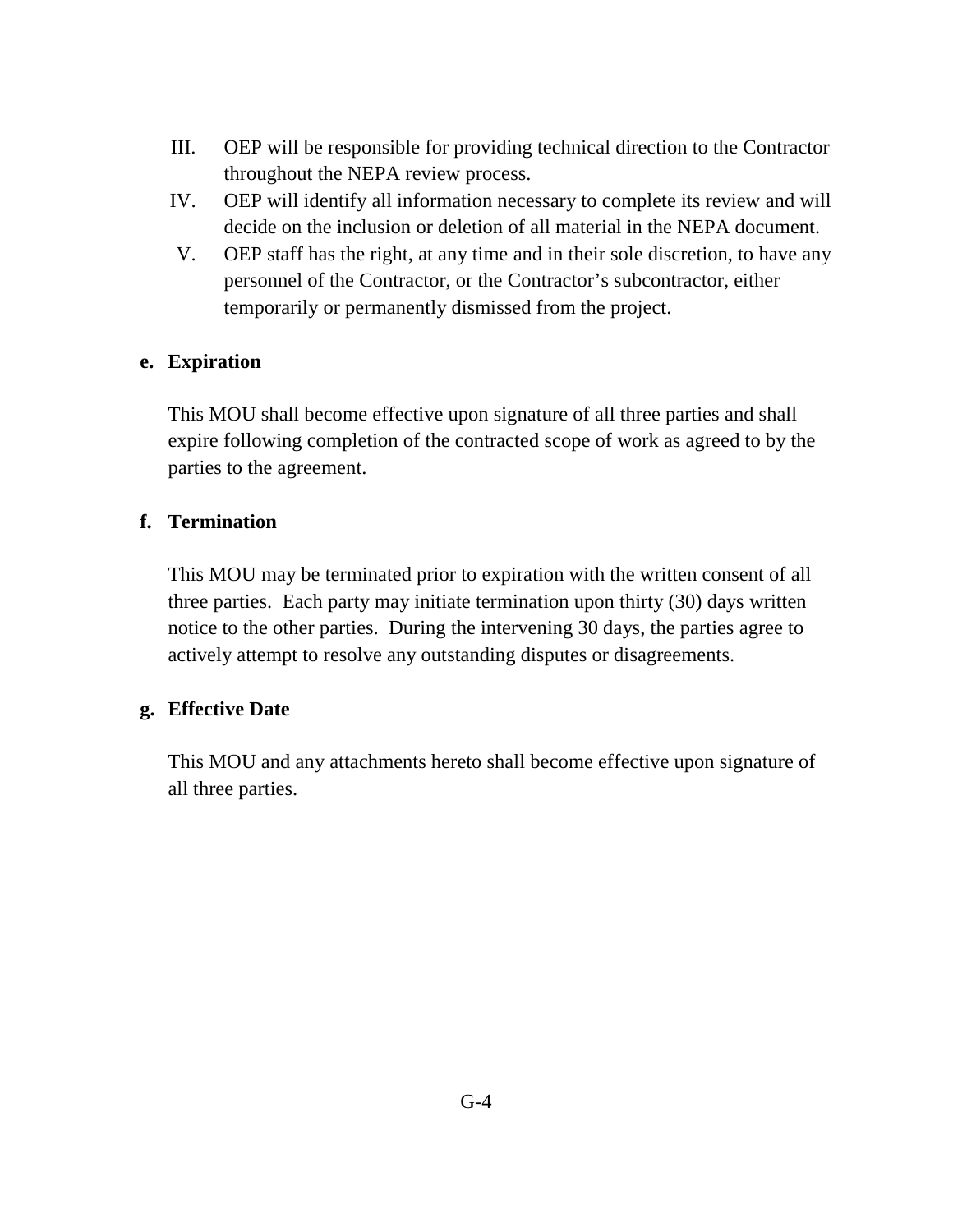## SIGNATURES OF AGREEMENT

## **Federal Energy Regulatory Commission**

\_\_\_\_\_\_\_\_\_\_\_\_\_\_\_\_\_\_\_\_\_\_\_\_\_\_\_\_\_\_\_\_\_\_\_\_

\_\_\_\_\_\_\_\_\_\_\_\_\_\_\_\_\_\_\_\_\_\_\_\_\_\_\_\_\_\_\_\_\_\_\_\_

\_\_\_\_\_\_\_\_\_\_\_\_\_\_\_\_\_\_\_\_\_\_\_\_\_\_\_\_\_\_\_\_\_\_\_\_

\_\_\_\_\_\_\_\_\_\_\_\_\_\_\_\_\_\_\_\_\_\_\_\_\_\_\_\_\_\_\_\_\_\_\_\_

\_\_\_\_\_\_\_\_\_\_\_\_\_\_\_\_\_\_\_\_\_\_\_\_\_\_\_\_\_\_\_\_\_\_\_\_

\_\_\_\_\_\_\_\_\_\_\_\_\_\_\_\_\_\_\_\_\_\_\_\_\_\_\_\_\_\_\_\_\_\_\_\_

\_\_\_\_\_\_\_\_\_\_\_\_\_\_\_\_\_\_\_\_\_\_\_\_\_\_\_\_\_\_\_\_\_\_\_\_

Signature

Typed Name

Director, Office of Energy Projects Typed Title

Date

**Applicant**

Signature

Typed Name

Typed Title

Date